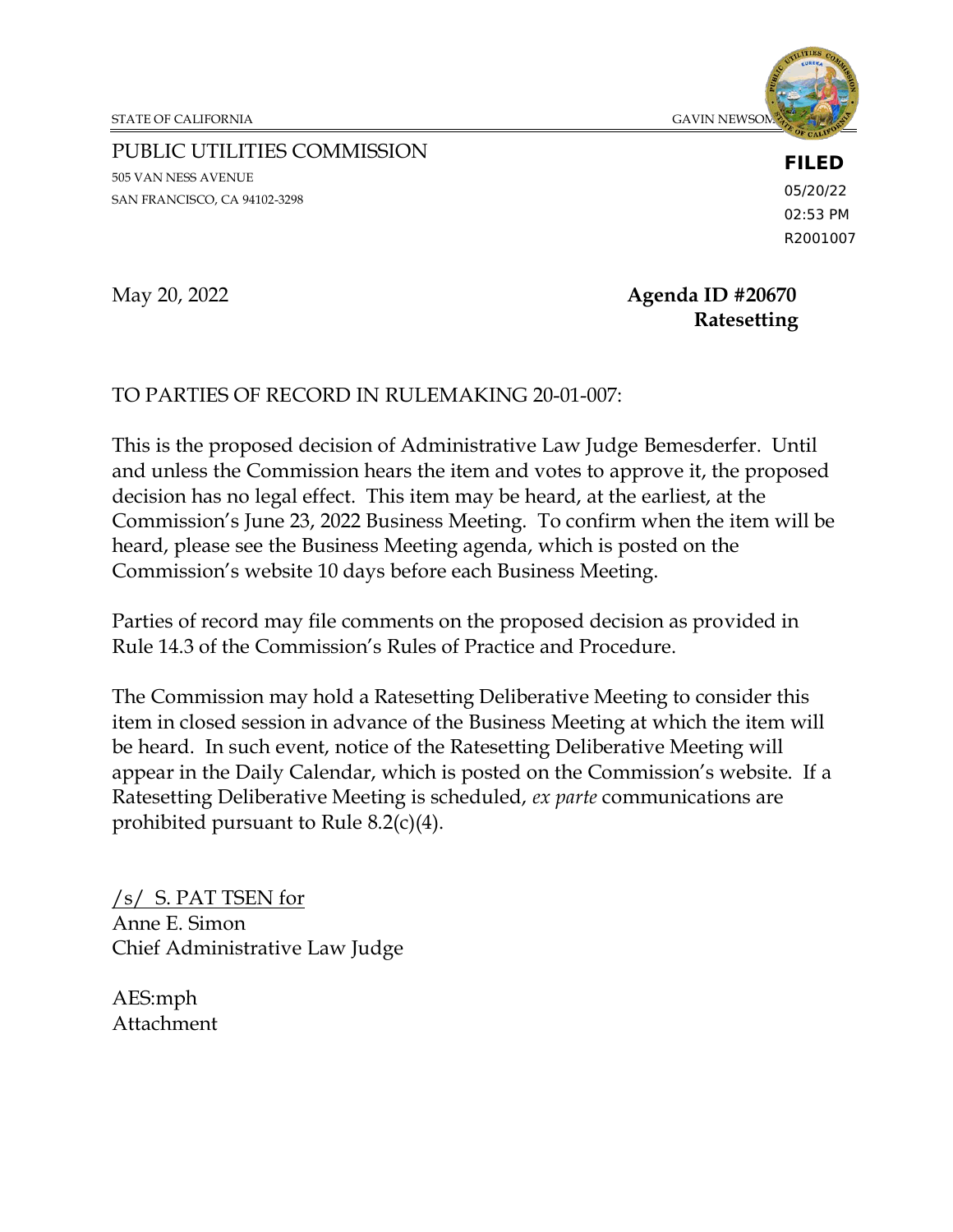# Decision **PROPOSED DECISION OF ALJ BEMESDERFER (Mailed 5/20/2022)**

#### **BEFORE THE PUBLIC UTILITIES COMMISSION OF THE STATE OF CALIFORNIA**

Order Instituting Rulemaking to Establish Policies, Processes, and Rules to Ensure Safe and Reliable Gas Systems in California and perform Long-Term Gas System Planning.

Rulemaking 20-01-007

### <span id="page-1-0"></span>**PROPOSED DECISION ON TRACK 1A AND 1B ISSUES**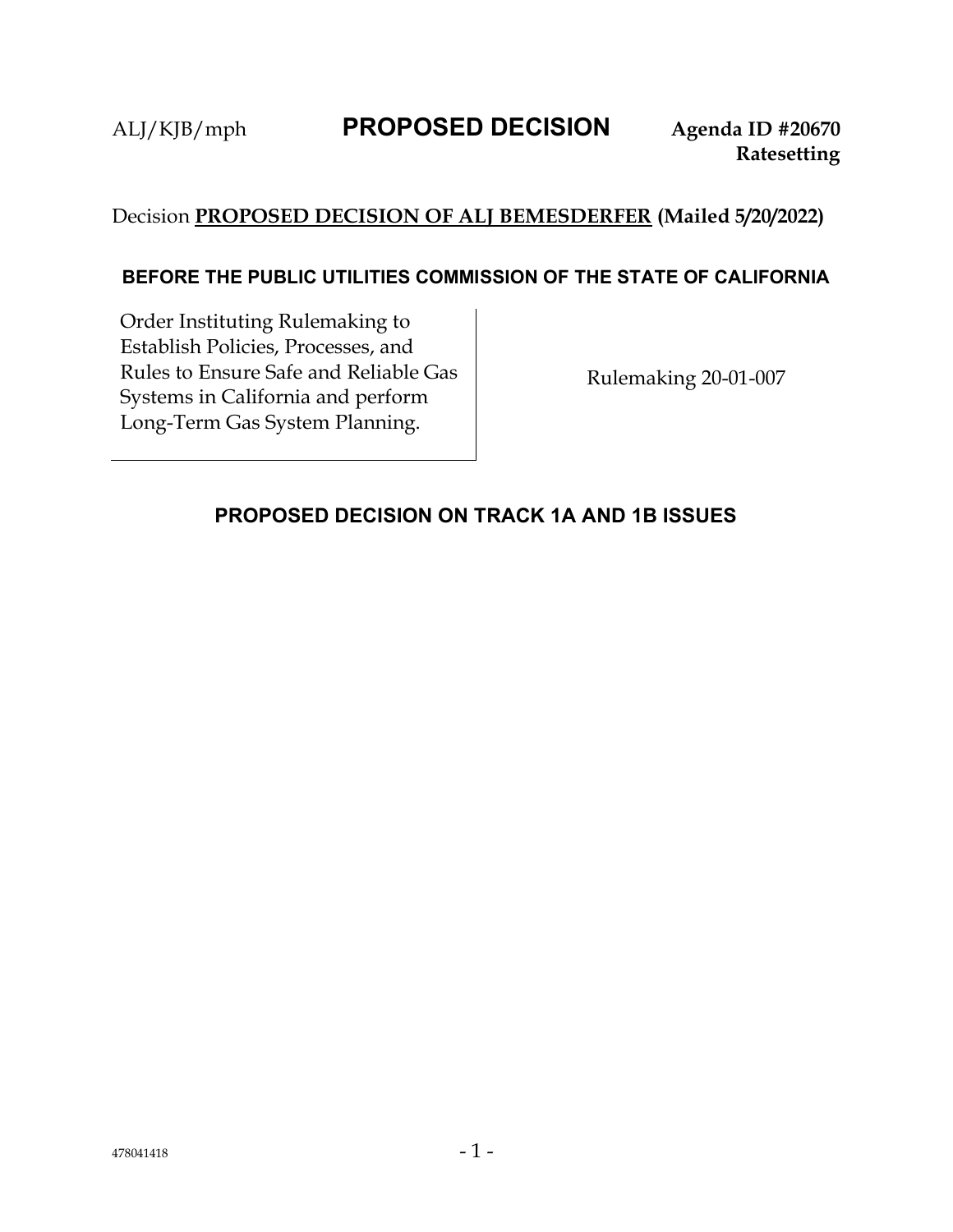# **TABLE OF CONTENTS**

| <b>Title</b><br>Page                                                                                                                        |
|---------------------------------------------------------------------------------------------------------------------------------------------|
|                                                                                                                                             |
|                                                                                                                                             |
| 1.                                                                                                                                          |
| 2.                                                                                                                                          |
|                                                                                                                                             |
| 3.1. How should the Commission respond to a gas utility's sustained failure                                                                 |
| to meet minimum transmission system design standards? 9                                                                                     |
| 3.1.1. Summary of June 25, 2021 Staff Proposal (Nine-Month Penalty) 11                                                                      |
|                                                                                                                                             |
|                                                                                                                                             |
| Are the existing natural gas reliability standards for infrastructure and<br>3.2.                                                           |
| supply still adequate? If not, how should they be changed? 19                                                                               |
| Should the Commission establish uniform reliability standards for PG&E<br>3.3.                                                              |
| and SoCalGas, rather than allow them to continue to use different                                                                           |
|                                                                                                                                             |
| Will current reliability standards overstate the capacity that gas utilities<br>3.4.                                                        |
|                                                                                                                                             |
| Should the Commission establish separate reliability standards for the<br>3.5.                                                              |
|                                                                                                                                             |
| Should gas utilities maintain a specific amount of slack capacity or<br>3.6.                                                                |
| additional infrastructure above the amount of backbone transmission and                                                                     |
| storage capacity necessary to meet the existing 1-in-10 cold and dry year                                                                   |
| reliability standard? If so, how much and under what conditions?  31<br>3.7.                                                                |
| Does the construction of the Energia Costa Azul liquified natural gas<br>(LNG) export terminal by SoCalGas affiliates Sempra LNG and Ienova |
| and transportation of gas to that facility over the proposed North Baja                                                                     |
| Xpress Project create any reliability issue for the SoCalGas Southern                                                                       |
| System and, if so, what steps should be taken to address them? 34                                                                           |
|                                                                                                                                             |
| What measures, if any, can be taken to ensure interstate pipeline<br>4.1.                                                                   |
|                                                                                                                                             |
| 4.2.                                                                                                                                        |
| Should the Commission establish contract or tariff terms and conditions<br>4.3.                                                             |
| or new rules to attempt to decrease the risk of electricity price volatility                                                                |
|                                                                                                                                             |
| 5.                                                                                                                                          |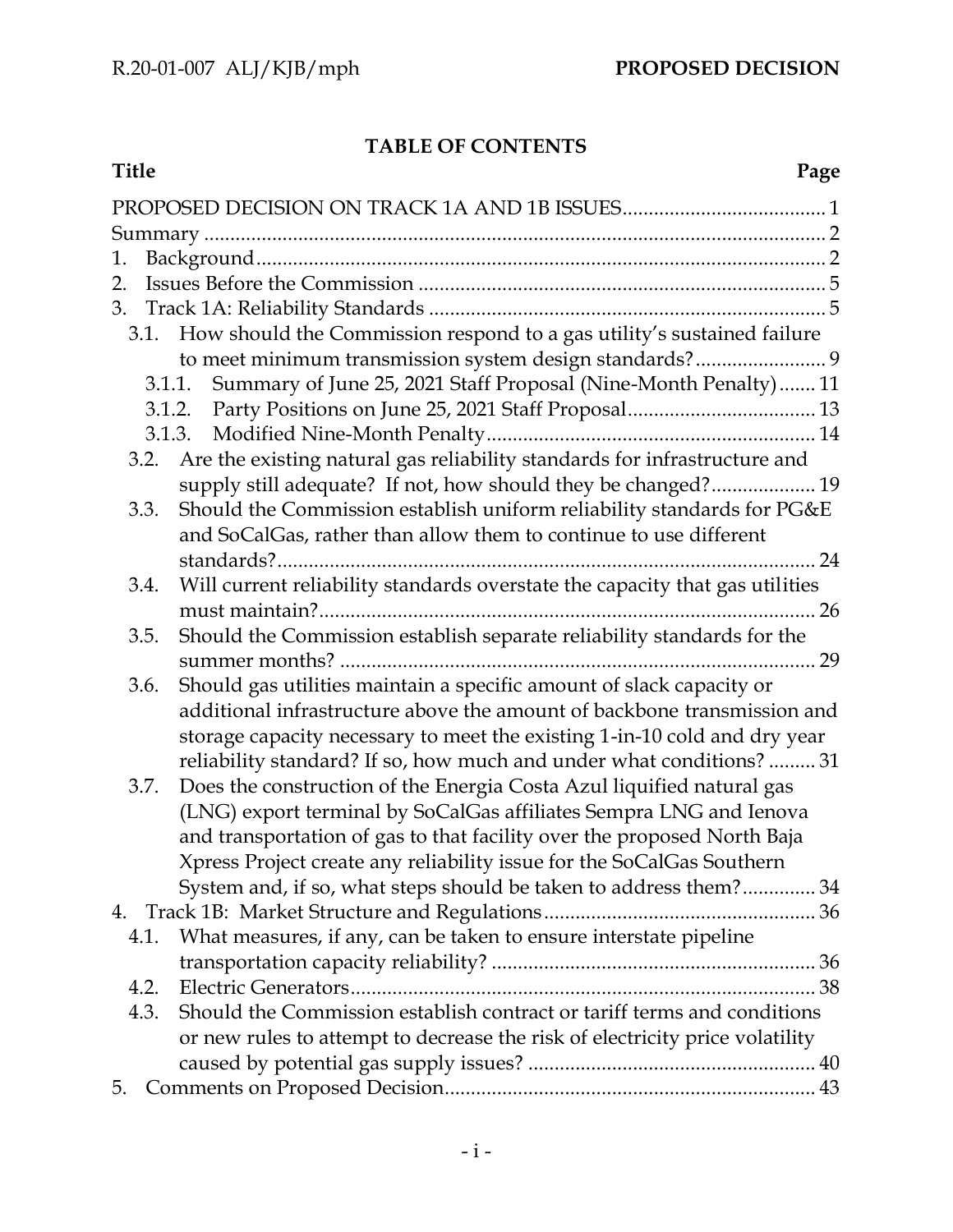**Appendix A** – Citation Framework for Failure to Meet Minimum Design Standards Established by D.06-09-039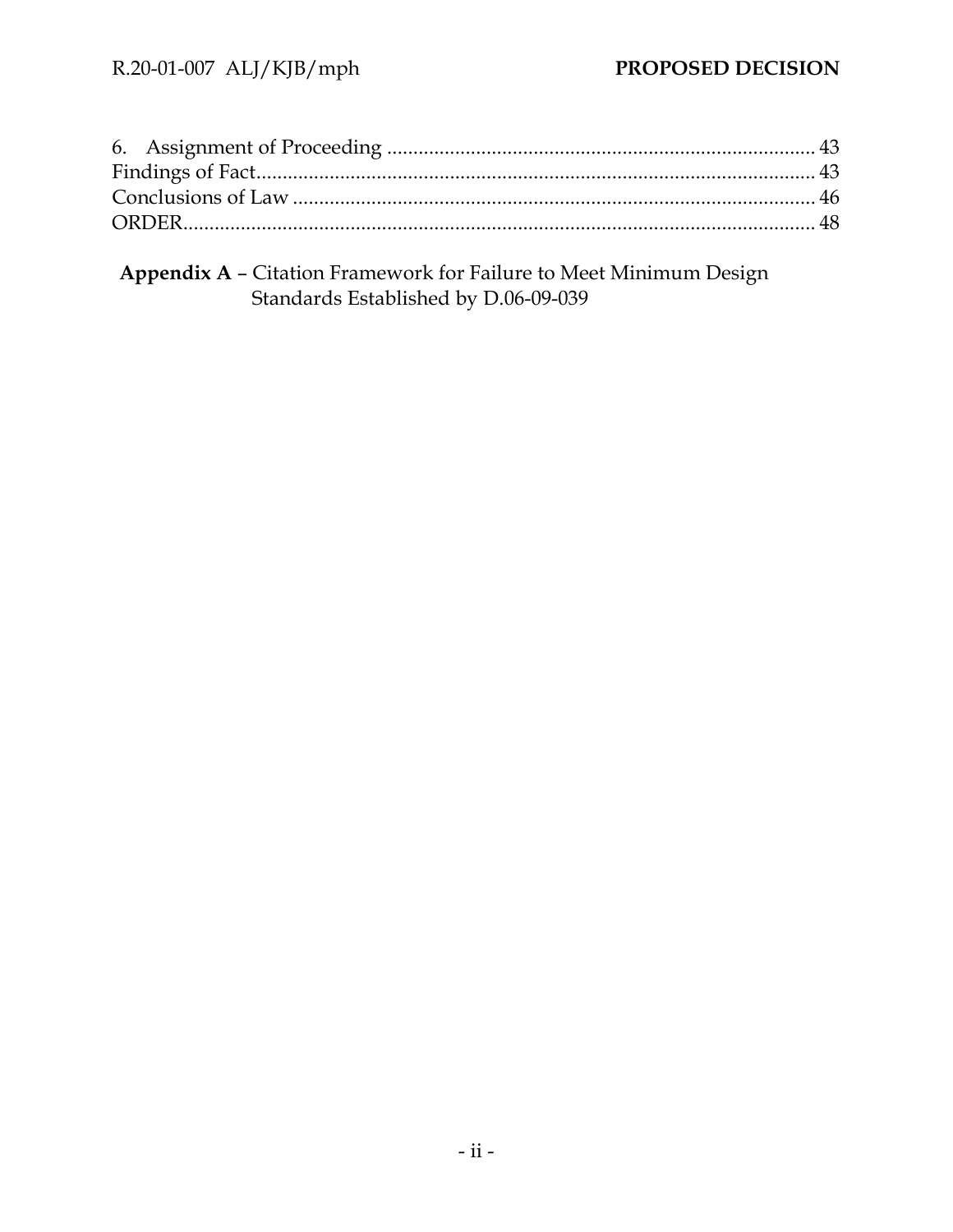#### **PROPOSED DECISION ON TRACK 1A AND 1B ISSUES**

#### <span id="page-4-0"></span>**Summary**

In this decision, we resolve issues related to questions from Track 1A and 1B of the April 23, 2020 Assigned Commissioner's Scoping Memo and Ruling. Specifically, we address questions 1 through 5 of Track 1A and questions 1 and 2 of Track 1B. This decision additionally requires Southern California Gas Company and Pacific Gas and Electric Company to maintain adequate backbone capacity to meet the average day in a 1-in-10 cold and dry year standard established by Commission Decision 06-09-039. This decision establishes a framework for issuing citations when a utility fails to maintain adequate backbone capacity as set forth in Appendix A.

This proceeding remains open to address outstanding issues in Track 2.

#### <span id="page-4-1"></span>**1. Background**

The Commission initiated this proceeding on January 16, 2020, to create a long-term planning framework for the state's natural gas system in response to California's climate goals and in recognition of the rapid development of renewable energy sources that will, over time, lessen the state's dependence on fossil gas for both businesses and consumers. After receiving opening comments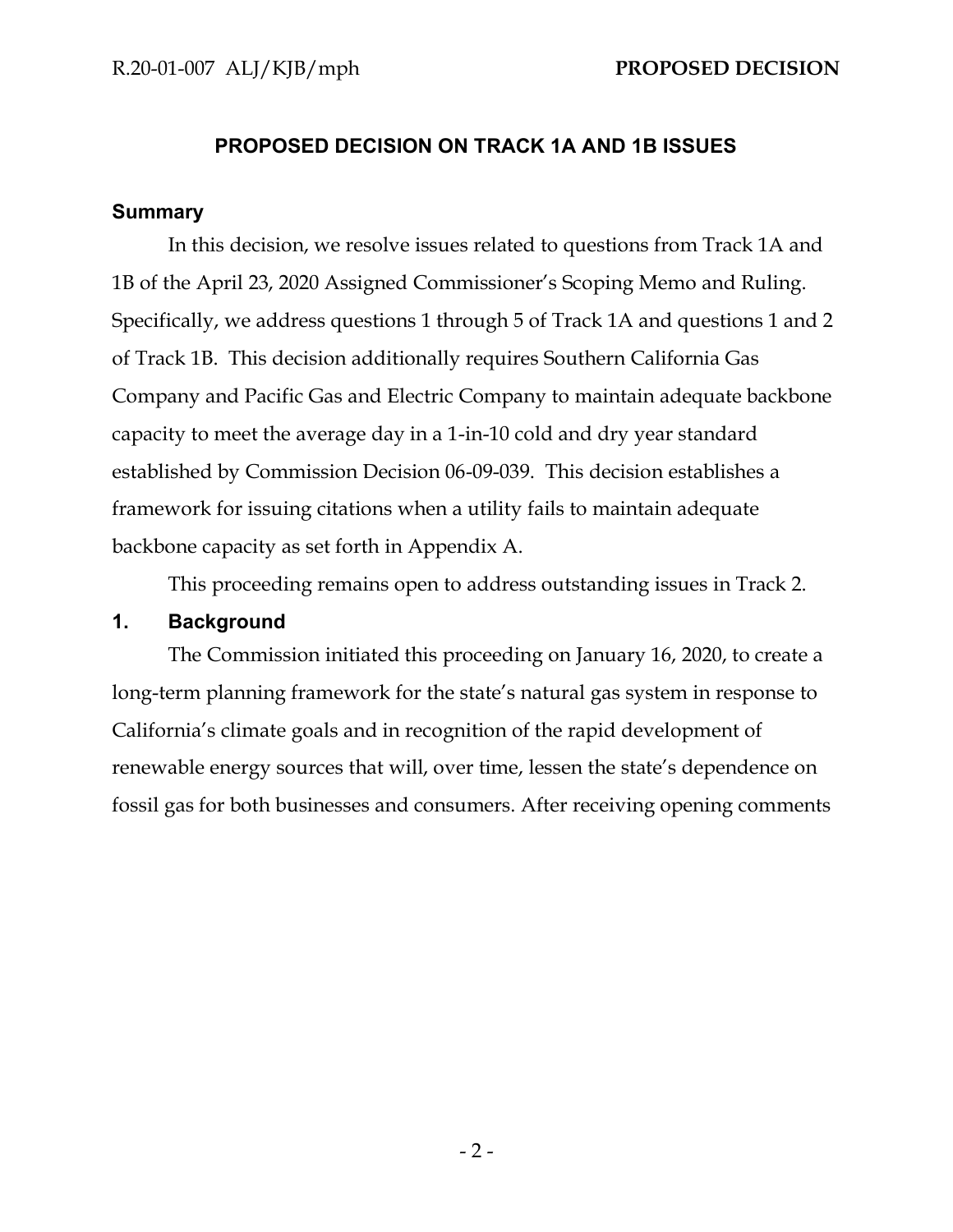from twenty-one parties<sup>1</sup> and reply comments from fourteen parties,<sup>2</sup> thenassigned Commissioner Randolph issued a Scoping Ruling. The Scoping Ruling divided the proceeding into two separate tracks, with a Commission decision to follow each track. The first track includes two sub-tracks, Track 1A and Track 1B. Track 1A addresses reliability standards, and Track 1B examines potential regulatory changes needed to improve the coordination between gas utilities and gas-fired electric generators.

On July 7, 2020 and July 21, 2020 Energy Division staff held workshops on the scope of issues outlined in Tracks 1A and 1B of this proceeding. The purpose of these workshops was to address the specific questions outlined in the scoping memo and ruling, gain a common understanding of the issues, gather information and facts, seek input from stakeholders, and identify solutions.

On July 31, 2020 the assigned Administrative Law Judge (ALJ) issued a ruling directing parties to comment on fourteen questions set out in the ruling.<sup>3</sup>

<sup>1</sup> Opening Comments were received from The Utility Reform Network (TURN), Southern California Generation Coalition (SCGC), Middle River Power, LLC (MRP), Sacramento Municipal Utility District (SMUD), Coalition of California Utility Employees (CCUE), Environmental Defense Fund (EDF), Pacific Gas and Electric Company (PG&E), Southern California Edison Company (SCE), Southwest Gas Corporation (Southwest Gas), California Independent Systems Operator Corporation (CAISO), Southern California Gas Company (SoCalGas) and San Diego Gas & Electric Company (SDG&E) jointly, Independent Energy Producers Association (IEPA), Sierra Club, Natural Resources Defense Council (NRDC), Vistra Energy Corporation (Vistra), Utility Consumers' Action Network (UCAN), Center for Energy Efficiency and Renewable Technologies (CEERT), Calpine Corporation (Calpine), California Hydrogen Business Council (CHBC), and Wild Tree Foundation (Wild Tree).

<sup>2</sup> Reply Comments were received from Aera Energy LLC, California Resources Corporation, Chevron U.S.A. Inc., ConocoPhillips, PBF Holding Company, Phillips 66 Company, and Tesoro Refining & Marketing Company LLC. (collectively, Indicated Shippers), Sierra Club, NRDC, California Environmental Justice Alliance (CEJA), UCAN, CHBC, PG&E, SWGC, SCE, SoCalGas and SDG&E (jointly), TURN, SCGC, and the Public Advocates Office (Cal Advocates).

<sup>3</sup> Opening comments were received from IEPA, CAISO, CEERT, PG&E, SBUA, EDF, UCAN, SCE, Electrochaea GmbH (Electrochaea), Protect Our Communities Foundation (PCF), The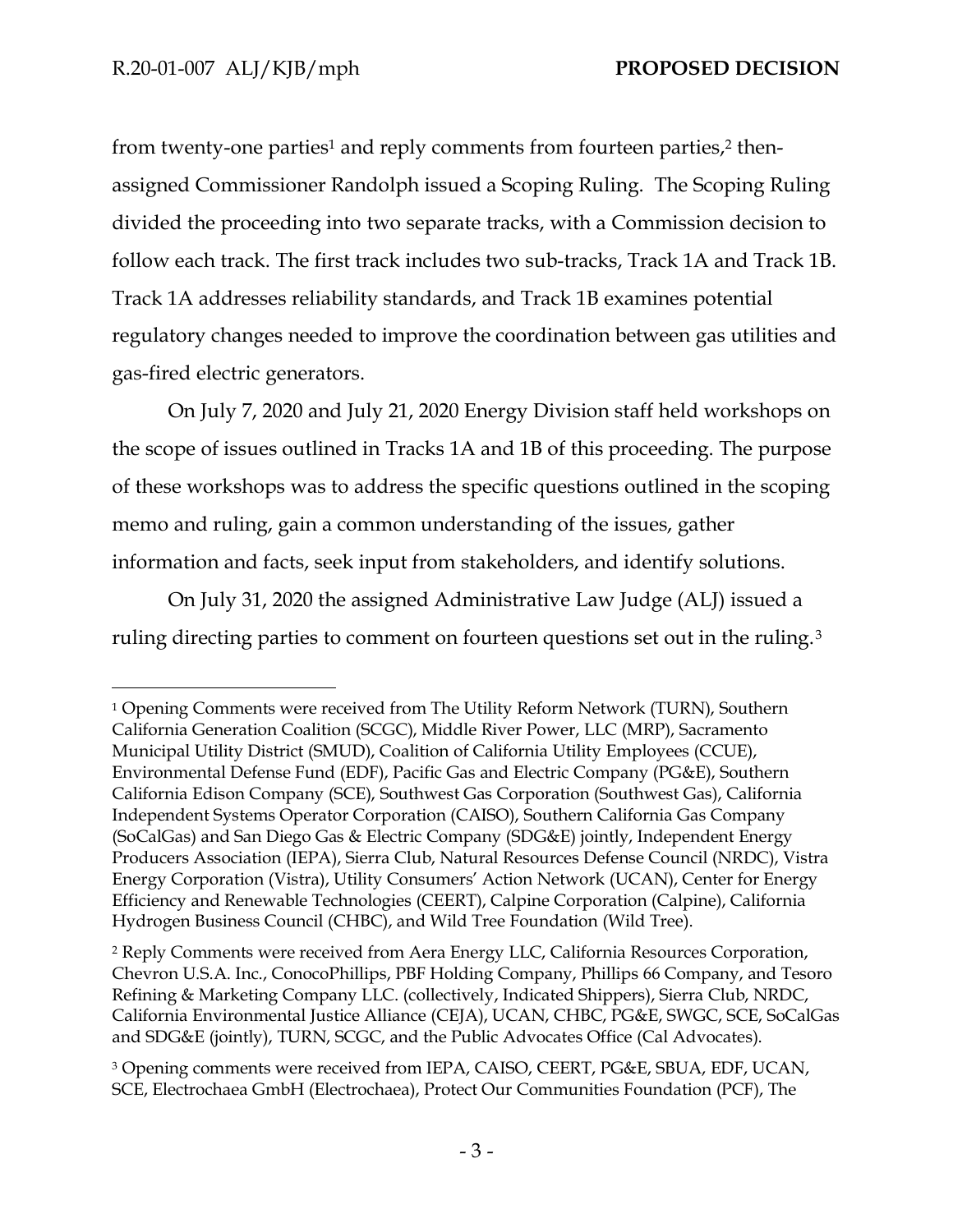On October 2, 2020, the ALJ issued a ruling attaching the Workshop Report and Staff Recommendations (Workshop Report) and seeking comments thereon. The ruling also directed specific parties to provide supplemental information. As part of this requirement, both PG&E and SoCalGas were directed to submit formal analyses outlining a proposal for a Renewable Balancing Tariff in their respective regions and its associated costs. The ruling also entered into the record an Energy Division Staff White Paper on "California Gas Utility Reliability: Definition, Standards, and Measures."<sup>4</sup>

On January 8, 2021, SoCalGas and PG&E filed Renewable Balancing Tariff proposals in response to the ALJ's October 2 ruling.<sup>5</sup>

On February 26, 2021, the ALJ issued a ruling seeking comments on a series of questions contained in an attachment to the ruling.<sup>6</sup>

Greenlining Institute (Greenlining), CEJA, Calpine, Californians for Green Nuclear Power, Inc. (CGNP), Southwest Gas, MRP, Cal Advocates, SCGC, SDG&E, SoCalGas, Indicated Shippers, TURN, the Department of Market Monitoring of the California Independent System Operator Corporation (CAISO Monitor), and the Western States Petroleum Association (WSPA).

<sup>4</sup> Opening comments on the Workshop Report were received from CHBC, EDF, TURN, Cal Advocates, MRP, PG&E, CEERT, UCAN, Greenlining, CDGA, Green Hydrogen Council (GHC), SMUD, IEPA, CAISO, Indicated Shippers, SCGC, SoCalGas, SDG&E, Electrochaea, SCE, PCF, Central Valley Gas Storage, LLC (CVGS), and SBUA. Reply comments were received from SCE, Indicated Shippers, Greenlining, CEJA, MRP, Calpine, UCAN, CEERT, CHBC, SoCalGas, SDG&E, CAISO, Small Business Utility Advocates (SBUA), PG&E, WSPA, TURN, PCF, United Energy Trading, LLC, School Project for Utility Rate Reduction (UET/School), EDF, Vistra, and SCGC.

<sup>&</sup>lt;sup>5</sup> Opening comments on the proposals were received from TURN, MRP, Indicated Shippers, PCF, SCGC, SCE, and SBUA. Reply comments were received from SBUA, TGI, CEJA, SCE, Calpine, PG&E, Indicated Shippers, SCGC, PCF, SDG&E, SoCalGas, UCAN, and EDF.

<sup>6</sup> Comments on the ruling were received from Indicated Shippers, TGI, CEJA, SWGC, EDF, PG&E, UCAN, TURN, SCE, SDG&E, SoCalGas, Shell Energy North America (US), L.P. (Shell), MRP, CAISO, SCGC, and CEERT.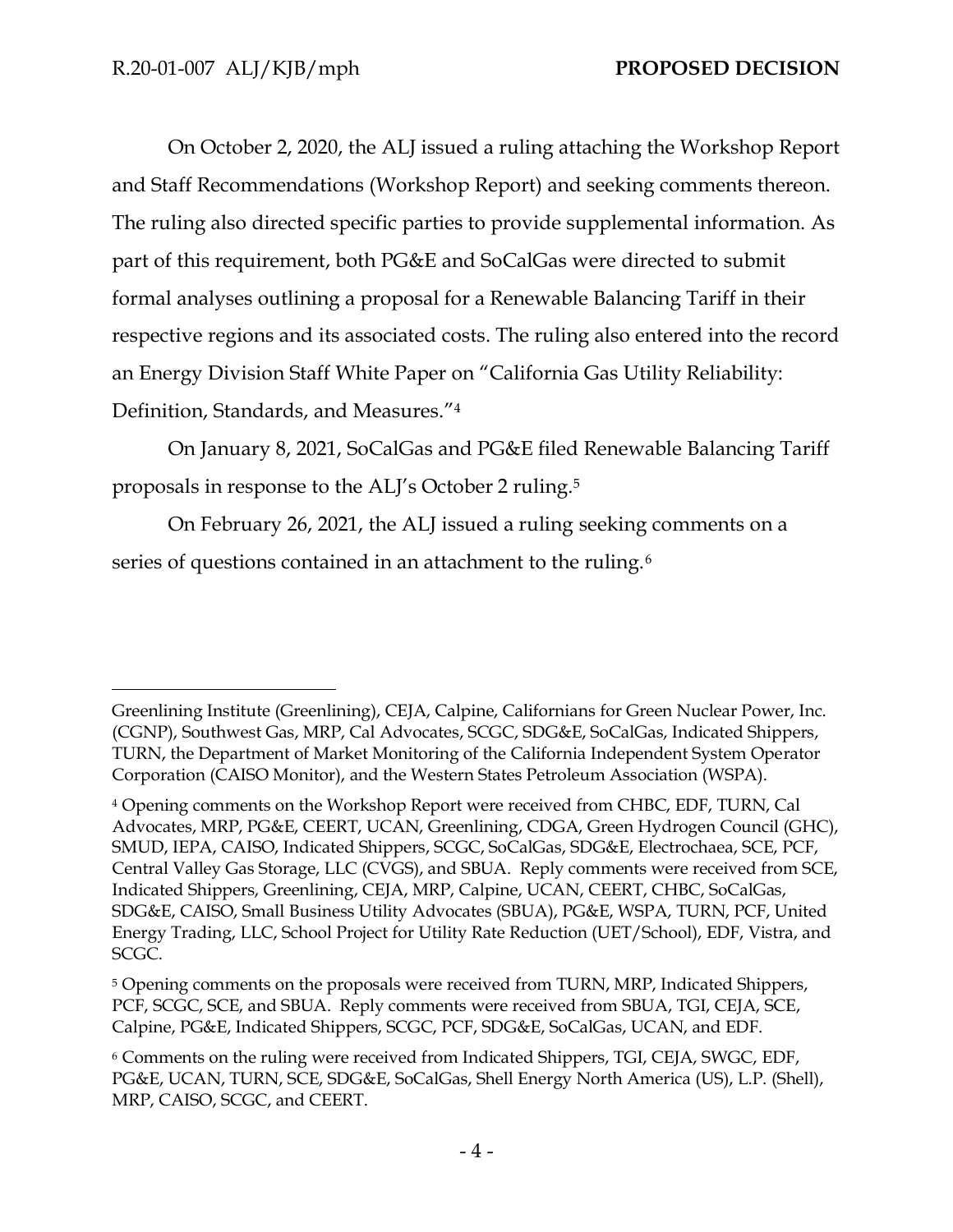On June 25, 2021, the ALJ issued a ruling seeking comments on a staff proposal for a penalty for a utility's sustained failure to meet design standards.<sup>7</sup>

On September 23, 2021, the ALJ issued a ruling denying motions for evidentiary hearings and granting motions for the filing of briefs on all Track 1 issues. Opening briefs were received from TURN, Cal Advocates, EDF, TGI, CEJA, Indicated Shippers, SCGC, PCF, PG&E, SDG&E, and SoCalGas. Reply briefs were received from PG&E, TURN, SCGC, PCF, SCE, SDG&E, SoCalGas, UCAN and Indicated Shippers.

### <span id="page-7-0"></span>**2. Issues Before the Commission**

In this decision, we resolve issues related to questions 1 through 5 of Track 1A and questions 1 and 2 of Track 1B of the April 23, 2020 Scoping Memo.

### <span id="page-7-1"></span>**3. Track 1A: Reliability Standards**

This first discussion section focuses on questions 1a and 1b to the Scoping Memo. First*,* do PG&E and SoCalGas have the requisite gas transmission pipeline and storage capacity to meet the demand for an average day in a one-inten cold and dry-hydroelectric year for their respective backbone gas transmission systems and peak day demand for their combined backbone gas transmission and gas storage systems? Second, do PG&E and SoCalGas have the requisite gas transmission pipeline and storage capacity to meet the local transmission standards adopted in Decision (D.) 06-09-039?

In D.06-09-039, the Commission established backbone transmission and peak day standards for PG&E and SoCalGas.<sup>8</sup> The backbone transmission

<sup>7</sup> Opening comments were received from UCAN, TURN, EDF, PG&E, SoCalGas, SDG&E, Indicated Shippers, PCF, SCGC, and SBUA. Reply comments were received from UCAN, EDF, SDG&E, SoCalGas, PCF, SCGC, Indicated Shippers, and PG&E.

<sup>8</sup> D.06-09-039, Ordering Paragraphs (OPs) 1 and 2.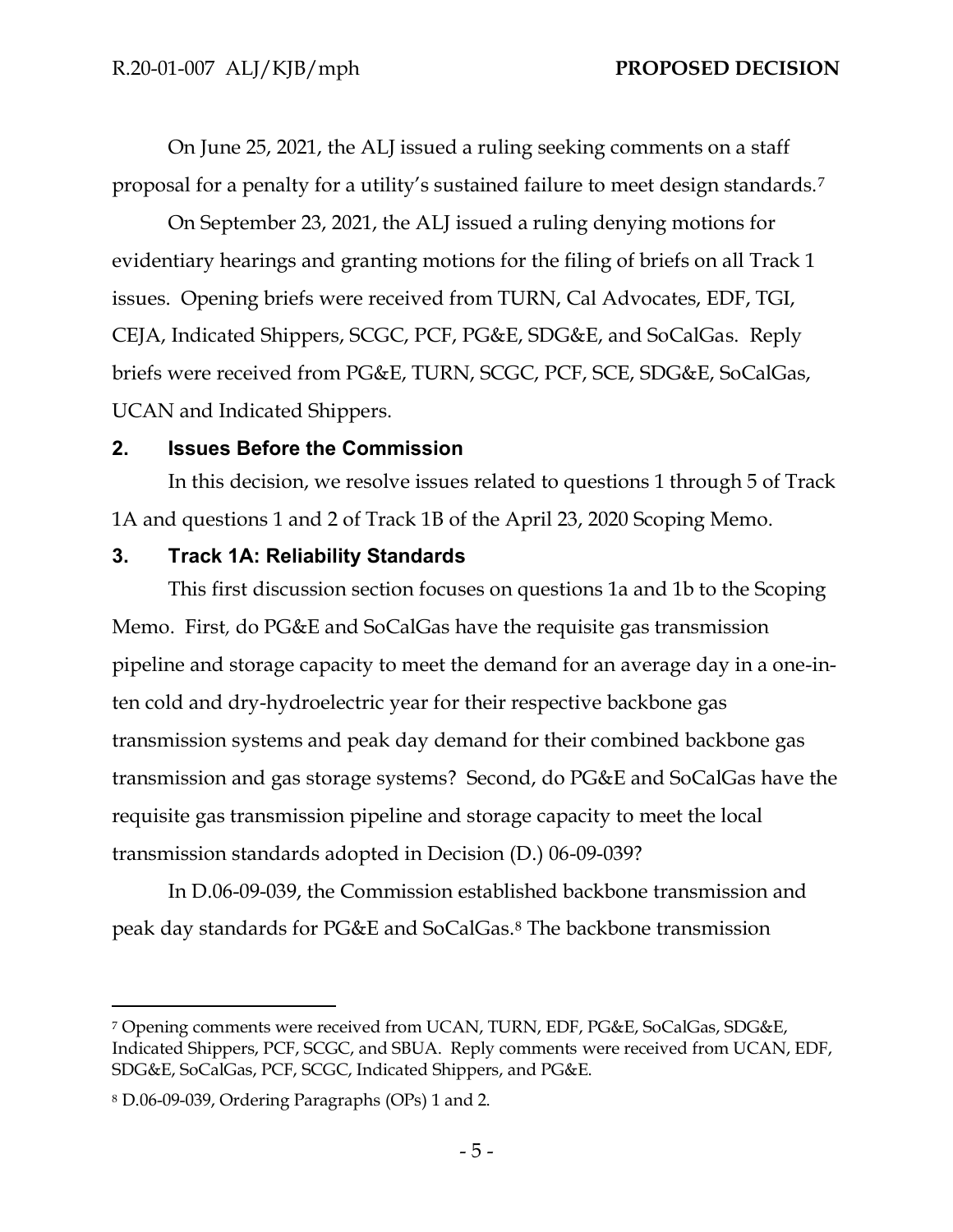standard is to be met using pipelines only, and it is the same for both utilities. Both PG&E and SoCalGas are required to "plan and maintain intrastate natural gas backbone transmission systems sufficient to serve all system demand on an average day in a one-in-ten cold and dry-hydroelectric year."

The Commission directed PG&E and SoCalGas to use both their backbone transmission and storage systems to meet their peak day standards. However, D.06-09-039 based each utility's peak day standard on its existing local transmission system standard. Thus, the peak day standards for the two utilities differ. For PG&E, the peak day design standard requires that it serve all customers on a 1-in-2 winter cold day and core customers only on an abnormal 1-in-90 winter peak day.<sup>9</sup> For SoCalGas, the peak day design standard requires that it serve all customers on a 1-in-10 peak day and core customers only on a 1-in-35 extreme peak day.<sup>10</sup> The table below shows the local transmission standards adopted in D.06-09-039.

|--|

|                             | PG&E                                  |                             | <b>SoCalGas</b>                             |                                         |
|-----------------------------|---------------------------------------|-----------------------------|---------------------------------------------|-----------------------------------------|
| Standard                    | $1$ -in- $90$<br>Abnormal Peak<br>Day | $1-in-2$<br>Cold Winter Day | $1$ -in- $35$<br><b>Extreme Peak</b><br>Day | $1$ -in- $10$<br>Cold Day <sup>12</sup> |
| Customer<br>Class<br>Served | Core                                  | Core + Noncore              | Core                                        | Core + Noncore                          |

The California Gas Report, which is published biannually by the California gas utilities in consultation with the California Energy Commission (CEC) and

<sup>9</sup> 2020 California Gas Report, at 84-85.

<sup>10</sup> D.02-11-073, OP 10.

<sup>11</sup> PG&E and SoCalGas use different terminology to describe the standards.

<sup>&</sup>lt;sup>12</sup> The California Gas Report uses the term "cold day" for what we say is a "peak day."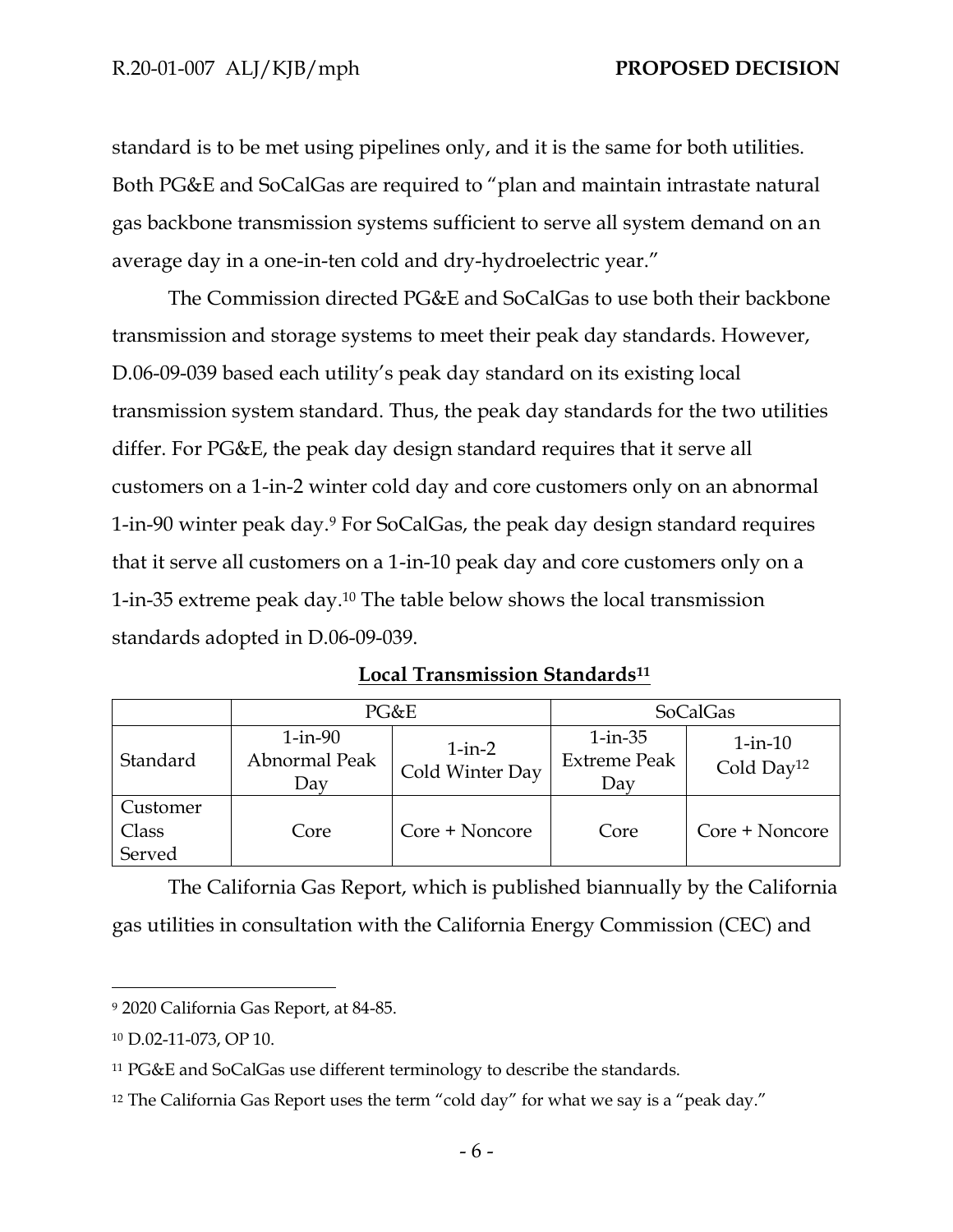the Commission, includes annual forecasts for some of the standards approved in D.06-09-039.<sup>13</sup> The July 7, 2020 Track 1A workshop was held in the weeks before the 2020 California Gas Report was issued on August 24, 2020. Thus, speakers referenced demand figures for the year 2020 based on either preliminary 2020 Gas Report calculations (PG&E) or the 2018 California Gas Report (SoCalGas). However, in this decision, we will refer to the more up-to-date figures in the 2020 California Gas Report. The table below shows the peak day demand forecast and the cold year forecast for each utility. As discussed above, PG&E's Cold Day Standard is that it meet all customer demand on the coldest day in two years. The table below does not include a value for the PG&E Cold Day Standard because PG&E does not historically include that number in the California Gas Report. SoCalGas' Peak Day Standard is to supply all customer demand on the coldest day in 10 years. That number (4,983 MMcfd) is included in the table.

| Standard                  |       | PG&E   SoCalGas |
|---------------------------|-------|-----------------|
| Backbone                  | 2,079 | 2,540           |
| Cold/Peak Day (All        | n/a   | 4,983           |
| Customers)                |       |                 |
| Peak Day (Core Customers) | 3,031 | 3,460           |

**2020 California Gas Report Forecasted Demand (MMcfd**) 14

<sup>&</sup>lt;sup>13</sup> The cold year forecasts in the California Gas Report do not exactly match the standards approved in D.06-09-039. PG&E includes a forecast for its Abnormal Peak Day standard but not for its 1-in-2 Cold Winter Day standard. PG&E also includes tables for a "High Demand Year (1-in-10 Cold Year)" but does not specify whether the year is both cold *and* dry (at 90-91). SoCalGas includes forecasts for both its 1-in-10- and 1-in-35-day standards, but its tables for a "Cold Temperature Year (1-in-35 Cold Year Event) and Dry Hydro Year" are for a colder year than required by the decision (at 146-47).

<sup>14</sup> Million cubic feet per day.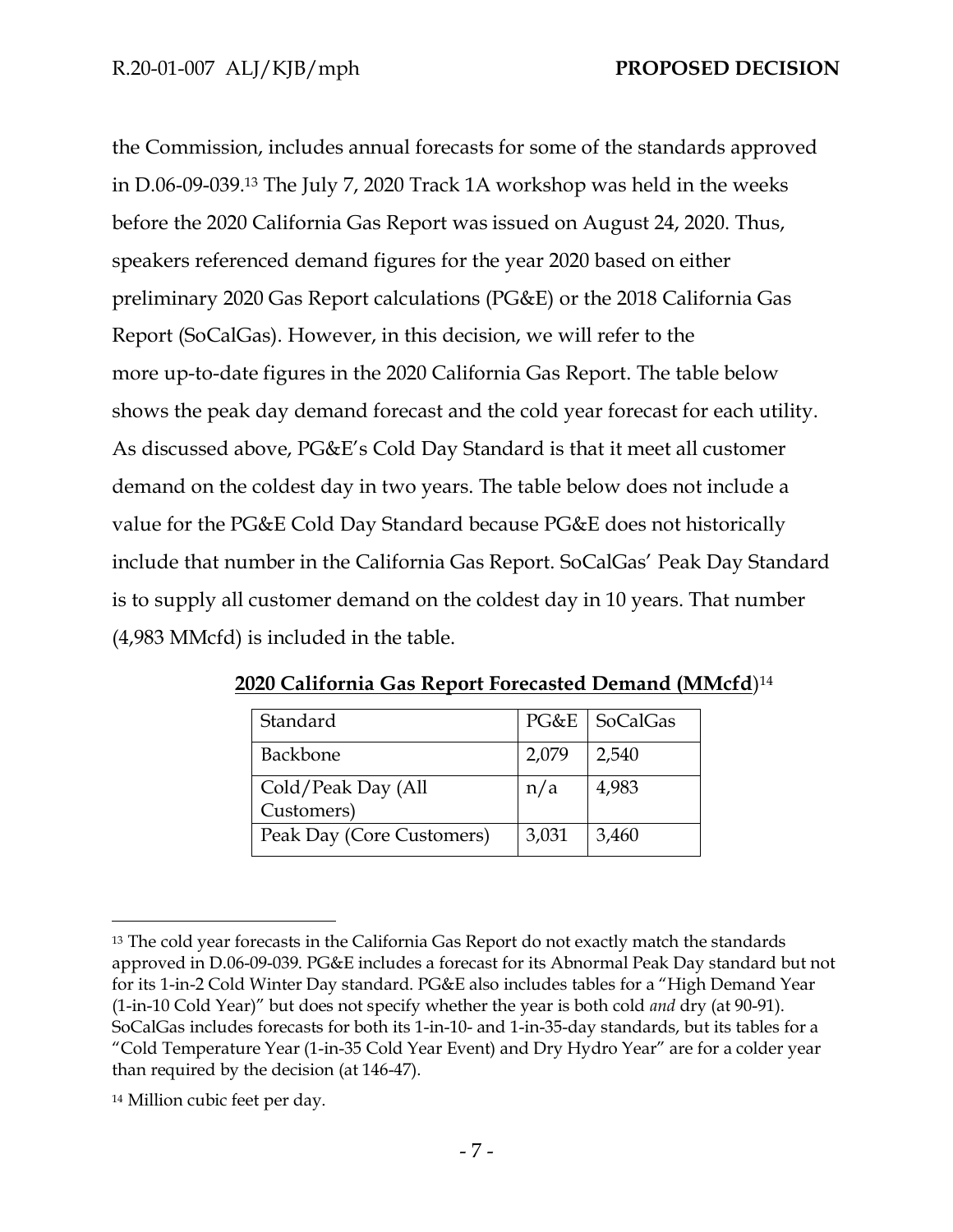PG&E and SoCalGas presented on their current system capabilities at the July 7, 2020 workshop. PG&E indicated that it has a total backbone transmission system capacity of 3,055 million cubic feet per day (MMcfd) and that it can meet average demand during a 1-in-10 cold and dry hydroelectric year using only its backbone transmission system.

PG&E stated that it owns several storage fields and relies on independent storage providers—including Wild Goose, Lodi, Central Valley, and Gill Ranch storage fields—to meet customer demand. In its presentation, PG&E stated that it can meet its peak day standards using transmission and storage.

At the workshop, SoCalGas indicated that it can meet its backbone transmission standard. Its then-current backbone capacity of 2,965 MMcfd exceeds the average day in a cold and dry year demand forecast of 2,540 MMcfd.<sup>15</sup>

In its presentation, SoCalGas said that it had 4,130 MMcfd of combined pipeline and storage capacity, and thus was able to meet its 1-in-35 peak day standard, which serves only core customers.<sup>16</sup> However, it was not then able to meet its 1-in-10 peak day standard of 4,983 MMcfd to serve both core and noncore customers. The utility cited reduced storage withdrawal capacity, backbone pipeline outages, and operating limitations as reasons why it could not meet the standard. SoCalGas also stated that in the operating years 2025-26, 2030-31, 2035-36, it would have sufficient capacity to meet its 1-in-10-year cold day standard assuming that its transmission pipelines and storage fields are

<sup>15</sup> Track 1A and 1B Workshop Report and Staff Recommendations, at 7: [https://docs.cpuc.ca.gov/PublishedDocs/Efile/G000/M348/K035/348035848.PDF.](https://docs.cpuc.ca.gov/PublishedDocs/Efile/G000/M348/K035/348035848.PDF)

<sup>16</sup> *Id.* SoCalGas stated that it had 2,965 MMcfd of interstate pipeline capacity, 60 MMcfd of California gas production, and 1,105 MMcfd of December through January storage withdrawal capacity (Slide 61).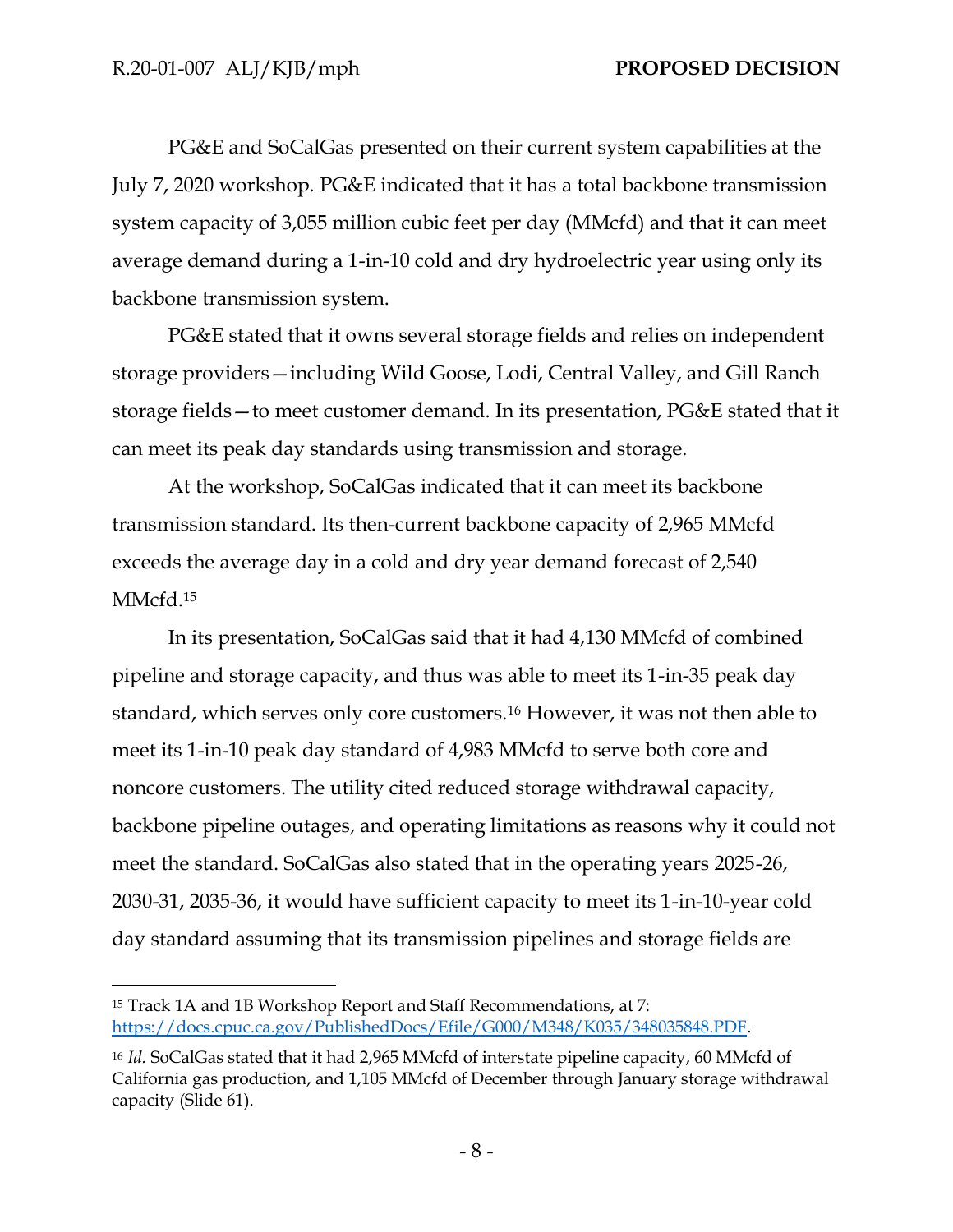restored to their former capacities (e.g., the Northern System returns to its nominal capacity of 1,590 MMcfd).

In the Workshop Report issued on October 2, 2020 Energy Division Staff (Staff) concluded that PG&E has the requisite gas transmission pipeline and storage capacity to meet average day demand in a 1-in-10 cold and dryhydroelectric year and their abnormal peak day demand as forecasted in the 2020 California Gas Report. SoCalGas has the requisite capacity to meet demand for an average day in a 1-in-10 cold and dry-hydroelectric year. Staff concluded that SoCalGas can meet the 2020 1-in-35 extreme peak day demand of 3,490 MMcfd but not the 1-in-10 cold day demand.

#### <span id="page-11-0"></span>**3.1. How should the Commission respond to a gas utility's sustained failure to meet minimum transmission system design standards?**

Several parties weighed in on this issue at the July 7, 2020 workshop, specifically focusing on failures to meet minimum transmission system design standards caused by pipeline breaks or other events requiring the utility to make physical repairs to the system. Indicated Shippers suggested that utilities should be required to share in the cost of such repairs or the Commission should reduce the utility's return on equity (ROE). TURN suggested that utility shareholders should absorb a percentage of the cost of repairs on a graduated scale, with the percentage borne by shareholders increasing with the length of time that the design standard is not met.

In response to the July 31, 2020 Ruling Seeking Comments related to follow-up questions after the workshops, parties provided comments on how the Commission could respond to a utility's sustained failure to meet the required design standards because of the need to make physical repairs. TURN reiterated the suggestions it made during the July 7, 2020 workshop and advised against

- 9 -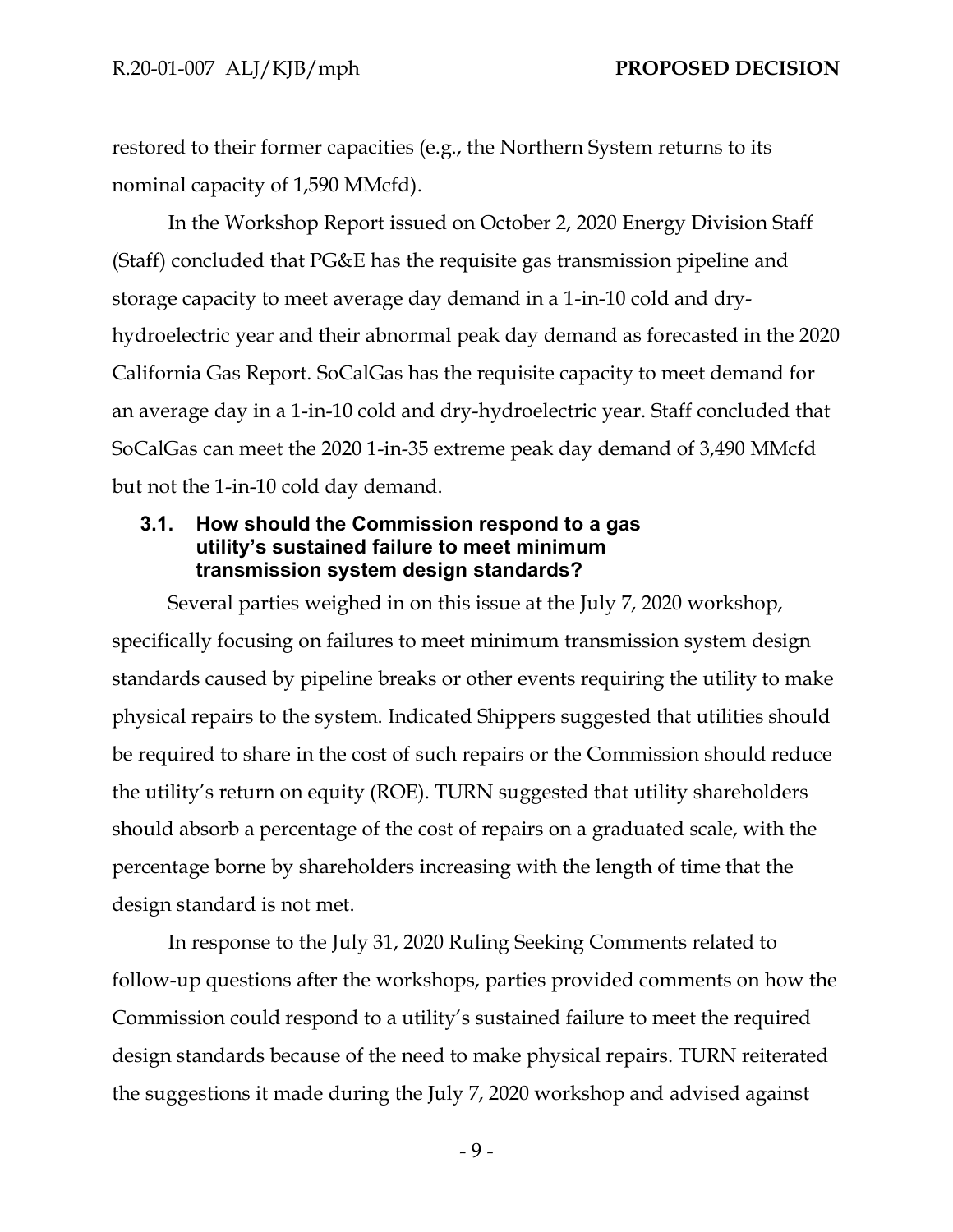reducing a utility's ROE, asserting that such a mechanism could encourage more expensive repairs that may not be necessary.<sup>17</sup> Indicated Shippers suggested a sliding scale methodology to evaluate whether shareholders should be held responsible for future pipeline or other infrastructure outages. Specifically, Indicated Shippers suggested a sliding scale of shareholder contribution to the cost of repairs based upon actual costs and length of the outage and a sliding scale of basis point reductions to ROE.<sup>18</sup> EDF agreed that shareholders should share the responsibility for repair costs but stated that revising a utility's ROE for failure to maintain minimum design standards is not appropriate. EDF maintained that changes to a utility's ROE should only be considered in cost of capital proceedings.<sup>19</sup>

In the Workshop Report, Staff agreed with TURN that there should be consequences for a utility's failure to meet the design standards but also noted that there may be challenges with permitting and construction in remote, protected areas where many of the transmission pipelines are located. For this reason, Staff recommends using the nine-month criterion in Pub. Util. Code § 455.5 as a guideline for determining the duration after which shareholders begin to absorb a percentage of the cost of repairs. 20

<sup>17</sup> TURN Comments at 6 (August 14, 2020).

<sup>18</sup> Indicated Shippers Response at 7. (August 14, 2020)

<sup>19</sup> EDF Comments at 3. (August 14, 2020)

<sup>20</sup> *See* Workshop Report and Staff Recommendations, at 35, available at:

https://docs.cpuc.ca.gov/PublishedDocs/Efile/G000/M348/K035/348035848.PDF. Pub. Util. Code § 455.5(a) states. "In establishing rates for any electrical, gas, heat, or water corporation, the commission may eliminate consideration of the value of any portion of any electric, gas, heat, or water generation or production facility which, after having been placed in service, remains out of service for nine or more consecutive months, and may disallow any expenses related to that facility."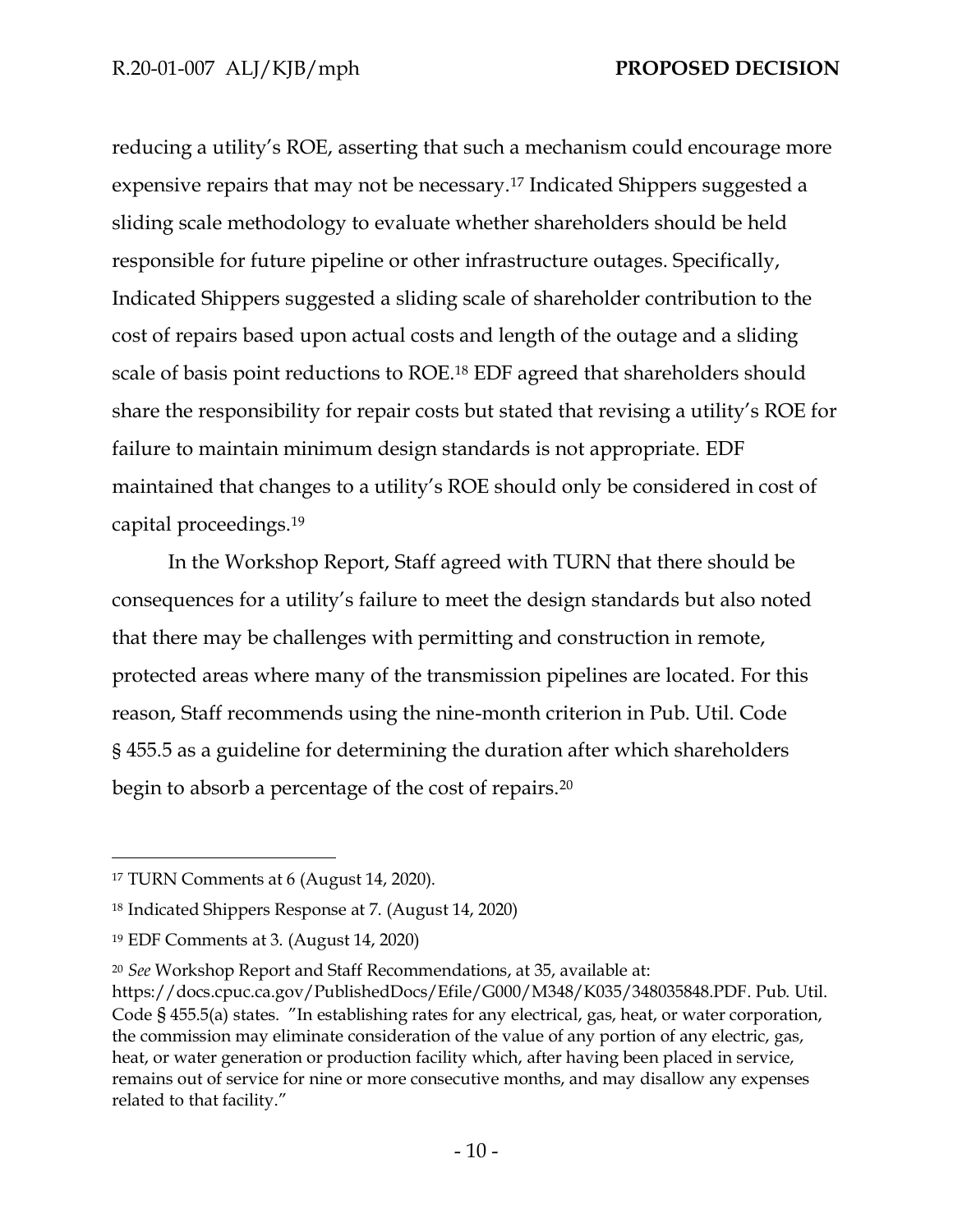SCGC, PCF, and UCAN oppose Staff's recommendation to use the ninemonth criterion as a guideline for the period before the penalty goes into effect. 21 EDF and TURN support the use of the nine-month criterion.

TURN disagreed with Staff's recommendation to set a penalty regime for a standard that includes both pipeline and storage assets, arguing that "there needs to be a minimum amount of intrastate backbone pipeline capacity available on an annual basis in order to fill the storage during periods of lower demand."<sup>22</sup> TURN argued there may be instances where the utility has enough storage supply to meet peak day demand but then is unable to refill that storage for the upcoming winter due to limited pipeline capacity.

# **3.1.1. Summary of June 25, 2021 Staff Proposal (Nine-Month Penalty)**

<span id="page-13-0"></span>On June 25, 2021, Staff issued a Staff Proposal proposing a nine-month penalty that defined which standard would be addressed, the penalty structure, utility reporting requirements, how the citation program would be enforced, and a force majeure clause. The June 25, 2021 Staff Proposal included the following elements:

Minimum Design Standard: The utilities should be required to maintain adequate backbone capacity to meet the average day in a 1-in-10 cold and dry year standard established by D.06-09-039. The annual backbone capacity standard would serve as a floor below which backbone pipeline capacity should not fall. By maintaining adequate backbone capacity, a utility would be better positioned to fill storage to help meet winter peak demand.

Penalty Structure: (a) The Commission should impose a daily penalty of \$50,000 on a utility that has been out of compliance

<sup>21</sup> SCGC Comments at 11; UCAN Comments at 3; PCF Comments at 15. (November 2, 2020)

<sup>22</sup> TURN Comments at 3. (November 2, 2020)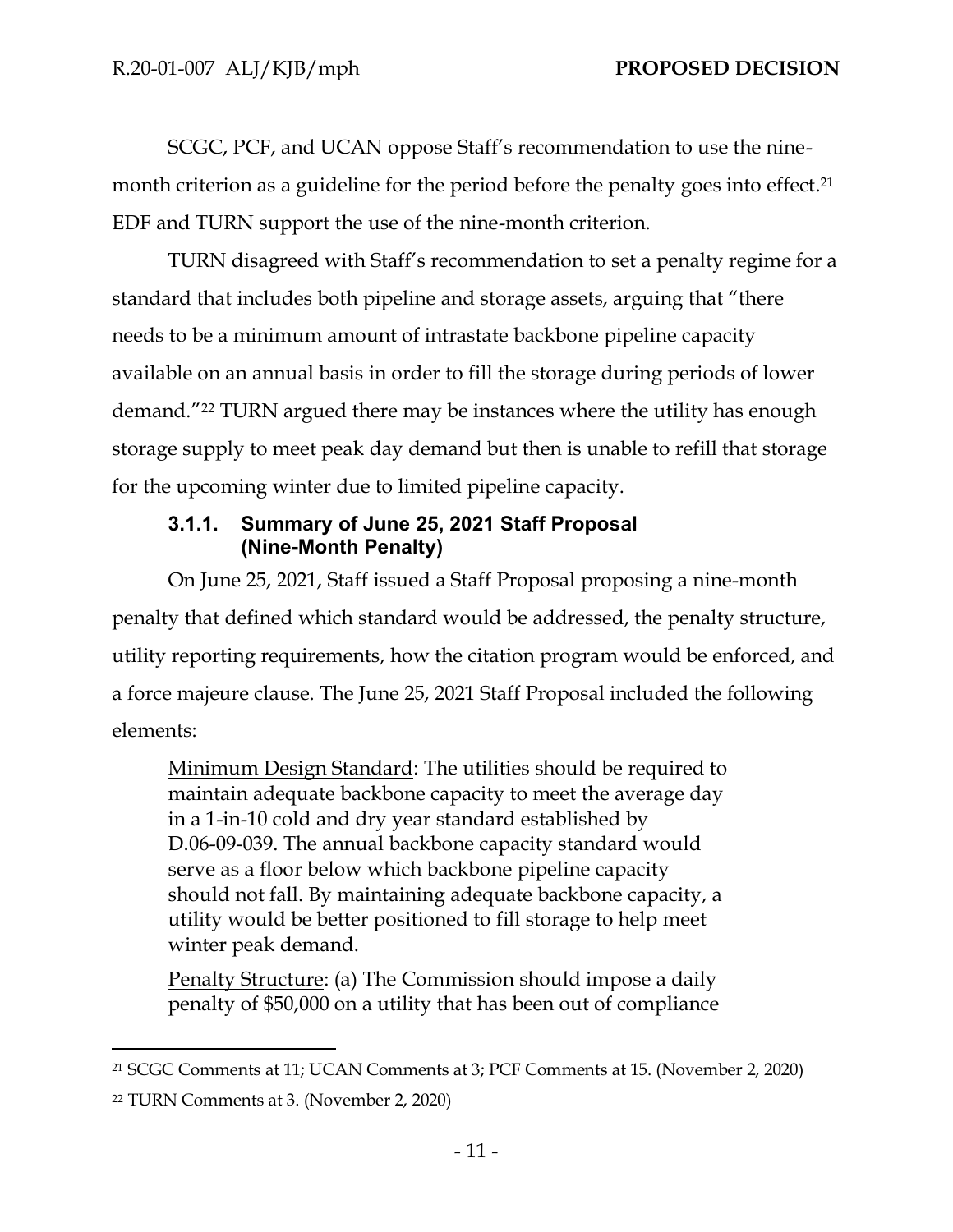with the proposed backbone capacity standard for more than nine months; (b) the daily penalty should increase to \$75,000 if the utility has been out of compliance for an additional three months; and (c) the penalty continues to accrue until the utility is in compliance as verified by Energy Division staff.

Reporting Requirement: The utilities should add information about any changes impacting their ability to meet the backbone capacity standard to the existing advice letters on slack capacity that they are required to file as per D.06-09-039. These advice letters should be made biannual rather than biennial and specify the actual operating capacities of their backbone transmission lines/zonal areas or paths as opposed to the nominal capacities. The utilities should separately notify Energy Division in writing on the first day they fail to meet the nine-month backbone capacity standard. Staff will verify whether the actual operating capacities reported by the utilities in the biannual advice letters are accurate by comparing the reported figures with available capacities shown on SoCalGas' Envoy and PG&E's Pipe Ranger websites. Further, if staff is unable to verify the information contained in a biannual advice letter and staff's calculations indicate that the utility may not be meeting the standard, staff will draft a resolution proposing a revised capacity level.

Citation Program: If Energy Division determines that a utility is out of compliance with the required backbone capacity standard, it will refer the matter to the Commission's Utility Enforcement Branch, which would have the authority to issue citations and levy fines in accordance with the penalty structure described in this decision.

Force Majeure Clause: If a force majeure event prevents the utility from providing backbone capacity consistent with a 1 in-10 cold and dry year standard for nine months or longer, then it would not be considered to be in violation of the standard. Staff recommends adoption of the following definition:

*An act of a governmental authority in the exercise of its jurisdiction or the occurrence of a declared disaster or state of emergency by federal or state authorities. The Utility shall use all reasonable efforts to remedy such*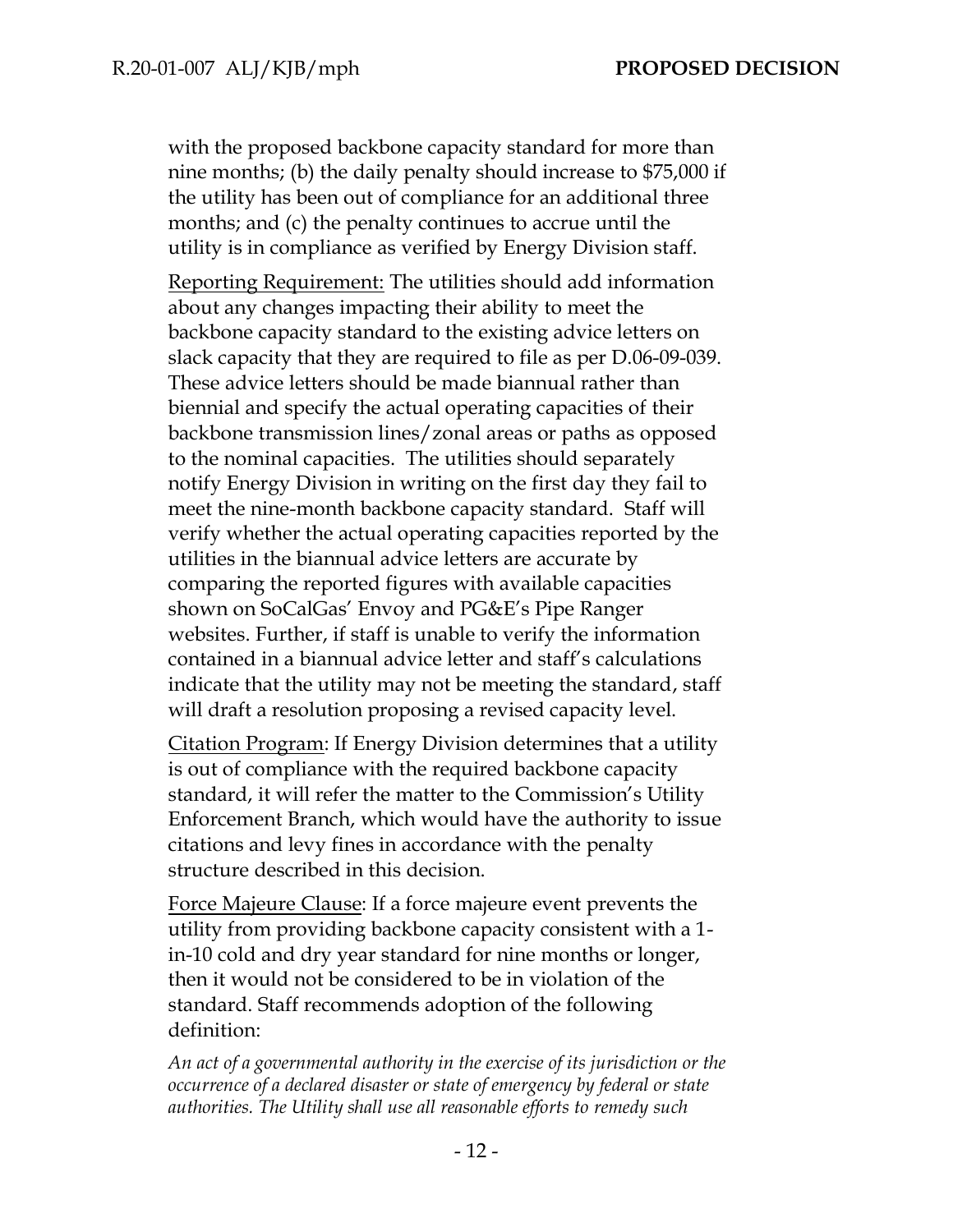*events or conditions and to remove the cause of same in an adequate manner and with reasonable dispatch. The occurrence of high demand for gas service due to weather conditions shall not constitute a force majeure event.*

#### **3.1.2. Party Positions on June 25, 2021 Staff Proposal**

<span id="page-15-0"></span>Parties supported the Staff Proposal to varying degrees and offered modifications. SoCalGas and SDG&E filing jointly, EDF, TURN, SCGC, PCF, UCAN, and SBUA generally supported use of the 1-in-10 cold and dry year backbone capacity as the minimum design standard. SoCalGas and SDG&E filing jointly and PG&E argued that penalties should not be imposed automatically without a finding of fault. TURN, Indicated Shippers, SCGC, PCF, and UCAN suggested steeper penalties than those proposed by Staff. PG&E and SBUA suggested that penalties should rise more slowly. SCGC and PCF contended that there should not be a nine-month delay in the imposition of penalties. Similarly, SBUA argued that penalties should apply sooner than nine months. SCGC, PCF, TURN, and Indicated Shippers assert that penalty dollars should go back to ratepayers rather than the state's General Fund. TURN contends that "this approach would ensure that those who suffer harm as a result of a utility's failure to meet the backbone pipeline availability standard are the ones who benefit from the remedy."<sup>23</sup> UCAN noted that the Commission must direct monies it receives from penalties or fines to the state's General Fund.

SoCalGas and SDG&E filing jointly, PG&E, SCGC, and PCF offered revisions to the force majeure clause recommended by Staff. TURN requested that Staff track utility compliance with the standard by calculating the ninemonth rolling average of daily transmission capacity and comparing it to the

<sup>23</sup> TURN Reply Brief (Track 1 Issues) at 6. (October 29, 2021)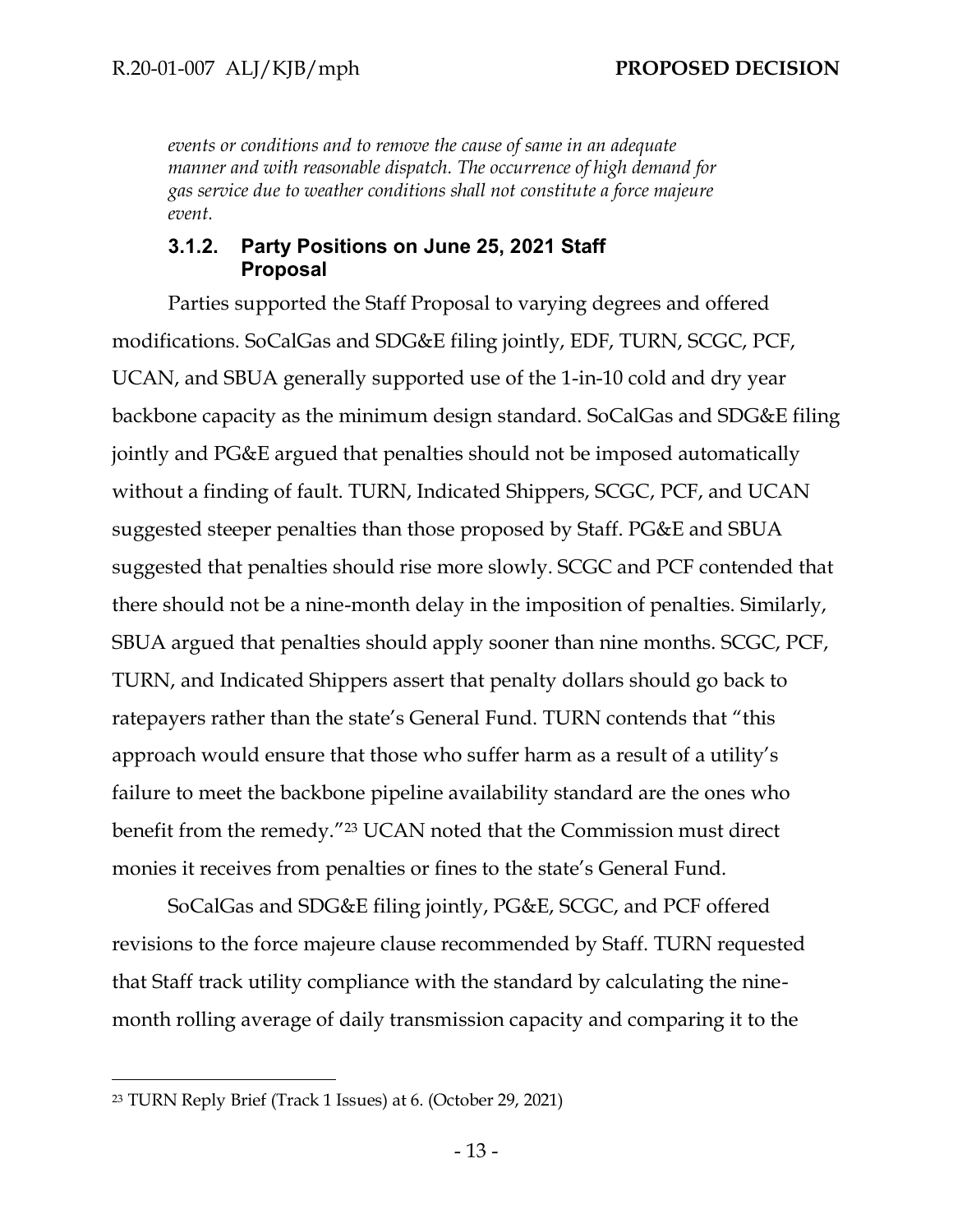1-in-10 cold and dry year standard. EDF requested that Staff notice the proceeding's service list of any citations issued under the program.

In response to party comments, we address what modifications should be made to the Staff Proposal below.

#### **3.1.3. Modified Nine-Month Penalty**

<span id="page-16-0"></span>First, we address how Staff should determine compliance with the standard. As noted above, TURN suggests tracking compliance by calculating the nine-month rolling average of available capacity in Cycle 1 of the Gas Day. 24,25 SoCalGas and SDG&E filing jointly agree with this approach as "it would give the utility credit for days when the available capacity was in excess of the standard and would continue the nine-month "clock" if the standard was not met for only one or a few days within that period."<sup>26</sup> We recognize that available capacity on a backbone system can vary day to day depending on a number of factors, such as minor upgrades or maintenance work. Thus, it is reasonable to assume that there may be days when a utility's available capacity is higher than the required standard and days when it is lower. We agree with TURN's suggested compliance-tracking approach as it would best reflect the granularity of backbone system activity while capturing adherence to the minimum design standard. Accordingly, we specify that Staff will calculate the nine-month rolling average of daily available capacity in Cycle 1 of the Gas Day to determine utility compliance with the required standard.

<sup>24</sup> TURN Opening Comments on Staff Proposal at 4. (July 30, 2021)

<sup>&</sup>lt;sup>25</sup> The Gas Day is divided into windows of time during which gas shippers can make nominations, or request that gas deliveries be made on their behalf, on a pipeline system. Cycle 1 (also known as Timely Cycle) nominations must be made before 11:00 a.m. on the day before the gas is delivered.

<sup>26</sup> SoCalGas/SDG&E Joint Opening Brief at 9. (October 15, 2021)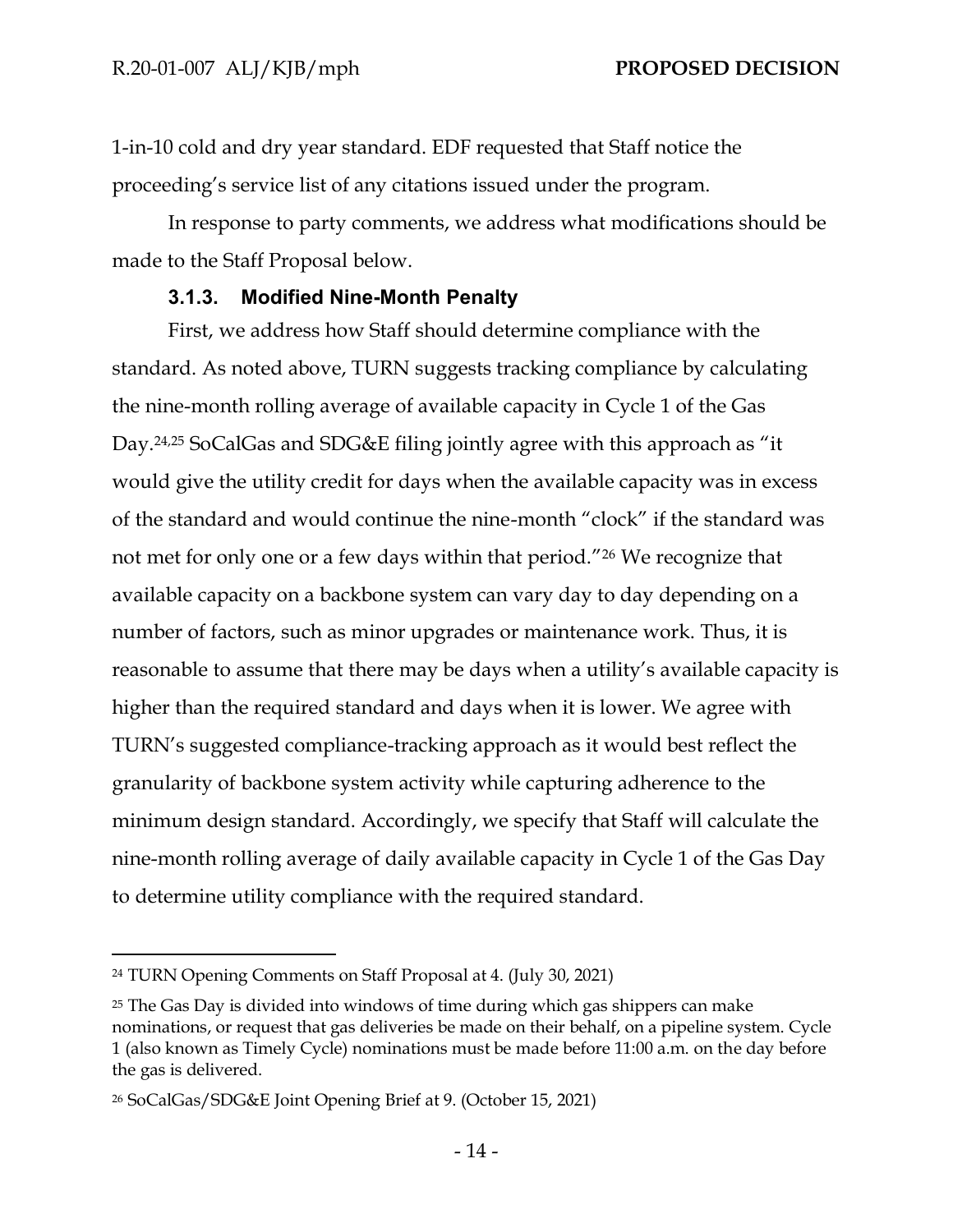Next, we address modifications to the citation program proposed by Staff. As UCAN noted, the recommendations made by parties to direct monies collected through this citation program to ratepayers cannot be adopted, because the Commission does not have the power to direct fines imposed through a citation program to ratepayers. We confirm that penalties borne by shareholders are not considered a recoverable expense in future advice letter filings in addition to general rate case filings. UEB currently posts information on citations issued on the Commission's website.<sup>27</sup> Accordingly, we decline to adopt EDF's proposal that Staff notify the R.20-01-007 service list of any citations issued under the citation program discussed here. Lastly, we find it reasonable to clarify the force majeure clause to apply to "a disaster or state of emergency *declared* by federal or state authorities" consistent with SCGC and PCF's recommendation.

With the aforementioned modifications, the Staff Proposal strikes the right balance between establishing penalties for a utility's failure to meet minimum design standards and providing the utility with a reasonable amount of time to address any maintenance outages that may hinder its ability to meet the minimum design standard. The penalty mechanism is intended to provide sufficient deterrence to avoid violation of the required standard because of the significant potential impact on customers and to incentivize recovery as quickly as possible.<sup>28</sup> Moreover, the citation program will afford the utilities due process to review the alleged violation. Accordingly, we direct UEB to propose a citation program for failure to meet minimum design standards established by D.06-09- 039 consistent with Resolution ALJ-377 and this decision and as set forth in

<sup>27</sup> [https://www.cpuc.ca.gov/regulatory-services/enforcement-and-citations/utility](https://www.cpuc.ca.gov/regulatory-services/enforcement-and-citations/utility-enforcement-branch/energy-citation-programs)[enforcement-branch/energy-citation-programs.](https://www.cpuc.ca.gov/regulatory-services/enforcement-and-citations/utility-enforcement-branch/energy-citation-programs)

<sup>28</sup> Pub. Util. Code Sections 2107 and 2108.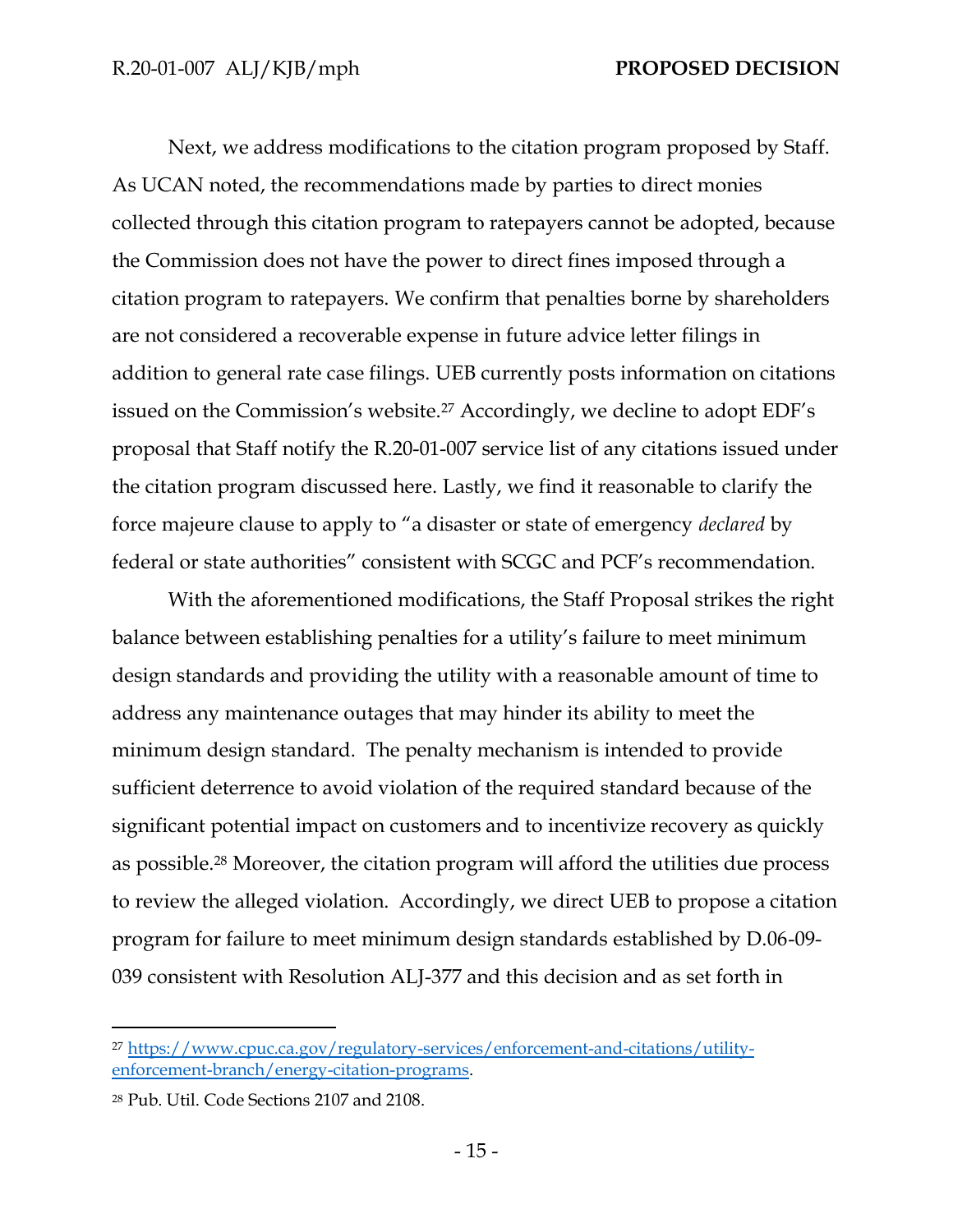Appendix A. We summarize the minimum design standard, penalty structure, reporting requirements, processes for referrals to UEB, and force majeure standards:

- 1. Minimum Design Standard: PG&E and SoCalGas should be required to maintain adequate backbone capacity to meet the average day in a 1-in-10 cold and dry year standard established by D.06-09-039. This standard will serve as a floor below which the nine-month rolling average pipeline capacity should not fall.
- 2. Penalty Structure: If a utility's nine-month rolling average backbone capacity calculated in Cycle 1 of the Gas Day remains below the average day in a 1-in-10 cold and dry year standard established by D.06-09-039 for more than nine months, the Commission will impose a penalty of \$50,000 for each day thereafter that the utility remains out of compliance. After the utility has been out of compliance for 12 months, the daily penalty will increase to \$75,000 and will continue to accrue until the date on which the utility is back in compliance.
- 3. Reporting Requirement: PG&E and SoCalGas must report biannually (on April 15 and October 15) on any changes impacting their ability to meet the minimum design standard. Their reports must be included in the Tier 2 advice letters on slack capacity that they are required to file by D.06-09-039. These Tier 2 advice letters must specify the actual operating capacities of the utilities' backbone transmission lines/zonal areas or paths not the nominal capacities. The utilities must separately notify Energy Division in writing on the first day they fail to meet the minimum design standard. Staff will verify whether the actual operating capacities reported by the utilities in the biannual advice letters are accurate by comparing the reported figures with available capacities shown on SoCalGas' Envoy and PG&E's Pipe Ranger websites. If staff is unable to verify the information contained in an advice letter and staff's calculations indicate that the utility is not meeting the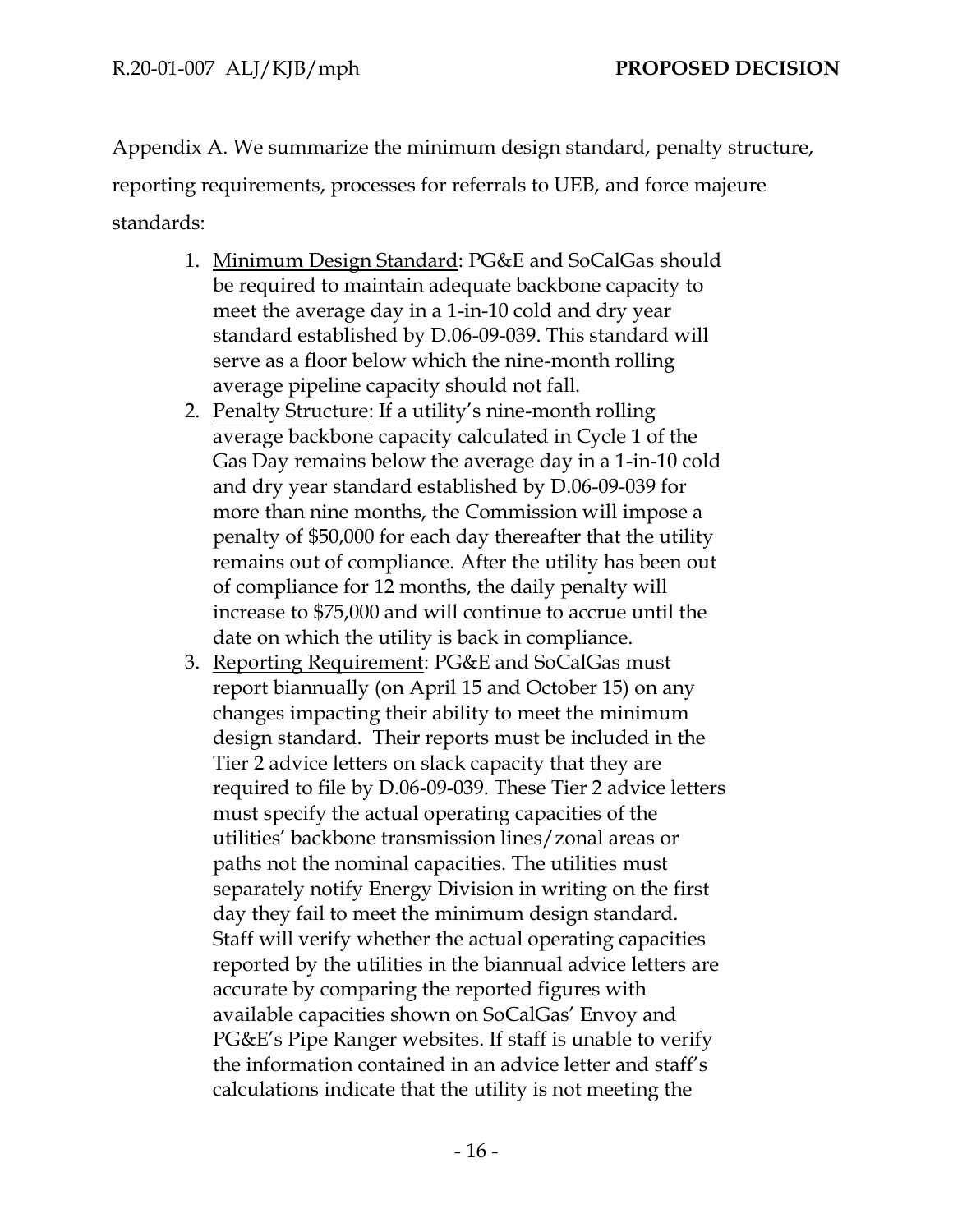minimum design standard, staff will draft a resolution proposing a revised capacity level reflecting figures derived from SoCalGas' Envoy or PG&E's Pipe Ranger websites.

- 4. Referrals to UEB Under Future Citation Program: If Energy Division determines that a utility is out of compliance with the minimum design standard, it will refer the matter to the Commission's Utility Enforcement Branch for investigation. The Utility Enforcement Branch is directed to propose a citation program to issue citations and levy fines in accordance with Resolution ALJ-377 and the penalty structure described in this decision via a Commission Resolution. The penalties will be borne by shareholders and will not be considered a recoverable expense in future rate case or advice letter filings.
- 5. Force Majeure Clause: A utility will not be considered to be out of compliance if a force majeure event prevents it from meeting the minimum design standard. The utility shall use all reasonable efforts to mitigate the consequences of force majeure events with reasonable dispatch. The following definition of force majeure shall apply: *An act of a governmental authority in the exercise of its jurisdiction or a disaster or state of emergency declared by federal or state authorities. The occurrence of high demand for gas service due to weather conditions shall not constitute a force majeure event.*

The statutory system for penalties set forth in Public Utilities Code sections 2107 and 2108 provides the Commission broad authority to impose penalties ranging from \$500 to \$100,000 for each violation. The Commission's penalty assessment methodology set forth in D.98-12-075 and Resolution M-4846 informs the penalty structure of citation programs.

The purpose of the citation program described above is to promote utility compliance with the minimum design standard to ensure reliable gas service to core and non-core gas customers. Non-compliance with this standard can have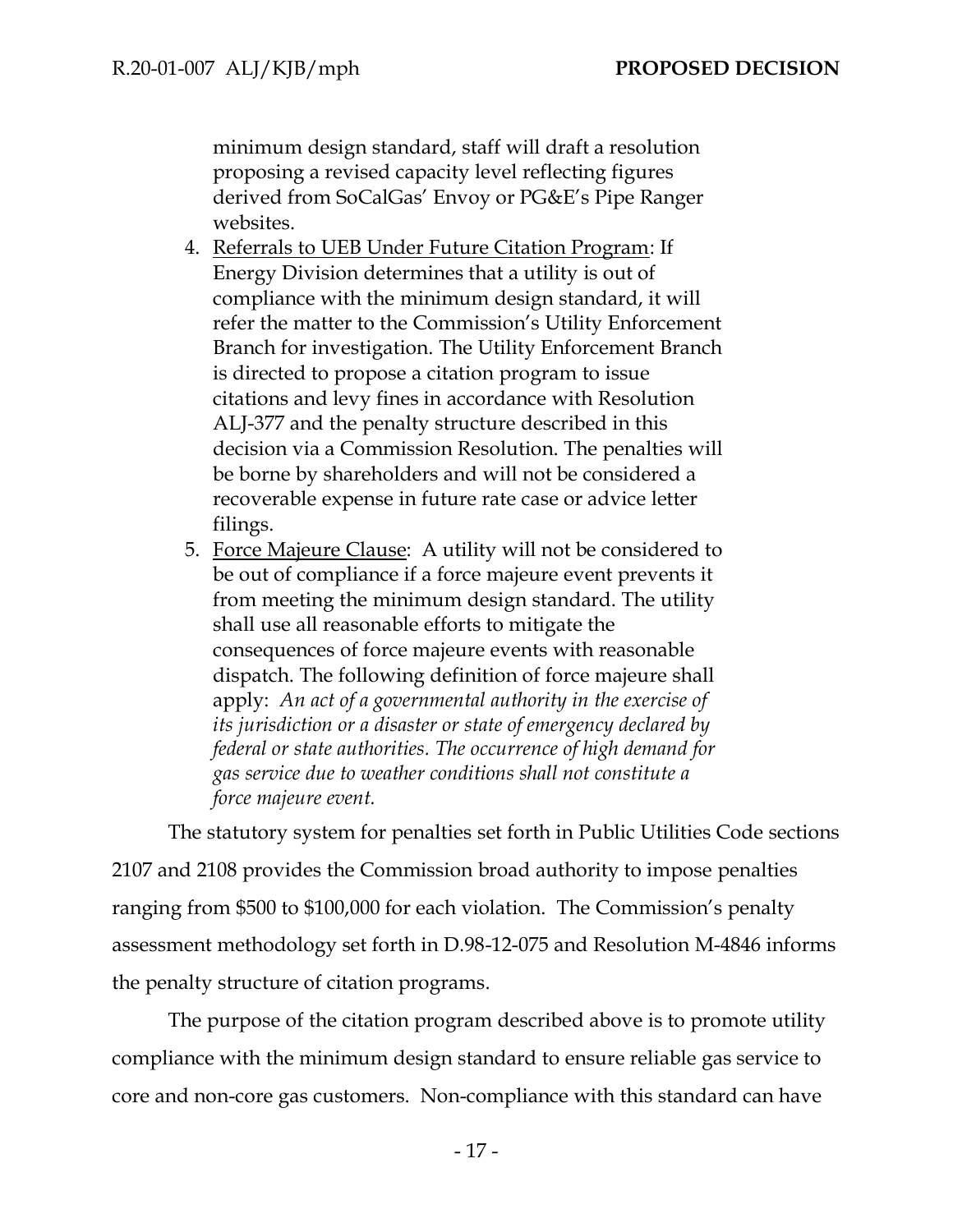serious reliability impacts on gas customers. In the case of core customers, this can potentially have negative health and safety implications.<sup>29</sup> The costs of potential gas service curtailment and gas price spikes arising from constrained system conditions can also be very significant.<sup>30</sup>

Given the significant potential customer impacts arising from noncompliance, the need to sufficiently deter non-compliance with the standard, and to incentivize recovery as quickly as possible, we conclude that the penalty for non-compliance with the minimum design standard for 9 months or longer should be \$50,000 for each day thereafter that it remains out of compliance. The penalty for non-compliance with the minimum design for 12 months or longer should be set at \$75,000 for each day thereafter that it remains out of compliance, and will continue to accrue until the date on which the utility is back in compliance.

This penalty structure takes utilities' actions to comply into account as penalties are only triggered after the utility has been out of compliance for a period of 9 months, thereby providing the utility a significant length of time to come into compliance. It also takes into account other mitigating circumstances as defined in the force majeure provision. As noted above, the utility is not considered out of compliance if the failure to meet the minimum design standard results from a force majeure event.

We expect that a \$50,000 daily penalty after 9 months of sustained noncompliance is large enough, in most cases, to provide an incentive for the utility to remedy non-compliance in a timely manner. However, if the utility fails to

<sup>29</sup> UCAN Reply comments August 13, 2021 at 1

<sup>30</sup> UCAN Comments on Staff Proposal July 30, 2021 at 1.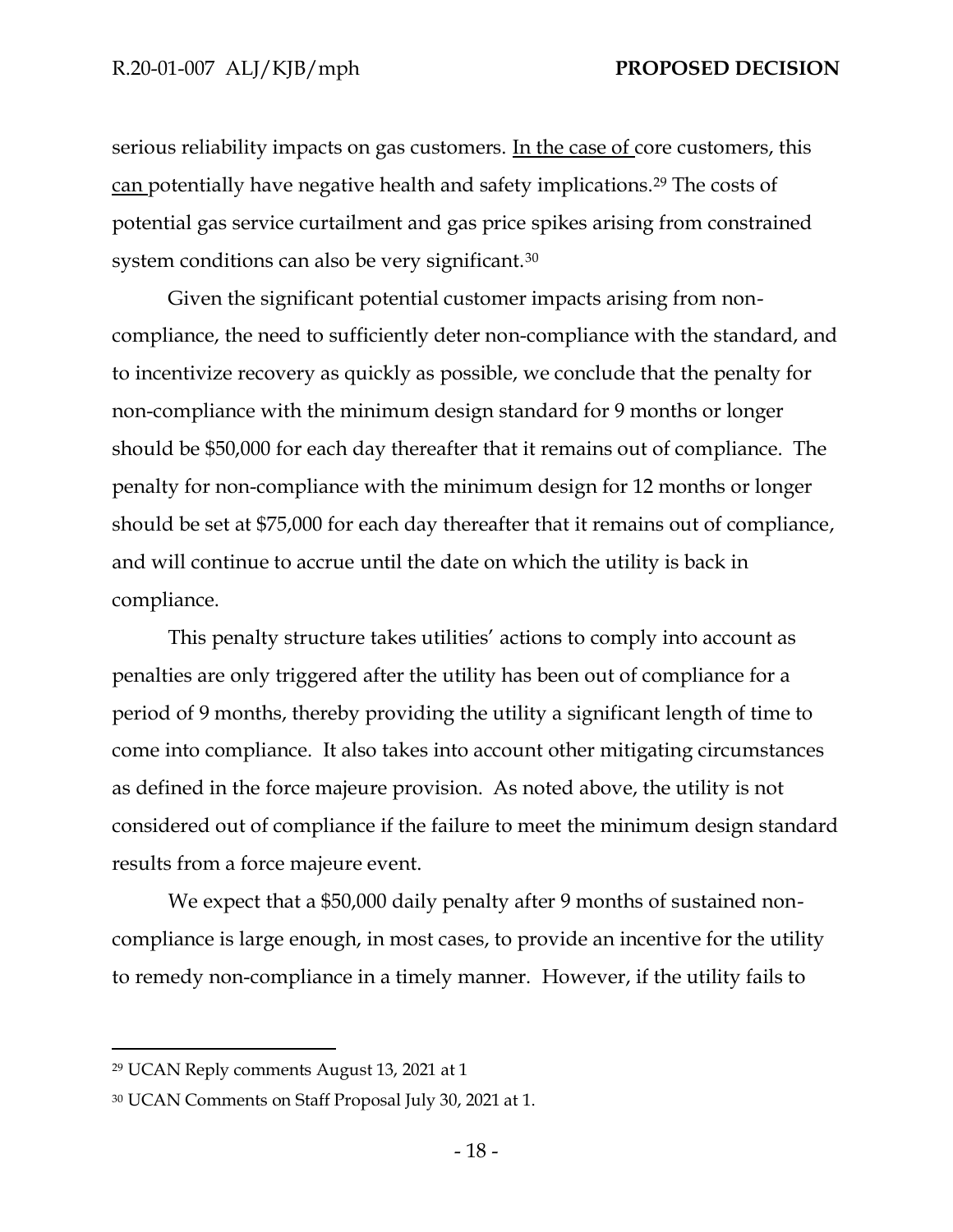come into compliance for an additional three months, then a higher penalty is warranted in order to increase the incentive to comply. Accordingly, the penalty amount will increase to \$75,000 after 12 months of non-compliance. Ensuring compliance with the minimum design standard is critical. We believe that these penalty amounts will provide a sufficient incentive for compliance, and deter non-compliance. We have also considered the financial resources of the utilities covered by this citation program in establishing the penalty amounts. These entities are very large corporations with ample resources to operate in compliance with the minimum design standard. The penalty amounts established here are commensurate with their financial resources.

# <span id="page-21-0"></span>**3.2. Are the existing natural gas reliability standards for infrastructure and supply still adequate? If not, how should they be changed?**

The July 31, 2020 Ruling Seeking Comments sought input from TURN, Cal Advocates, and other consumer advocate groups regarding the potential need to change existing reliability standards given the high gas and electricity costs incurred in 2017 and 2018 due to volatile market conditions and slim margins between gas supply and demand.<sup>31</sup> Cal Advocates asserted that the reliability standards do not need to be changed at this time.<sup>32</sup> Compared to the energy crisis of 2000, Cal Advocates explained that California is in a much better position today to shift or reduce peak demand. <sup>33</sup> TURN initially took the position that the existing standards are adequate and cited pipeline outages and lack of access to

<sup>&</sup>lt;sup>31</sup> Parties also submitted opening and reply briefs on this issue on October 15, 2021 and November 1, 2021, respectively.

<sup>32</sup> Cal Advocates Comments (Response to Assigned Administrative Law Judge's Ruling Seeking Comments) at 1.

<sup>33</sup> *Id*. at 4.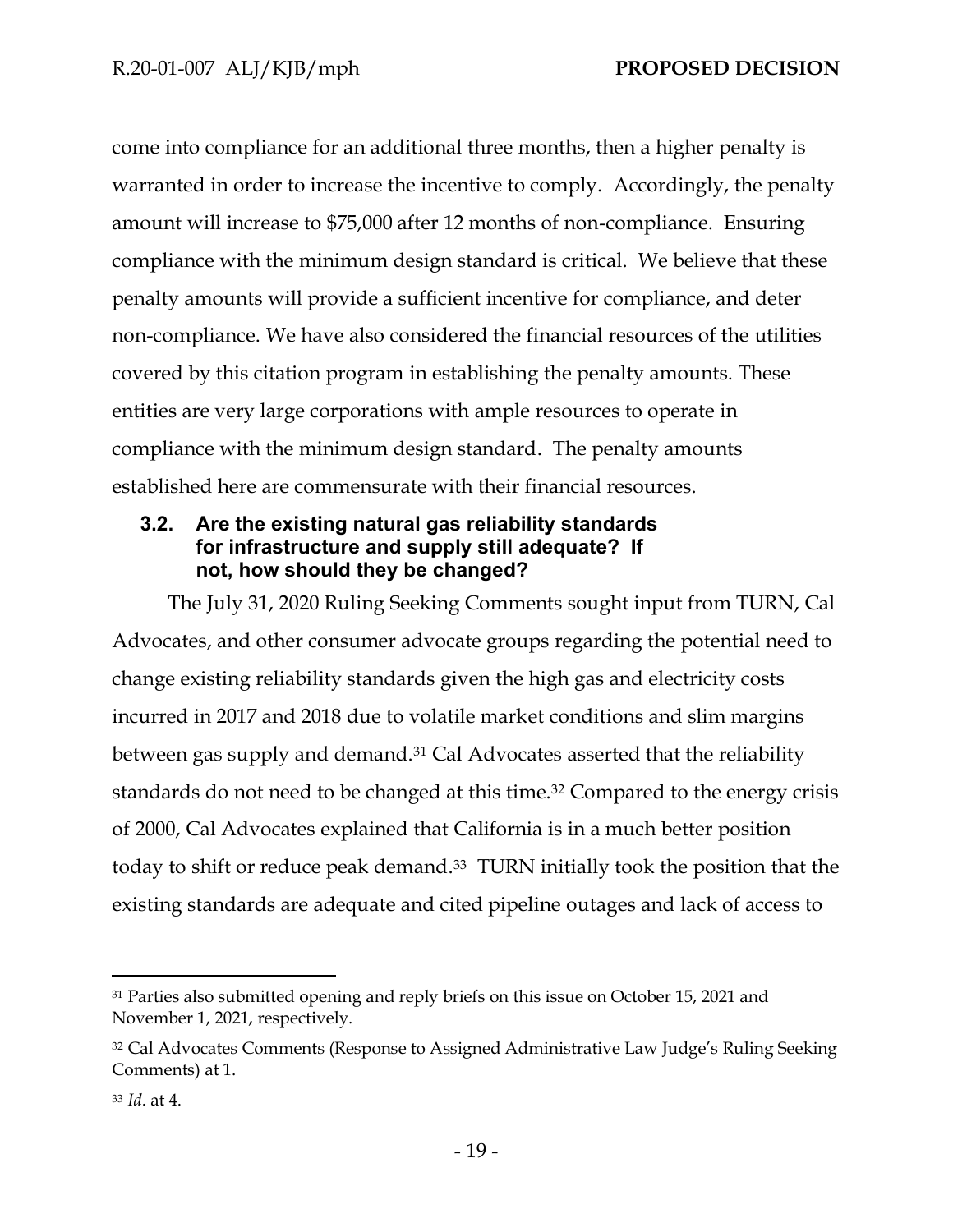Aliso Canyon as reasons for market volatility.<sup>34</sup> The Indicated Shippers, UCAN, SCGC, and PCF also advised against changing the current reliability standards.

In contrast, the Justice Parties argued that "the Commission should reject excessive reliability metrics like PG&E's 1-in-90 abnormal peak day" standard.<sup>35</sup> PG&E strongly opposed changing most of the reliability standards but stated that "a 1-in-40 year core standard may represent a reasonable balance of costs and reliability."<sup>36</sup> In its reply brief, TURN supported a 1-in-40 Abnormal Peak Day standard for PG&E's core customers, stating that the change in standard could also be made in Gas Transmission and Storage Cost Allocation and Rate Design (GT&S CARD) proceeding, A.21-09-018.<sup>37</sup>

TURN and the Justice Parties have not provided a sound basis to support their argument that a 1-in-40 years standard would be more appropriate than PG&E's current 1-in-90 abnormal peak day standard. Given this, and party support for retaining the current standards, we do not see a need to change existing infrastructure design standards for PG&E or SoCalGas at this time.

We now turn our attention to Staff's recommendation to adopt a definition of reliability. At the July 7, 2020 workshop, both PG&E and Energy Division recommended the adoption of a reliability definition that would guide the creation of "clear and concise minimum design standards." Staff suggested in the Workshop Report that any adopted reliability definition should consider the increasingly intertwined gas and electric markets, citing the critical nature of

<sup>34</sup> TURN Comments (In Response to Questions in July 31, 2020 ALJ Ruling) at 3.

<sup>35</sup> Justice Parties Opening Brief at 8.

<sup>36</sup> PG&E Opening Brief at 8-9.

<sup>37</sup> TURN Reply Brief at 4-5.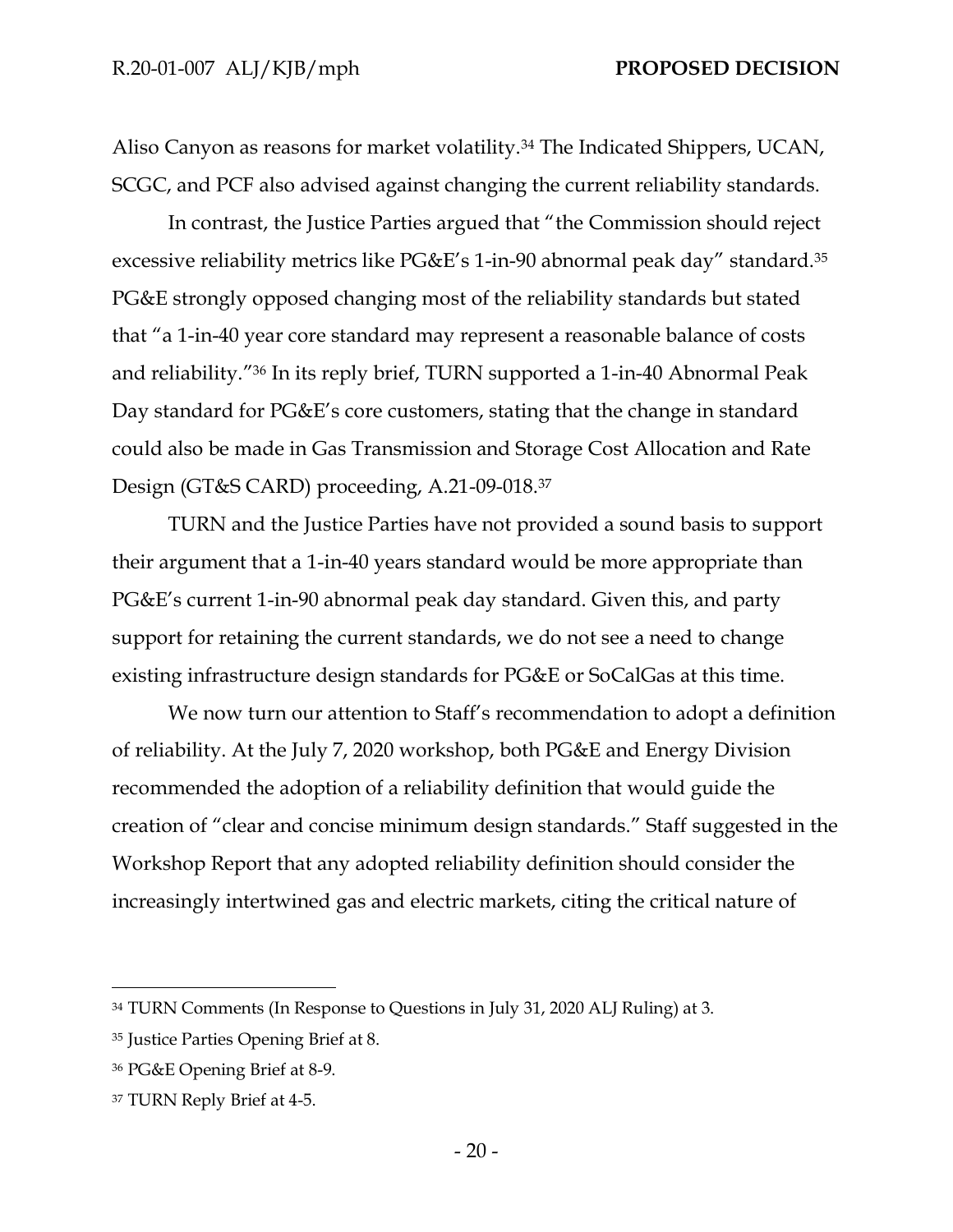natural gas during times of low renewable energy generation.<sup>38</sup> Staff recommended adopting the following definition:

*Gas Reliability is a measure of the gas system's capacity and ability to deliver uninterrupted service. It represents the ability to supply gas and the capacity to transport it in amounts sufficient to meet customer demand.<sup>39</sup>*

There was consensus among parties that a reliability definition should be adopted. In response, parties offered modifications to Staff's proposed definition. PG&E suggested modifying Staff's proposed definition so that it specifically refers to "gas customer service reliability" instead of "gas reliability."<sup>40</sup> SCGC recommended Staff modify the proposed definition of "reliability" so that (it) applies to a gas system's capacity without reference to supply, which is the responsibility of customers, energy service providers, and the utilities' core gas procurement departments.<sup>41</sup> TURN suggested omitting reference to "supply," noting that it is not the responsibility of the utility to supply gas but rather to deliver gas received at the California border.<sup>42</sup> UCAN also supported omitting mention of *supply* in the definition.

We acknowledge that Commission-jurisdictional gas utilities are not responsible for procuring gas for all customers. With a few relatively minor exceptions, it is the customers of SoCalGas and PG&E or the utilities' core procurement divisions, which are separated by a firewall from the other

<sup>38</sup> Workshop Report at 37.

<sup>39</sup> *Id*.

<sup>40</sup> PG&E Opening Comments (in Response to Assigned Administrative Law Judge's Ruling Issuing Workshop Report and Staff Recommendations, Seeking Comments, and Modifying Procedural Schedule) at 12.

<sup>41</sup> SCGC Comments at 3.

<sup>42</sup> TURN Comments (October 2, 2020 Staff Workshop Report) at 8.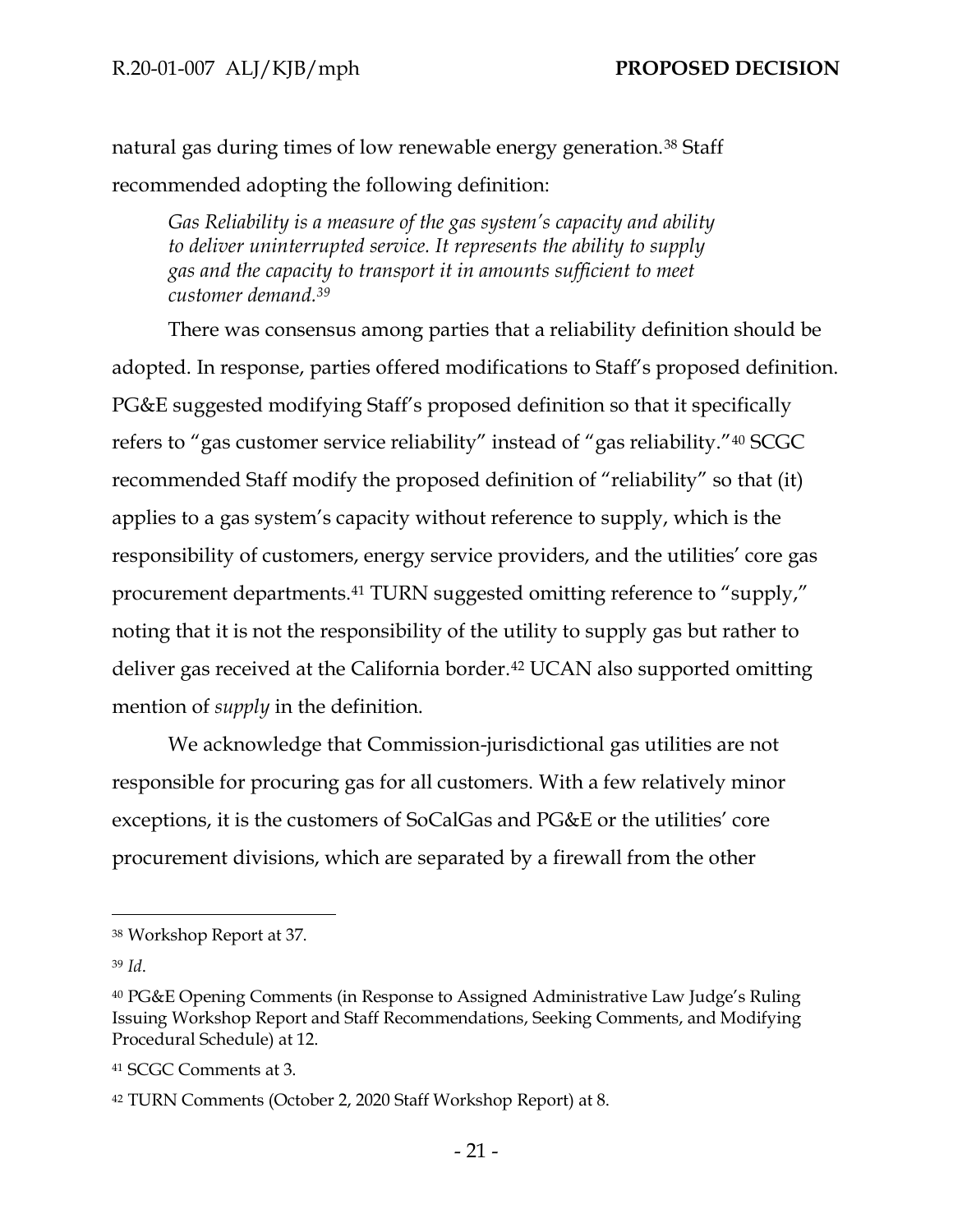divisions, who must procure and schedule delivery of gas onto the system. Thus, we find TURN, UCAN, and SCGC's request to omit mention of *supply* from Staff's proposed gas reliability definition to be reasonable. Accordingly, we will adopt the following reliability definition:

*Gas reliability is a measure of the gas system's capacity and ability to deliver uninterrupted service. It consists of adequate physical and operational capacity to transport gas in amounts sufficient to meet customer demand.*

Lastly, we address the question of supply standards. In D.04-09-022, the Commission established supply standards, or "capacity planning ranges," which are target ranges that the utilities are required to meet to ensure sufficient interstate gas supply and storage capacity portfolios for core customers.<sup>43</sup> In doing so, the Commission intended to ensure that California did not face natural gas supply shortages for core customers.

It is important to note that SoCalGas' Gas Acquisition Department and PG&E's Core Gas Supply Department are responsible for procuring gas on behalf of core customers, which are made up of residential and small business customers. As noted above, there is a firewall between SoCalGas' Gas Acquisition Department and the SoCalGas Gas System Operator and PG&E's Core Gas Supply Department and PG&E's Gas System Operator.

For SoCalGas, D.04-09-022 defined the supply standard for transportation contracts by "setting the minimum at the annual average daily (core demand) and the maximum at 120 percent of the annual average daily (core demand), for both the winter and non-winter months."<sup>44</sup> For PG&E, D.04-09-022 established a winter planning standard by setting the minimum at 116 percent of the annual

<sup>43</sup> D.04-09-022 at 28-29.

<sup>44</sup> D.04-09-022 at 31.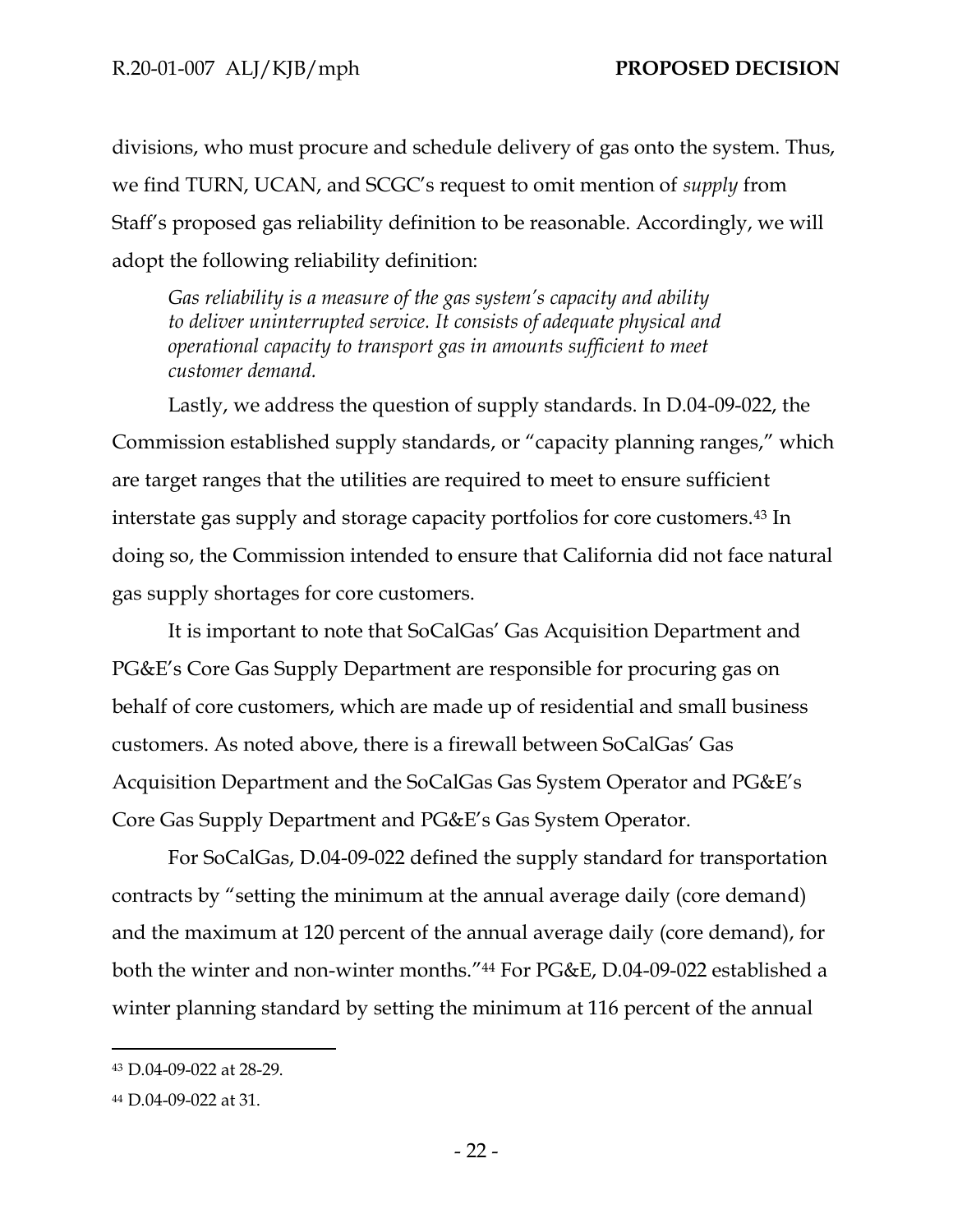average daily core demand and the maximum at 127 percent of annual average daily core demand. D.04-09-022 additionally established a summer planning standard for PG&E by setting the minimum at 90 percent of the annual average daily core demand and the maximum at 127 percent of the annual average daily core demand.<sup>45</sup>

These standards were subsequently modified in D.06-10-029, D.07-12-019, D.08-12-020, D.15-10-050, D.19-09-025, and SoCalGas Advice Letter 3969. The table below shows the current core interstate pipeline supply standards.

| % of Average         |          |          |
|----------------------|----------|----------|
| Daily Demand         | PG&E     | SoCalGas |
| Winter <sup>46</sup> | 100-162% | 100-120% |
| March                | 80-162%  | n/a      |
| Summer               | 80-105%  | 90-120%  |

**Core Supply Standards: Firm Interstate Pipeline Capacity**

In the Workshop Report, Staff noted that the supply standards for core customers were not discussed at the workshops and recommended that parties to the proceeding consider whether the supply standards should be revisited.<sup>47</sup>

In response, PG&E, SoCalGas, UCAN, and SCGC indicated that core supply standards should not be considered in this proceeding. SoCalGas asserted that the adopted design standard will impact the level of flowing gas supply and that revisiting the supply standards before determining whether additional

<sup>45</sup> Id. at 34.

<sup>46</sup> The gas winter is typically considered to be November through March. The summer is April through October.

<sup>47</sup> Workshop Report at 37.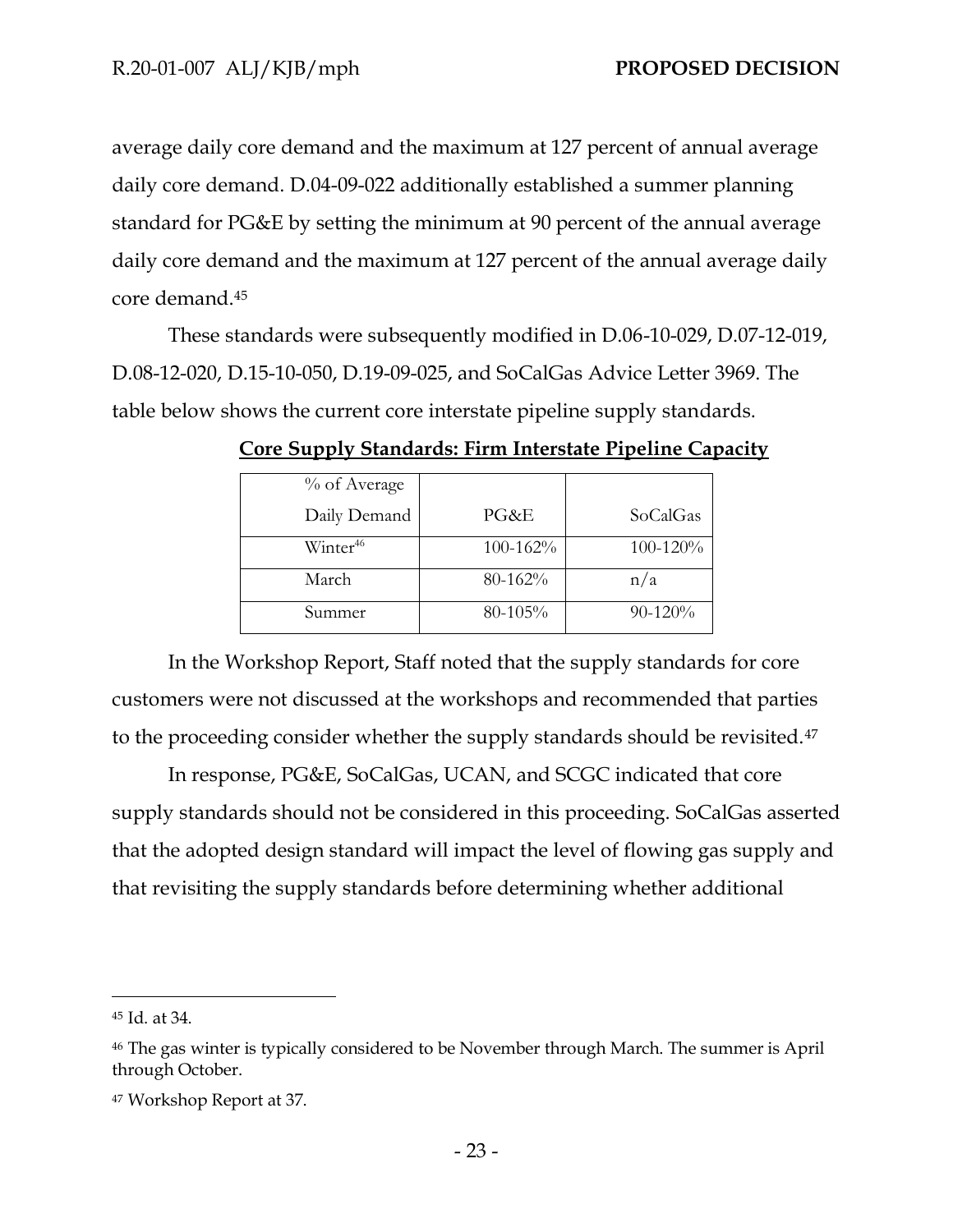customers should be reclassified as core would be premature.<sup>48</sup> PG&E contended that its supply standards are working as intended and should not be revised at this time.<sup>49</sup> Similarly, UCAN stated that supply standards do not appear to be an issue. While we do not take a position on whether the core supply standards are adequate, we recognize that no party expressed a need to change them at this time. For this reason, we do not adopt any modifications to the core supply standards for SoCalGas and PG&E.

### <span id="page-26-0"></span>**3.3. Should the Commission establish uniform reliability standards for PG&E and SoCalGas, rather than allow them to continue to use different standards?**

In the Workshop Report, Staff recommended that the Commission eliminate all current infrastructure design standards and replace them with a 1-in-10-year peak day design standard for both PG&E and SoCalGas that can be met with a combination of pipeline and gas storage assets.<sup>50</sup> In making this recommendation, Staff acknowledged that various parties argued that the utilities have different systems and therefore should have different standards. However, Staff argued that the utilities are free to use their systems as they see fit to meet the proposed standard. Staff stated that the "goal in making this recommendation is to increase both simplicity and clarity without compromising reliability."<sup>51</sup>

<sup>48</sup> SoCalGas Comments of Southern California Gas Company (Assigned Administrative Law Judge's Ruling Issuing Workshop Report and Staff Recommendations, Seeking Comments, and Modifying Proceeding Schedule) at 29.

<sup>49</sup>PG&E Comments (Assigned Administrative Law Judge's Ruling Issuing Workshop Report and Staff Recommendations, Seeking Comments, and Modifying Procedural Schedule) at 2.

<sup>50</sup> Workshop Report at 37.

<sup>51</sup> Workshop Report at 36.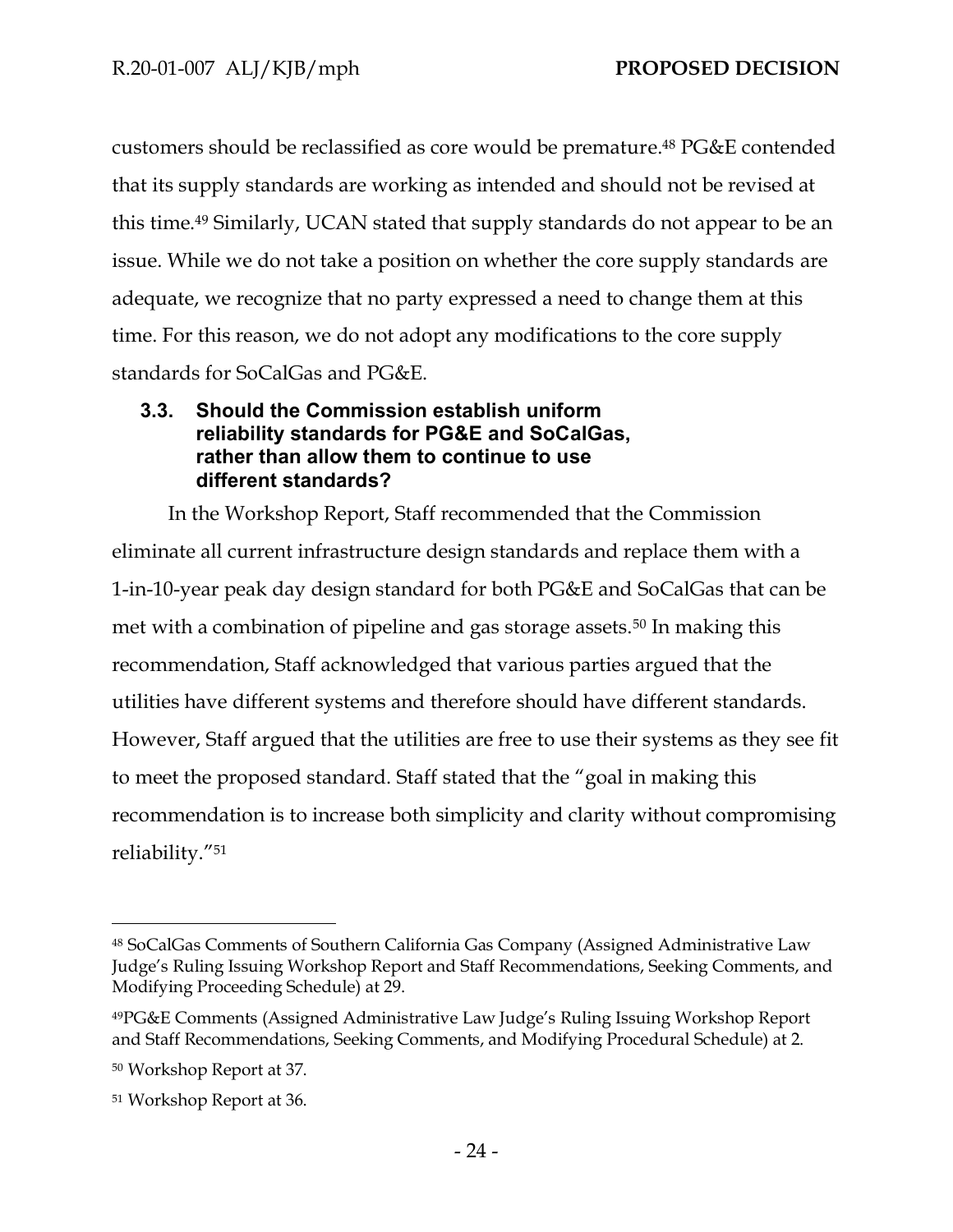Several parties expressed opposition to the recommendation to adopt uniform standards. PG&E explained that requiring a 1-in-10 peak day standard in lieu of its 1-in-90 and 1-in-2-year standards would jeopardize core customer reliability and require significant investments on its local transmission and distribution system to support a more stringent standard for its noncore customers. PG&E faulted Staff's proposal for only including a temperature recurrence interval while excluding other factors that affect reliability, such as minimum design pressure, minimum pressure differential across regulation, and demand confidence level.<sup>52</sup> UCAN agreed with PG&E that further studies are needed to assess the potential need for capital investments on its system before adopting a 1-in-10 peak day design standard.<sup>53</sup> Alternatively, TURN suggested an approach that focuses on annual backbone capacity of the system rather than the proposed standard.

The Indicated Shippers, CEJA, Justice Parties, SBUA, and CEERT also opposed Staff's suggestion to apply uniform reliability standards for SoCalGas and PG&E. Parties, including SoCalGas and SDG&E filing jointly, PG&E, the Indicated Shippers, TURN, SCGC, and PCF, reiterated in opening and reply briefs that uniform standards for SoCalGas and PG&E are not necessary.

We recognize that the SoCalGas and PG&E gas systems are different. We also recognize that Staff's recommendation to apply uniform standards across both utilities did not consider additional factors that may impact the need for a certain design standard beyond a temperature recurrence interval. We therefore decline to adopt a uniform 1-in-10-year peak day design standard for SoCalGas

<sup>52</sup> PG&E Comments at 6.

<sup>53</sup> UCAN Reply Comments at 5.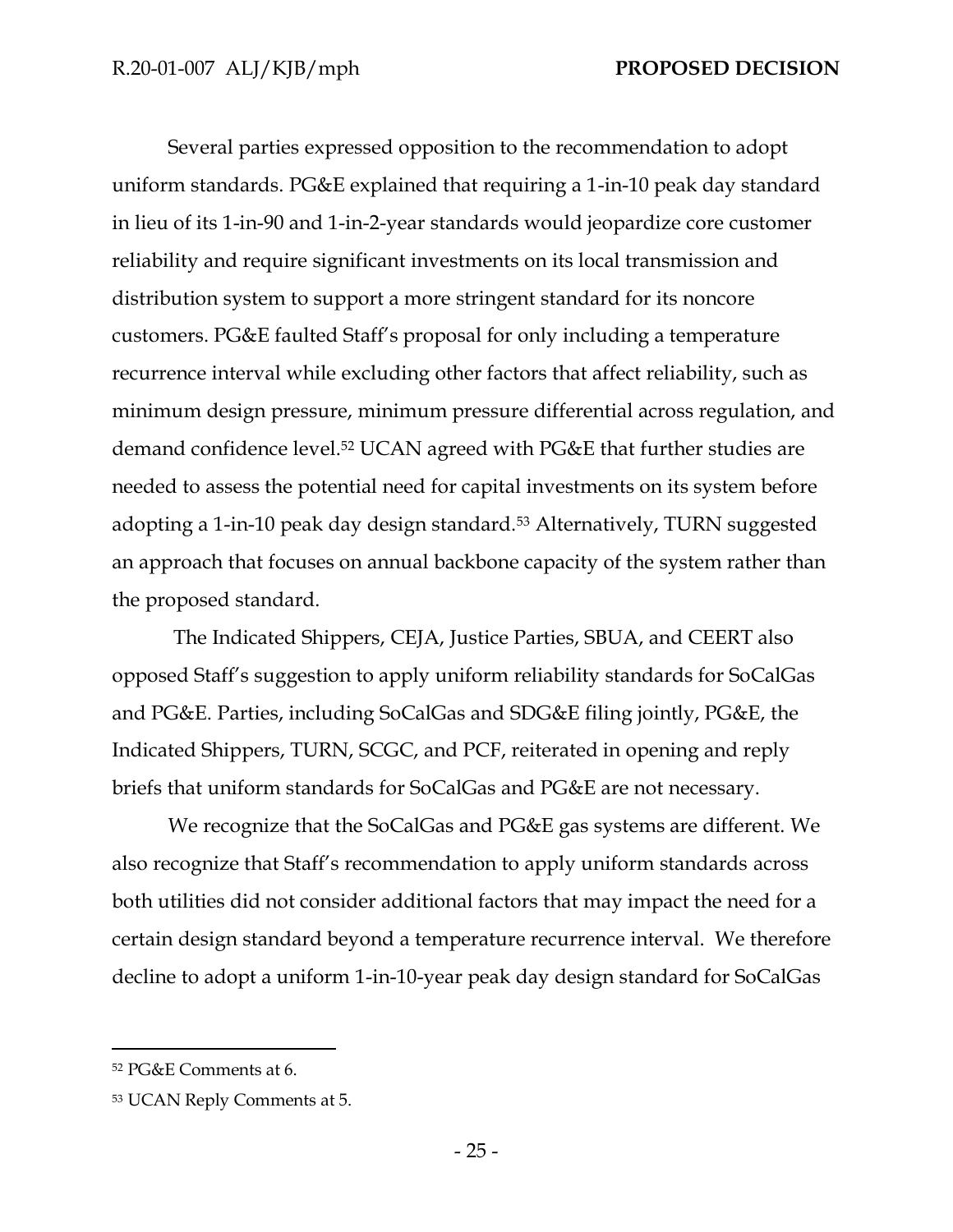and PG&E. As discussed above, this decision maintains all existing infrastructure design standards for both PG&E and SoCalGas.

We do, however, support Staff's goal of increasing clarity around the design standards. As discussed above, the California Gas Report does not currently include demand forecasts that exactly reflect the design standards. In order to provide a common reference for stakeholders, we require SoCalGas and PG&E to provide demand forecasts for the design standards adopted by D.06-09-039 in the 2024 California Gas Report and subsequent versions of the report. Specifically, we require that both PG&E and SoCalGas provide demand forecasts for the average day in a 1-in-10 cold and dry year standard. We require PG&E to provide demand forecasts of its 1-in-90 abnormal peak day and 1-in-2 cold day standards. We require SoCalGas to provide demand forecasts for its 1-in-35 extreme peak day and 1-in-10 cold day standards. We also require the utilities to include tables showing their current supply standards for both interstate pipeline contracts and storage in the California Gas Report.

#### <span id="page-28-0"></span>**3.4. Will current reliability standards overstate the capacity that gas utilities must maintain?**

The straightforward answer to this question is "No" because choosing an acceptable interval of curtailment, which is what the design standards do, does not create a problem of overstating demand. But how the standards are implemented depends on the assumptions that are used in the demand forecasts. The California Energy Commission (CEC) gave a presentation on temperature projections and demand trends at the July 7, 2020 workshop. The CEC presentation noted that average minimum temperatures are projected to increase through 2079, with the confidence intervals widening in later years, which means there is less certainty and more variability in the forecasts. The CEC also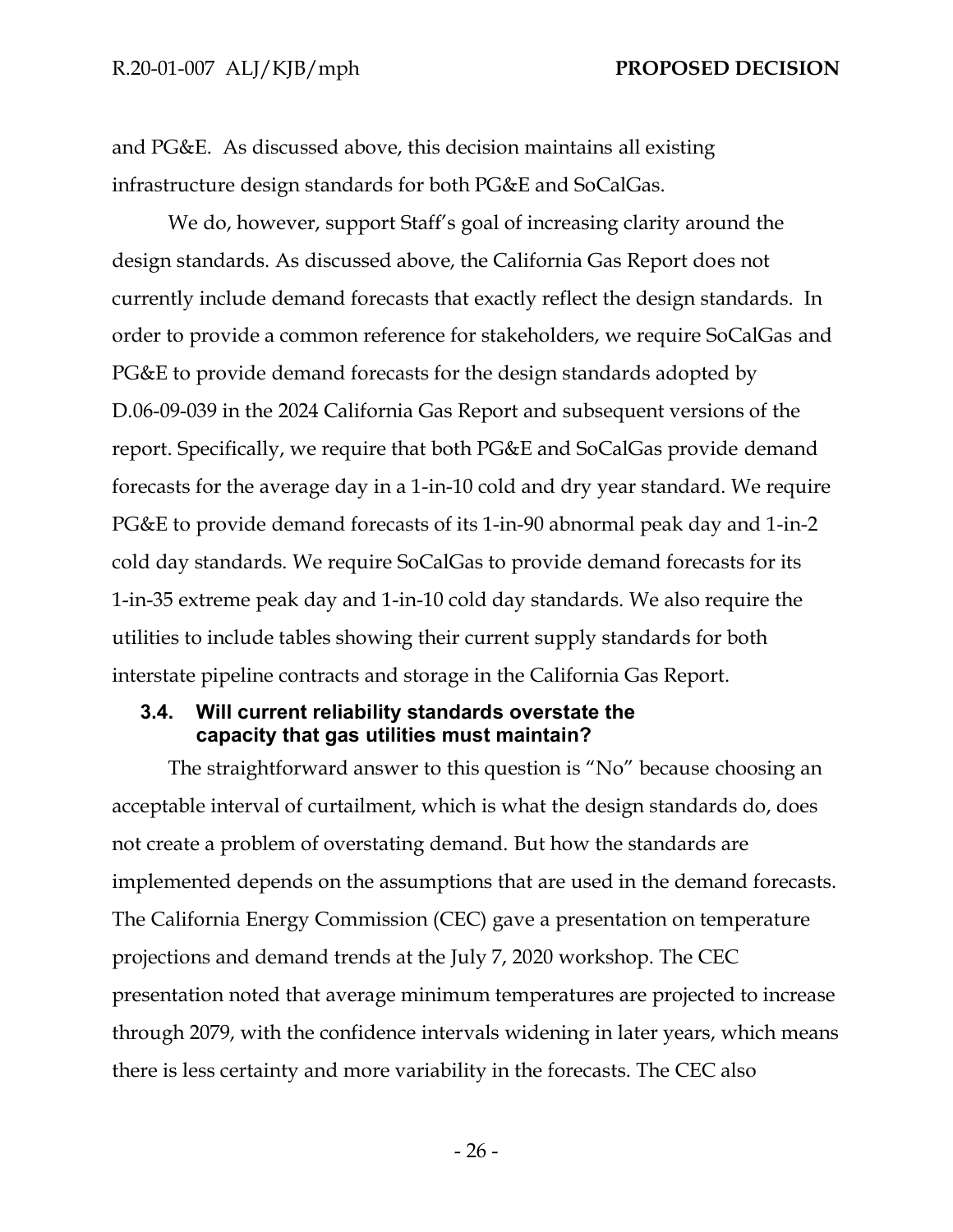discussed how it uses climate change forecasts in its natural gas end-use forecasts. It has consumption models with weather parameters that tease out the effects of temperature. The results of the model—which forecast average annual impacts—show that climate change will drive a 1.6 to 1.8 percent reduction in overall gas use in 2030, which is largely a result of decline in residential demand. 54

In the Workshop Report, Staff recommended requiring the gas utilities to use relevant climate data from California's Fourth Climate Change Assessment or the most recent California Climate Change Assessment available to adjust their cold day demand forecasts in the California Gas Report.<sup>55</sup> California's Climate Change Assessments use scientific research to characterize the impacts and risks of climate change to California and to identify potential climate adaptation and mitigation responses. California's Climate Change Assessments include peer-reviewed data and analyses portraying projected climate trends and their impact on California's energy sector. We found general support from parties for incorporating the latest California Climate Change Assessment into the gas utilities' cold day demand forecasts. Thus, we adopt Staff's recommendation to require SoCalGas and PG&E to review and use relevant climate data from California's Fourth Climate Change Assessment or the most recent version of California's Climate Change Assessment that is made available in the future in adjusting their cold day demand forecasts in the California Gas Reports. In using the latest Assessment, SoCalGas and PG&E should describe

<sup>54</sup> Workshop Report at 6.

<sup>55</sup> *Id*. at 38.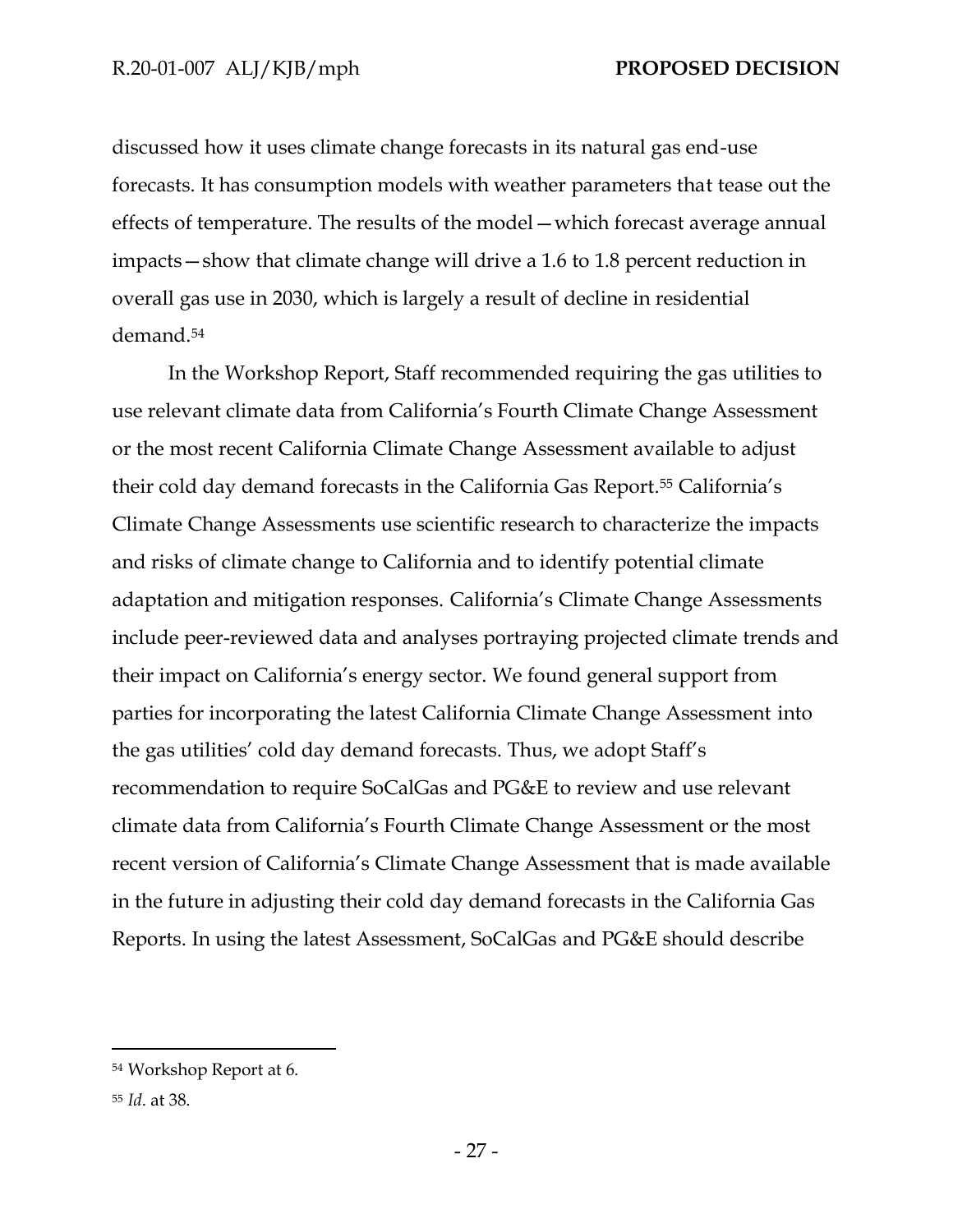what changes were made to the California Gas Report forecast based on the updated climate data.

The existing design standards are based on the number of curtailments that are acceptable within a given interval, e.g., there should be no curtailments on the coldest day in 10 years, but curtailments may be expected on the coldest day in 11 years. The utilities use probabilistic models that incorporate the historical record and some statistical measures to account for climate change to determine what temperatures should be used as benchmarks for the design standards. For example, in the 2020 California Gas Report, SoCalGas pegged its 1-in-35 standard to an average temperature in its service territory of 40.5°F. 56

The question is whether the utilities are using reasonable temperature benchmarks given the warming climate. That question is hard to answer because the CEC's work to date has focused on projected *average* annual temperatures, while gas design standards are based on *extreme* cold weather events. Future editions of California's Climate Change Assessment may include more information on the probability of extreme winter cold events, which should be incorporated into the forecasts used by the utilities.

Track 2 of this Rulemaking focuses on planning needed to ensure a safe and reliable gas system as demand for fossil gas declines over time. The Amended Scoping Memo for Track 2 includes a track on data needs (Track 2c). Specifically, the data track seeks to answer questions about the types of data inputs and outputs that gas utilities should integrate into their gas demand forecasts, including for utility design standards.<sup>57</sup>

<sup>56</sup> 2020 California Gas Report at 139.

<sup>57</sup> Assigned Commissioner's Amended Scoping Memo and Ruling: [https://docs.cpuc.ca.gov/PublishedDocs/Efile/G000/M415/K275/415275138.PDF.](https://docs.cpuc.ca.gov/PublishedDocs/Efile/G000/M415/K275/415275138.PDF)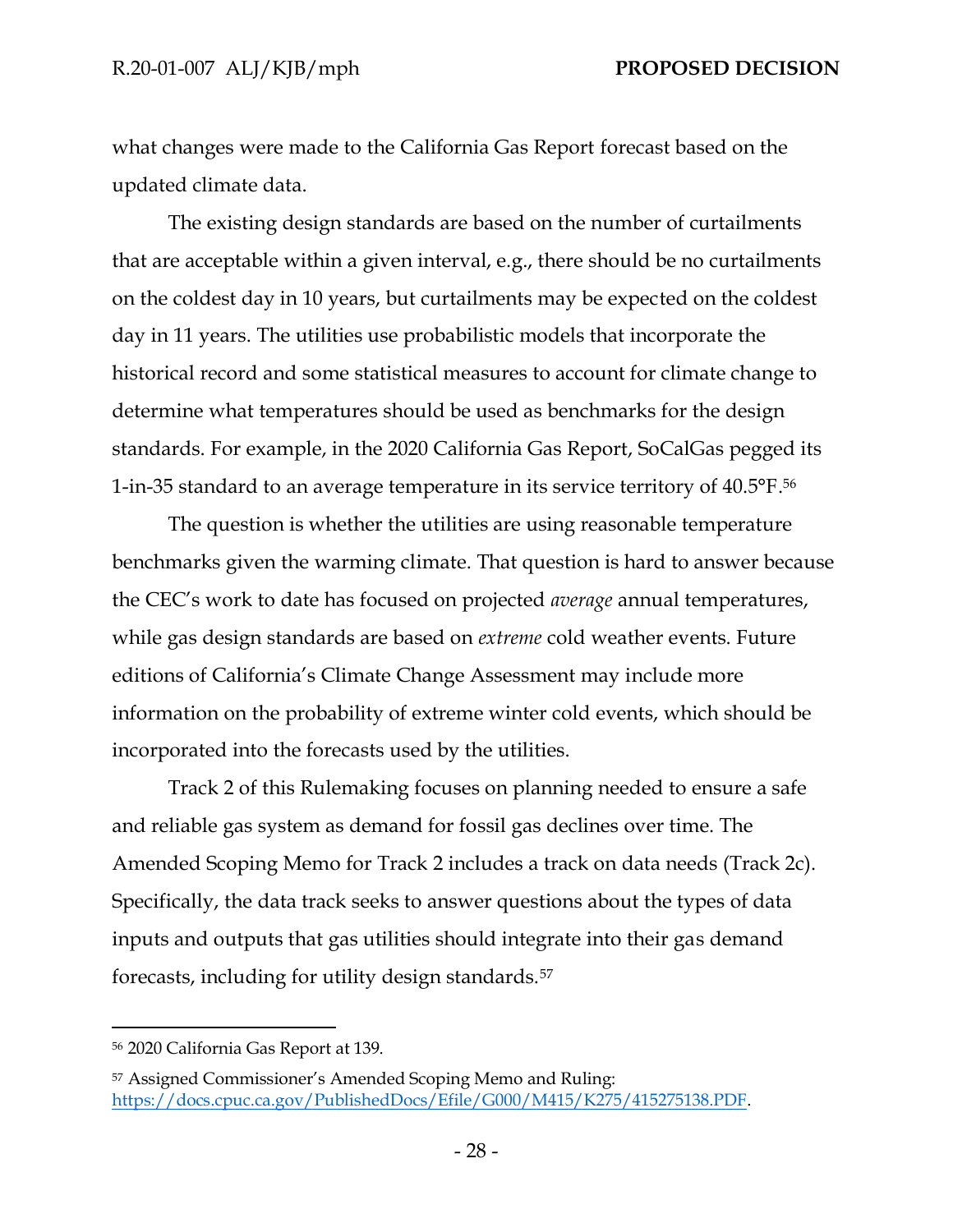The record developed and the decisions made in the data track in Phase 2 of this proceeding will assist the utilities in modeling future temperatures to ensure that future gas demand is not overstated.

#### <span id="page-31-0"></span>**3.5. Should the Commission establish separate reliability standards for the summer months?**

At the July 7, 2020 workshop, a coalition of electric generators—including SCGC, Vistra Energy, Middle River Power, and Calpine—indicated that since the California gas system is a winter peaking system, the ability to meet a winter standard will continue to be sufficient to also meet summer peak day demand. It stated that the 2018 California Gas Report peak day demand forecast for SoCalGas winter 2019-20 was 35 percent higher than summer 2020, and PG&E's winter 2019-20 demand was 56 percent higher than summer 2020.<sup>58</sup> Crossborder Energy<sup>59</sup> asserted that the current 1-in-10 cold and dry-hydroelectric year backbone standard already considers summer because hydroelectric conditions are a key driver of summer electric generation demand. These parties asserted that a summer reliability standard is not needed.<sup>60</sup>

The July 31, 2020 ALJ Ruling Seeking Comments, sought responses from parties regarding the need for a summer reliability standard. The July 31, 2020 ALJ Ruling recognized that SCGC and Crossborder's assertion that a winter peaking system should be able to meet summer peak day demand does not consider differences in supply availability in the winter and summer. The July 31, 2020 ALJ Ruling used the SoCalGas system, which relies on storage to

<sup>58</sup> Workshop Report at 11.

<sup>59</sup> Crossborder Energy presented on behalf of a coalition of electric generators (Workshop Report at 12).

<sup>60</sup> Workshop Report at 12.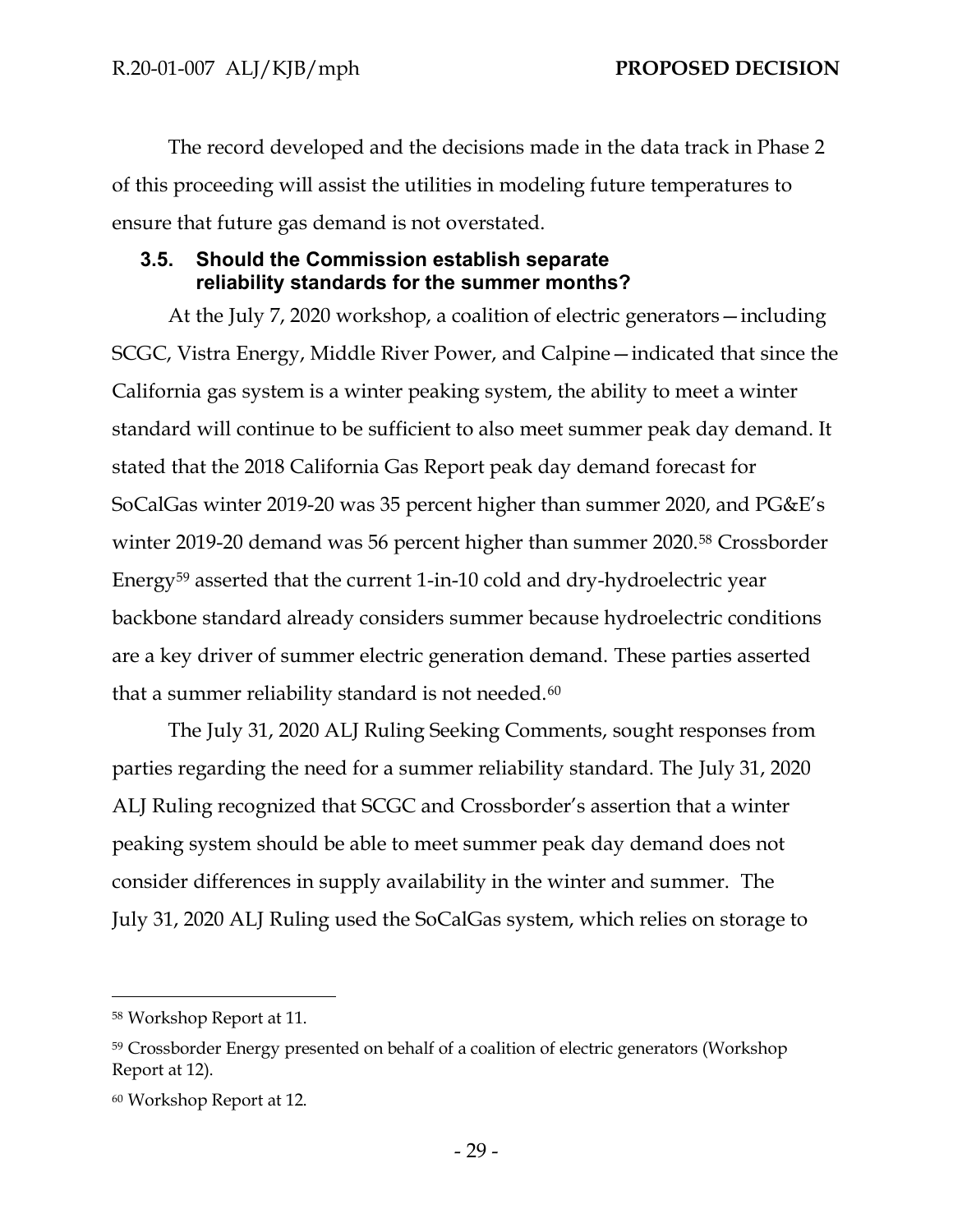meet seasonal demand, as an example of how this issue could play out: "[A] very cold winter may result in depleted inventory levels prior to the summer season, which may present difficulties in meeting summer peak day demand."<sup>61</sup>

Most parties that responded to this question agreed that a summer reliability standard is not needed. TURN points out that since gas flows ratably through the pipelines, a gas utility may not be able to meet steep ramps in electric generation demand in the summer regardless of the standard employed. TURN states that to fix this problem for the SoCalGas system would require more flexible usage of Aliso Canyon in the near term and a concentrated effort to flatten electric generation demand in the long term.<sup>62</sup> Similarly, the Indicated Shippers contend that a winter reliability standard is sufficient to ensure that summer peak demand can be met because reasonable use of existing storage infrastructure should address concerns over potential difficulties in meeting summer peak demand.<sup>63</sup> Staff noted the consensus against establishing a summer reliability standard in the Workshop Report and recommended against adopting one.<sup>64</sup>

Parties largely agree that a gas system designed to meet winter reliability standards obviates the need for summer reliability standards. Therefore, we decline to adopt separate reliability standards for the summer months.

<sup>61</sup> Assigned Administrative Law Judge's Ruling Seeking Comments, July 31, 2020, at 2. <sup>62</sup> TURN Comments at 8.

<sup>63</sup> Indicated Shippers Comments (Response to July 31, 2020 Assigned Administrative Law Judge's Ruling Seeking Comments) at 15.

<sup>64</sup> Workshop Report at 38.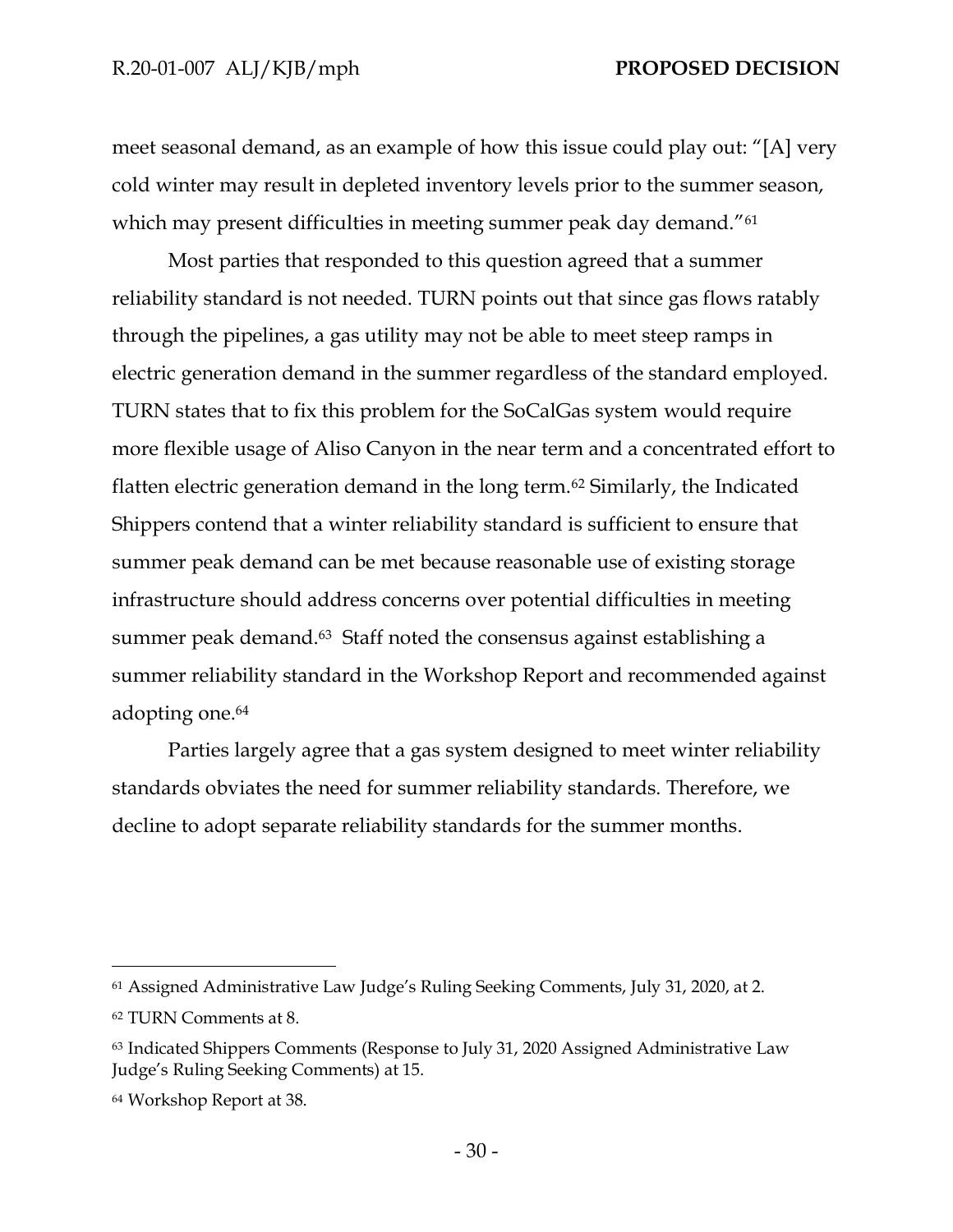<span id="page-33-0"></span>**3.6. Should gas utilities maintain a specific amount of slack capacity or additional infrastructure above the amount of backbone transmission and storage capacity necessary to meet the existing 1-in-10 cold and dry year reliability standard? If so, how much and under what conditions?** 

At the July 7, 2020 Workshop, PG&E indicated that it still agrees with the slack capacity requirements established in D.06-09-039. It further noted that PG&E is looking for ways to retire infrastructure and lower its capacity because the utility has a large capacity surplus forecasted in the future.<sup>65</sup> SoCalGas stated that D.06-09-039 did not establish slack capacity percentages to maintain and that slack capacity does not include storage capacity.<sup>66</sup> SCGC and Indicated Shippers stated that slack capacity on the SoCalGas system has been reduced by maintenance activities and that improved access to storage withdrawals would compensate for that reduction.<sup>67</sup>

The July 31, 2020 ALJ Ruling Seeking Comments sought responses from parties on whether slack capacity should include storage (*i.e*., whether slack capacity standards should be established for storage), since D.06-09-039 solely used intrastate pipeline capacity to measure a utility's slack capacity. <sup>68</sup> SoCalGas contends it would be more appropriate to include storage requirements as part of the reliability standards rather than slack capacity since the slack capacity calculation that was approved in D.06-09-039 is based on 1-in-10 year cold and

<sup>65</sup> Workshop Report at 13.

<sup>66</sup> Workshop Report at 13.

<sup>67</sup> Workshop Report at 14.

<sup>68</sup> Assigned Administrative Law Judge's Ruling Seeking Comments, July 31, 2020, at 4.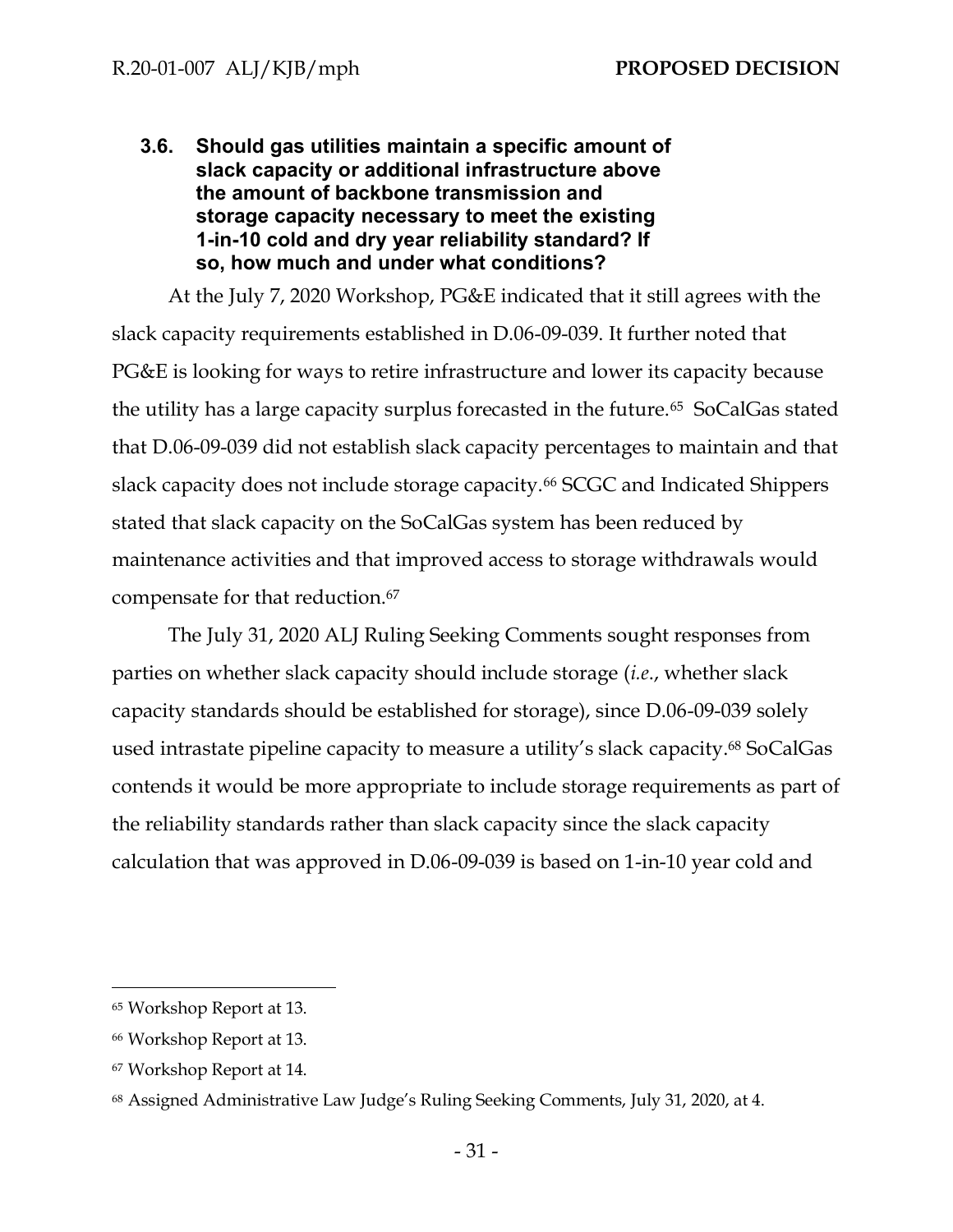dry conditions.<sup>69</sup> Similarly, PG&E asserts that incorporating storage into the slack capacity calculation would complicate gas design standards and be unmanageable for system operators. PG&E explains that a peak day standard is a better way to determine if there is adequate capacity to meet peak day needs.<sup>70</sup> Cal Advocates also expresses hesitation to include storage in the slack capacity requirements, explaining there could be cost implications for doing so.<sup>71</sup> Accordingly, Cal Advocates recommends that the best venue for deciding this issue would be the utilities' respective cost allocation proceedings.

Alternatively, Indicated Shippers recommends that slack capacity should include storage since California would be unable to consistently meet winter gas demand without it.<sup>72</sup> Middle River Power, SCGC, and SBUA also support including storage as part of slack capacity requirements.

In the Workshop Report, Staff explained that it did not have a specific slack capacity recommendation but that the PG&E and SoCalGas systems should be able to meet minimum design standards after an unexpected failure of a critical gas system component. Additionally, Staff addressed the existing reporting requirements for slack capacity. Currently, the gas utilities are required to file biennial advice letters on their slack capacity. Staff recommends that if an advice letter continues to be required, the gas utility should include a

<sup>69</sup> SoCalGas and SDG&E Joint Comments (July 31, 2020 Assigned Administrative Law Judge's Ruling Seeking Comments) at 29. (August 14, 2020)

<sup>70</sup> PG&E Response to Assigned Administrative Law Judge's Ruling Seeking Comments at 8.

<sup>71</sup> Cal Advocates Comments in Response to Assigned Administrative Law Judge's Ruling Seeking Comments at 13.

<sup>72</sup> Indicated Shippers Comments (July 31, 2020 Assigned Administrative Law Judge's Ruling Seeking Comments) at 24-25.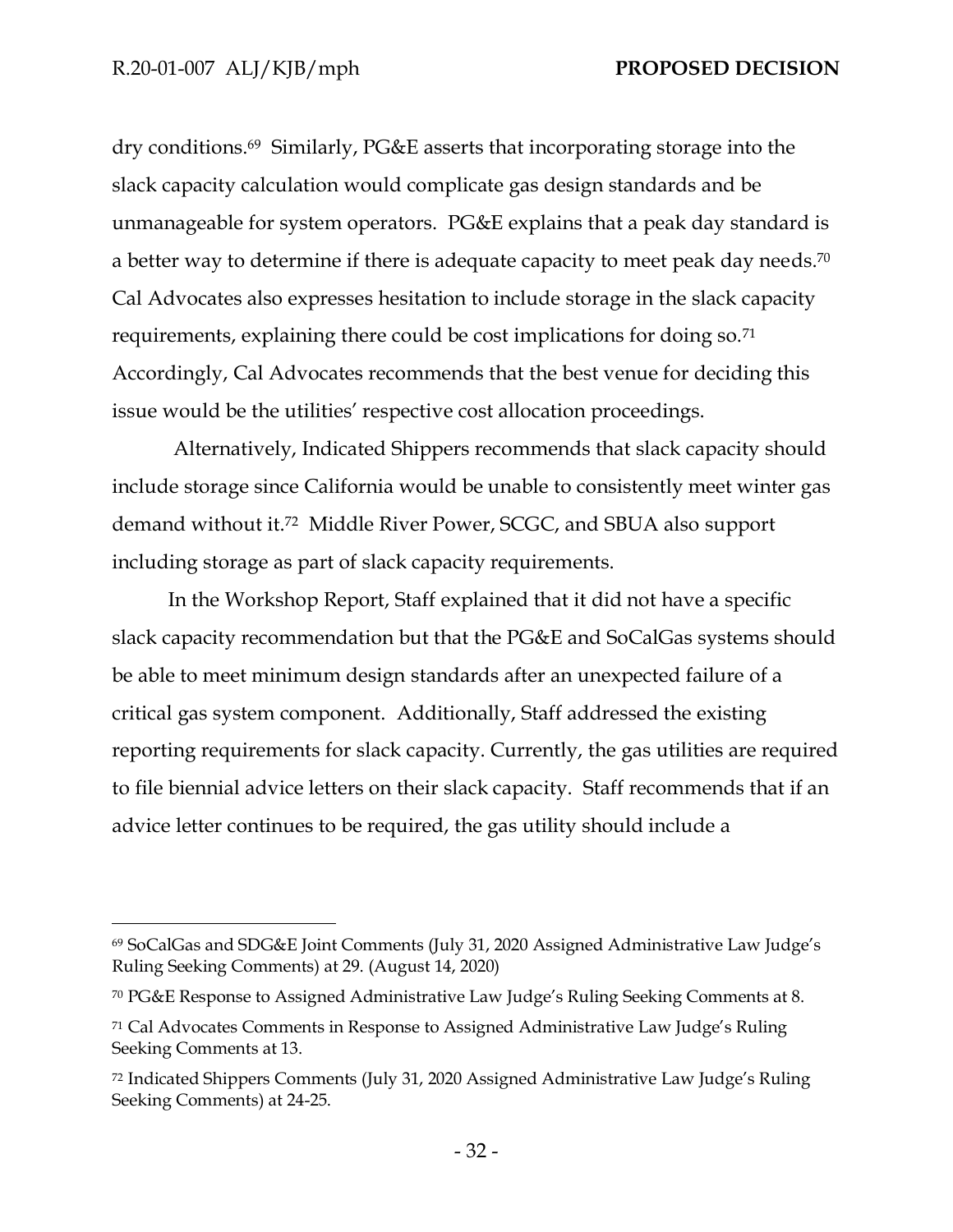confidential section identifying the three most critical system components and the amount of capacity each supports.<sup>73</sup>

TURN and Calpine contend that the Commission should "exercise extreme caution" before adopting any additional slack capacity requirements that may result in excess gas infrastructure. PCF contends that the Commission should not increase slack capacity and instead utilize other programs to decrease demand on the system, such as demand response, energy efficiency and energy shifting from gas to the electric sector. Several parties support the continued requirement for gas utilities to file advice letters on slack capacity. Indicated Shippers, SCGC, and EDF indicate that the information in the advice letters regarding the top three critical components should not receive confidential treatment.

Parties largely agree that slack capacity requirements should not change, albeit for different reasons. We acknowledge TURN's comment that additional slack capacity requirements may potentially result in excess gas infrastructure. Although we decline to change existing slack capacity requirements, we agree that the utilities should continue to file advice letters on slack capacity requirements. For the reasons discussed above, Tier 2 advice letters on slack capacity shall be filed on a biannual basis (April 15 and October 15) rather than on a biennial basis and should be expanded to include the information on system capacity described in Section 3.1.3 above.

<sup>73</sup> Workshop Report at 38-39.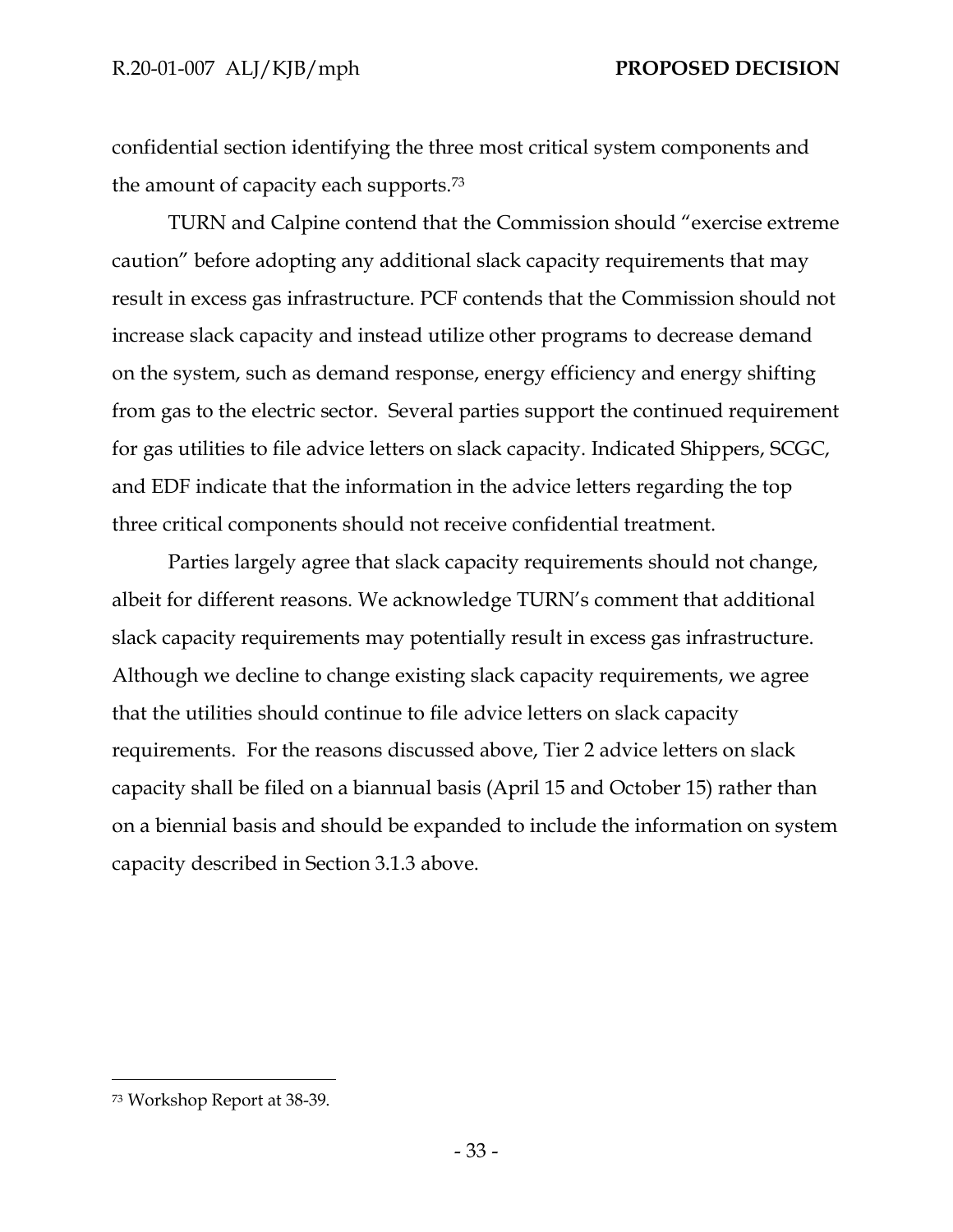<span id="page-36-0"></span>**3.7. Does the construction of the Energia Costa Azul liquified natural gas (LNG) export terminal by SoCalGas affiliates Sempra LNG and Ienova and transportation of gas to that facility over the proposed North Baja Xpress Project create any reliability issue for the SoCalGas Southern System and, if so, what steps should be taken to address them?** 

SoCalGas responded to the above question at the July 7, 2020 workshop. The utility stated that the El Paso Natural Gas (EPNG) South Mainline is the source of supply for the North Baja Xpress project, and its delivery capacity to SoCalGas' Ehrenberg receipt point is 2.3 billion cubic feet per day (Bcfd). SoCalGas also indicated that its current takeaway at Ehrenberg is 1.2 Bcfd, and North Baja's is 0.51 Bcfd. The North Baja Xpress project would take an additional 0.48 Bcfd. Thus, the total takeaway with the North Baja Xpress project, 2.19 Bcfd, would still be within the available delivery capacity of 2.3 Bcfd.

SoCalGas additionally discussed the System Operator's obligation to preserve reliability on the Southern System pointing out that supplies to the Southern System had exceeded the minimum flow requirement every day for the preceding two storage cycles and noted that there is generally low demand on the Southern System.<sup>74</sup>

In the Workshop Report, Staff highlighted concerns about how SoCalGas derived the 2.3 Bcf delivery capacity figure but concluded that it likely has reasonable tools available at the moment to address Southern System reliability issues including: (a) spot market purchases at Southern Zone receipt points for subsequent sale at the Citygate; (b) memoranda in lieu of contract between its Gas Acquisition Department and System Operator for coverage of the Southern

<sup>74</sup> Workshop Report at 16.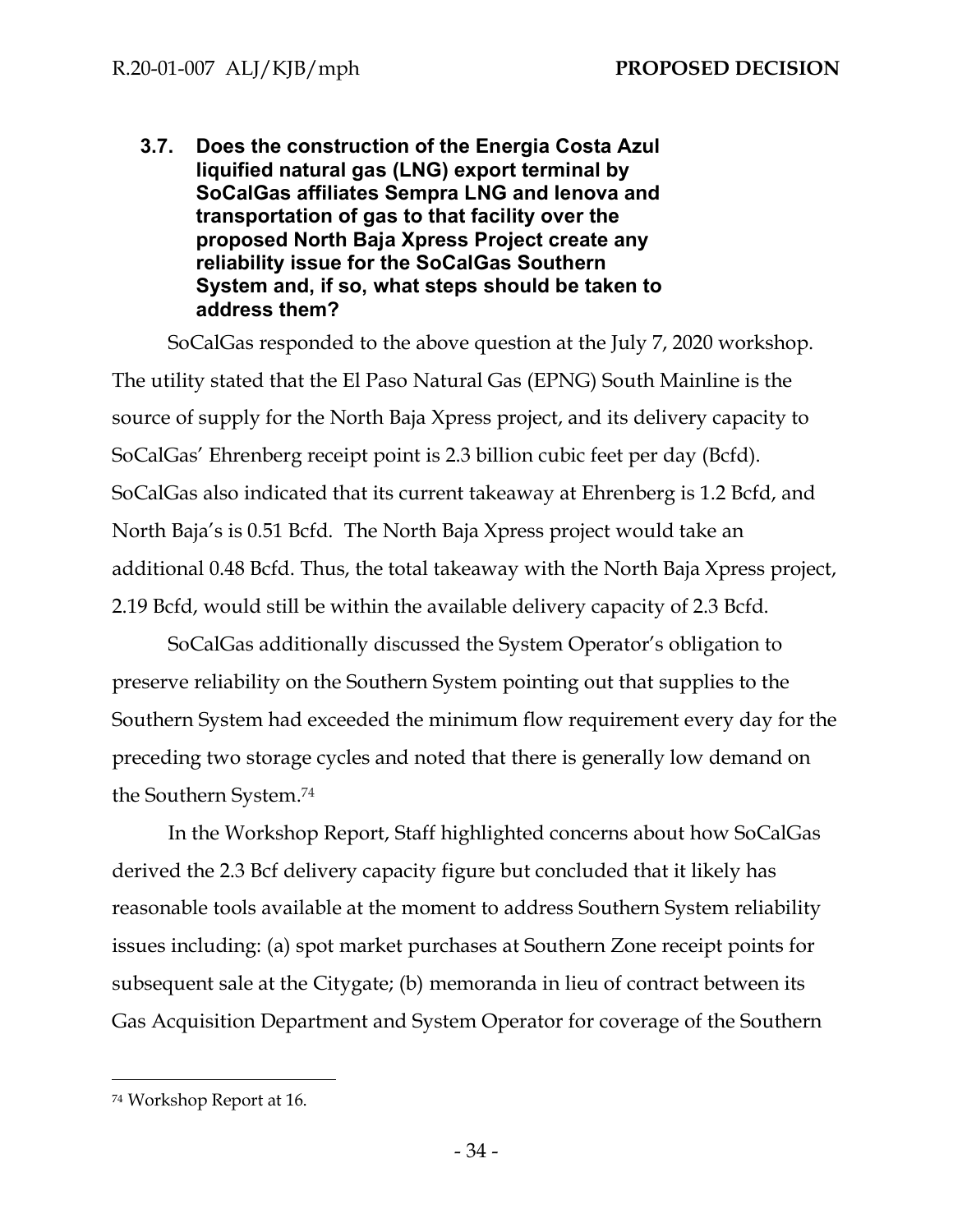System minimum requirements attributable to bundled core customers; (c) seasonal baseload transactions to secure preset daily delivery to Southern Zone receipt points; (d) discounted backbone transportation service (BTS) contracts applicable to Southern Zone receipt points; and (e) ability to issue a Request for Proposals (RFP) seeking additional tools.

There was limited comment on this issue from the parties. TURN and SCGC maintained that the five tools available to the System Operator are adequate to maintain Southern System reliability for now. None of the parties expressed concerns about the adequacy of these tools to maintain Southern System reliability.

Events since the July 7, 2020 workshop have sharpened concerns about the availability of gas to SoCalGas' Southern System. An indefinite outage on one of the mainline pipelines on the EPNG South Mainline, after an explosion in Coolidge, Arizona in August 2021, has reduced the total amount of gas that can reach the SoCalGas Southern System.

At this time, we do not determine whether the five tools discussed above will be adequate to address potential Southern System Reliability issues raised by the construction of Energía Costa Azul liquified natural gas export project by SoCalGas affiliates Sempra LNG and IEnova and transportation of gas to that facility over the proposed North Baja Xpress Project. On April 21, 2022, FERC approved an Order Issuing Certificate for the North Baja Xpress Project in FERC Docket CP20-27.<sup>75</sup> Staff may revisit the adequacy of these measures as the project proceeds and more information regarding the logistics of transportation

<sup>75</sup> *North Baja Pipeline LLC, Order Issuing Certificate*, 179 FERC ¶ 61,039 (2022).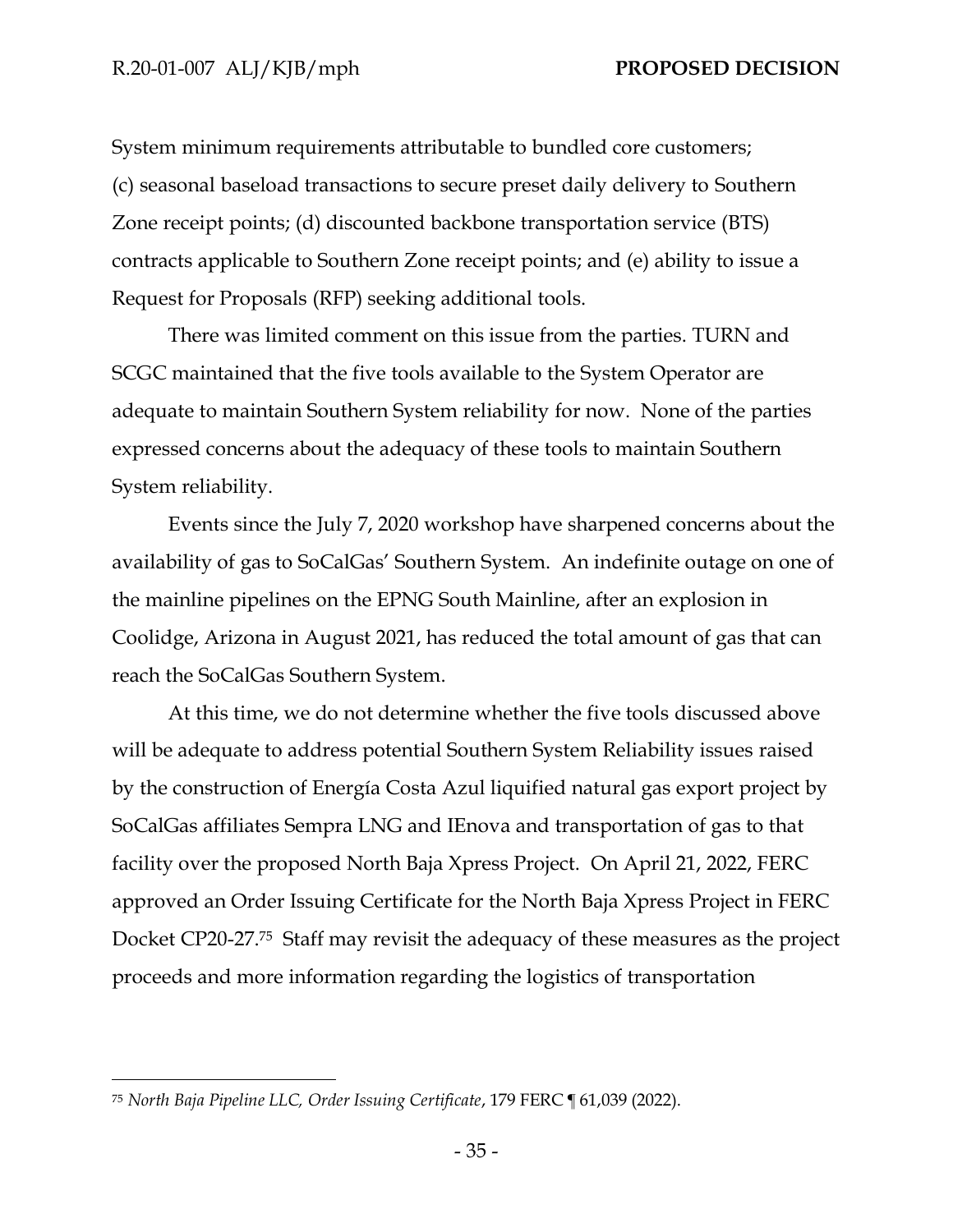arrangements over the North Baja Pipeline and its impact on Southern System reliability becomes available.

Because this decision does not update existing reliability standards, cost recovery and allocation analyses are not needed at this time.<sup>76</sup>

# <span id="page-38-0"></span>**4. Track 1B: Market Structure and Regulations**

### <span id="page-38-1"></span>**4.1. What measures, if any, can be taken to ensure interstate pipeline transportation capacity reliability?**

At the July 24, 2020 workshop, Southwest Gas noted that if California's

electric generators are unwilling to enter into long-term interstate contracts, there

could be interstate service volatility. In response to Scoping Memo Issue 1a,

Southwest Gas offered three potential solutions to this problem, including:

- 1. Requiring Commission-regulated utilities to secure long-term, firm interstate capacity contracts;77
- 2. Requiring long-term California border and Citygate contracts; and
- 3. Holding Commission-led workshops with interstate pipeline operators to address potential service reliability issues.

At the July 2020 workshop, Calpine challenged the notion that electric generators should hold firm interstate long-term contracts, indicating that such an arrangement only makes sense if the generator has a high load factor and can recover the fixed costs associated with long-term firm contracts. Moreover, Calpine implied that it would be difficult for a generator with a fixed capacity

<sup>76</sup> Scoping Memo question 5.

<sup>77</sup> Workshop Report at 19.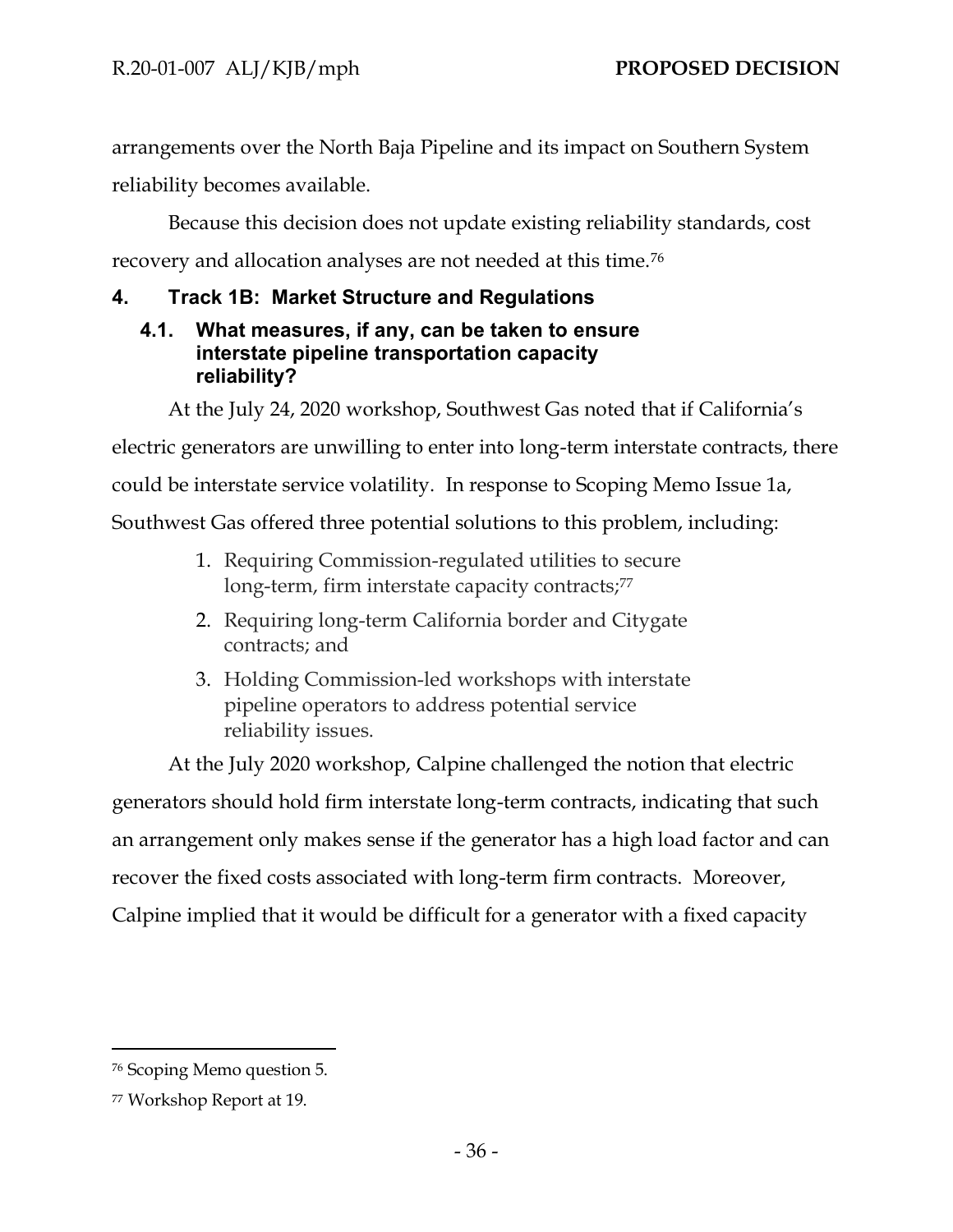contract to operate in the electric market because it is difficult to operate flexibly without accruing steep costs.<sup>78</sup>

Independent Energy Producers reiterated that there is no need for gas generators to buy long-term firm contracts. CEERT—in its response to the July 31, 2020 ALJ Ruling—indicated that requiring electric generators to hold additional firm interstate capacity contracts would not improve gas system reliability.<sup>79</sup> Calpine, in response to the same ruling, argued that forcing electric generators to pay higher gas rates could make them less competitive in the CAISO electric market.<sup>80</sup> EDF also expressed concerns about requiring electric generators to hold firm pipeline capacity, stating that such a proposal could drive up contract costs and send a false signal that more gas infrastructure should be built.<sup>81</sup> SBUA also noted that there is sufficient interstate pipeline capacity, and the focus should instead be on intrastate capacity. No party, other than Southwest Gas, expressed support for requiring California customers to hold additional interstate capacity contracts.

We recognize Southwest Gas' concerns that if competing customers purchase more firm contracts on interstate pipelines, California's electric generation customers, who typically do not hold firm contracts, could potentially be squeezed out. Southwest Gas further argues that reliability problems stemming from a lack of firm interstate contracts could potentially be exacerbated by other Western states building new gas-fired electric generation

<sup>78</sup> *Id.* at 20.

<sup>79</sup> Opening Comments of The Center for Energy Efficiency and Renewable Technologies on the Assigned Administrative Law Judge's Ruling Seeking Comments, August 14, 2020, at 8.

<sup>80</sup> Calpine Comments (August 14, 2020) at 5.

<sup>81</sup> EDF Opening Comments (Workshop Report, November 2, 2020) at 14.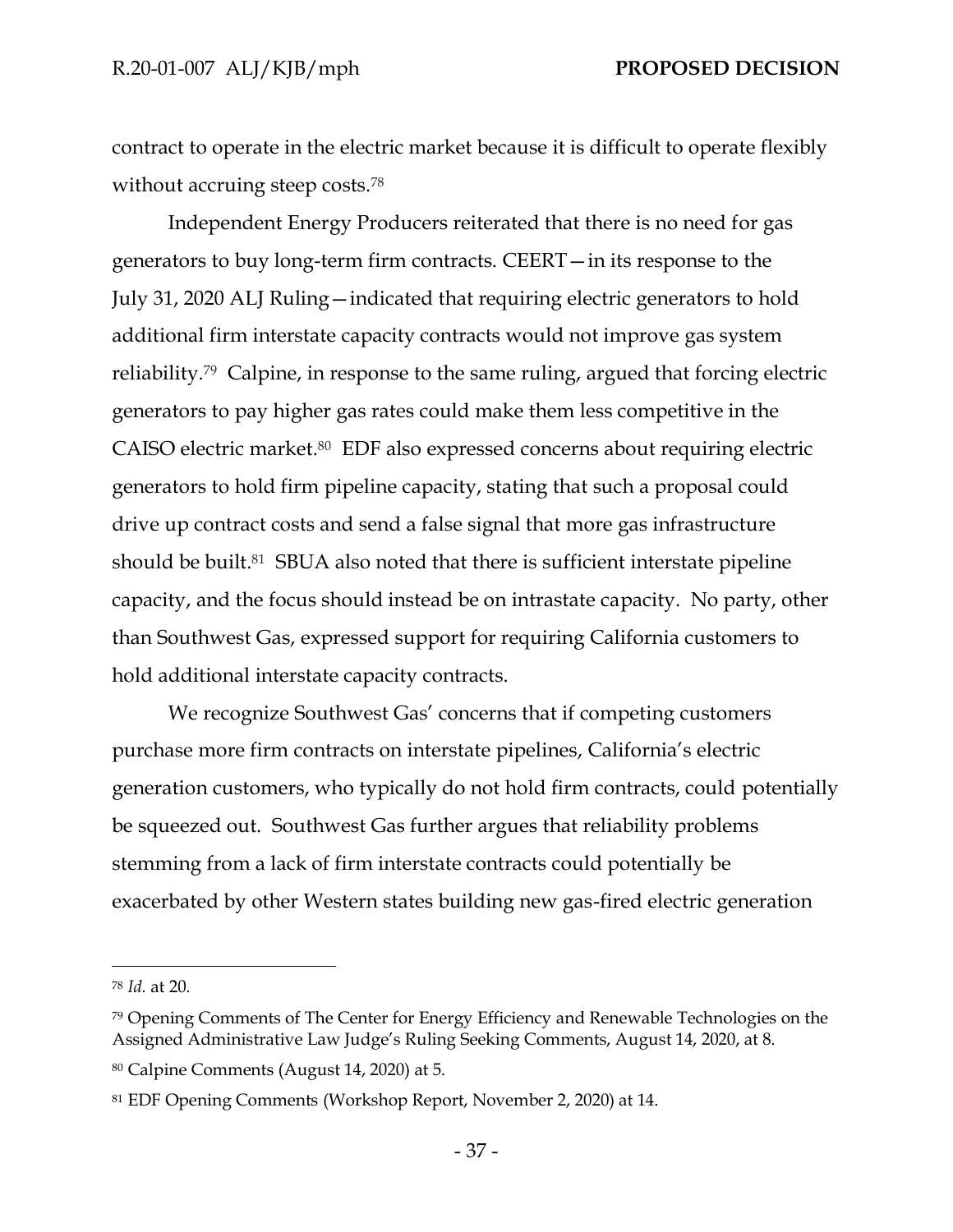plants, an increase in gas exports to Mexico, and/or the expansion of liquified natural gas facilities.

Given that there is no support by any other party for Southwest Gas' position, we are not persuaded that that Commission-regulated electric generators should be required to secure long-term, firm interstate gas contracts at this time. We may, however, revisit this question in the future.

#### <span id="page-40-0"></span>**4.2. Electric Generators**

This section includes discussion questions 1b and 1c. First, what measures if any can be taken to ensure that gas needs of electric generators are met during hourly and intraday fluctuations? Second, what measures if any can be taken to ensure that gas needs of electric generators are met during multiple days of low renewable generation?

At the July 20, 2020 workshop, the California Council on Science and Technology highlighted the need for gas storage to help meet electric generation demand during periods of low renewable generation. Wood Mackenzie's presentation included a discussion of its "Western Interconnection Gas-Electric Interface Study." One of its recommendations is to reclassify some electric generators as core customers, which would ensure that critical power plants are not the first to be curtailed.

The July 31, 2020 ALJ Ruling Seeking Comments sought responses from parties regarding the idea of reclassifying some electric generators as core customers, which would ensure that critical power plants are not the first to be curtailed and whether such reclassified customers should have access to firm storage rights. SoCalGas contended that the results of the Aliso Canyon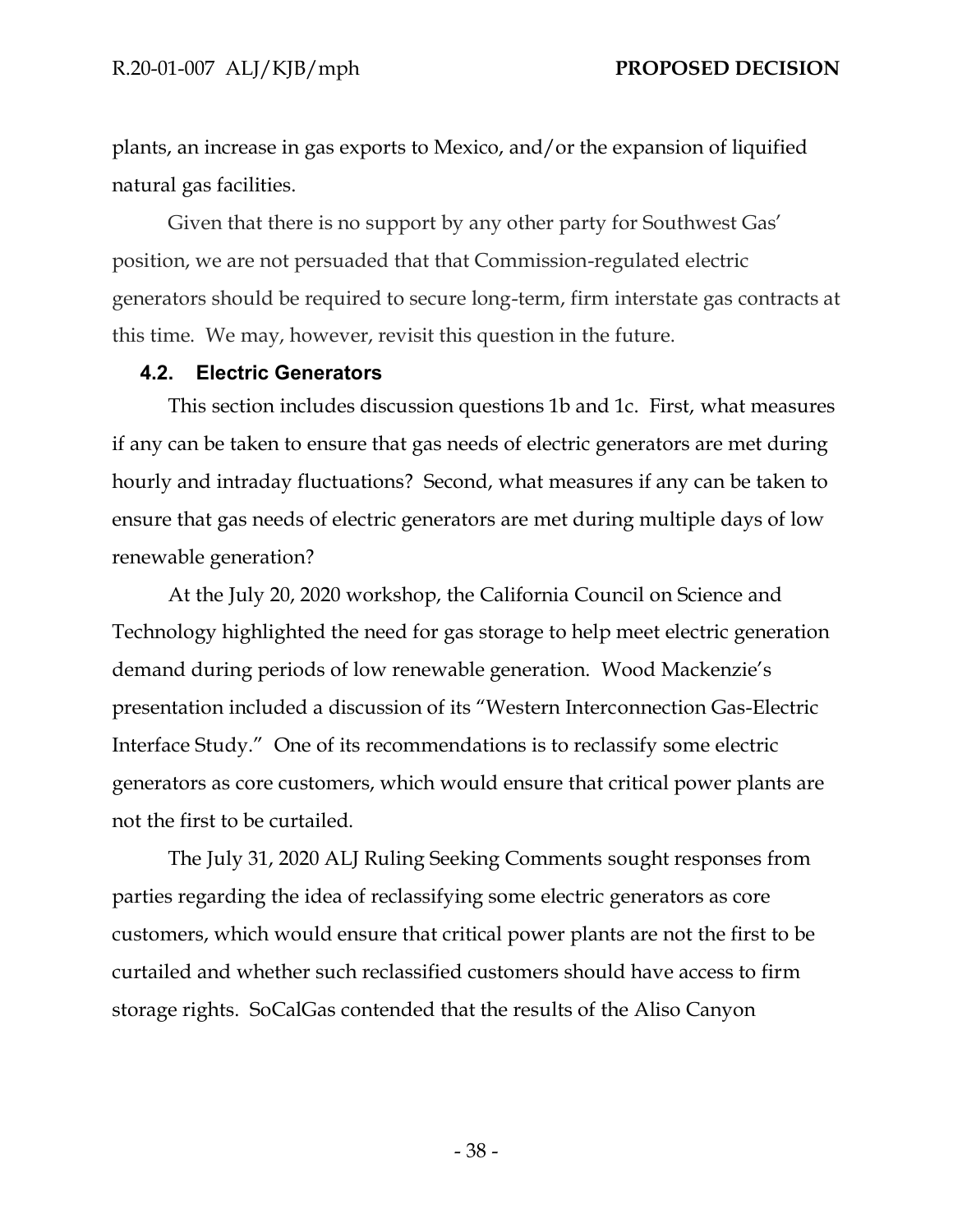Investigation (I.17-02-002) may change its available storage capacity.<sup>82</sup> Similarly, TURN indicated that the only way to ensure enough storage capacity for peak electric generation demand in the summer and peak core demand in the winter would be to remove the current restrictions on Aliso Canyon. TURN also suggested that if some electric generators are reclassified as core customers, the Commission should work with CAISO to determine the quantity of electric generation gas supply that should be reclassified as core and allow CAISO to determine which power plants are dispatched and when.<sup>83</sup> CAISO stated that it is more important to designate a minimum volumetric flow of gas that is needed to support electric reliability than to identify specific core generators. It stated that this approach would better align electric needs with gas planning.<sup>84</sup>

Several parties opposed the idea of reclassifying electric generators as core customers, including Indicated Shippers, Calpine, SCE, and PCF. Some parties argued that electric generators should have more access to storage without reclassification. Unlike SoCalGas, PG&E assumed that it has enough storage to meet the needs of an expanded core class. PG&E, however, contended that the utilities should be required to do a detailed study to ensure sufficient capacity of all available assets.<sup>85</sup>

In response to these comments, Staff recommended that CAISO submit a proposal outlining a mechanism for determining the minimum amount of gas supply needed for electric reliability in California and how the CAISO would

<sup>82</sup> SoCalGas and SDG&E Joint Comments (July 31, 2020 Ruling) at 25. (August 14, 2020)

<sup>83</sup> TURN Comments (July 31, 2020 Ruling) at 10 to 11.

<sup>84</sup> Responses of The California Independent System Operator Corporation to Questions Set Forth in The Administrative Law Judge's Ruling Seeking Comments, August 14, 2020, at 3. <sup>85</sup> PG&E Response (August 14, 2020) at 7-8.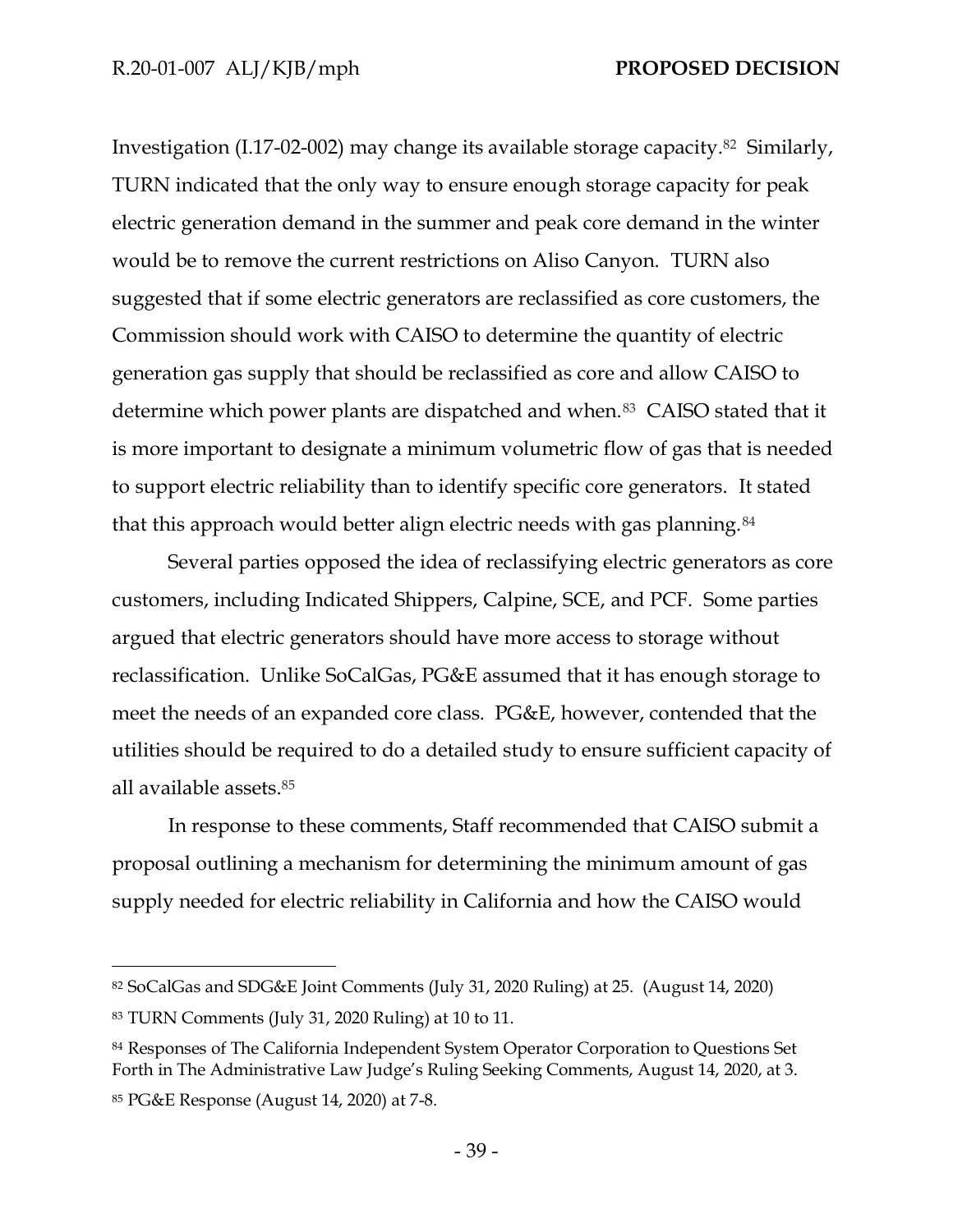allocate that gas to generators bidding into the market.<sup>86</sup> CAISO, however, contended that it cannot provide a planning level mechanism for determining the minimum gas supply requirements, in light of unanswered questions regarding long-term gas needs for electric generation. Additionally, CAISO asserted that it does not have authority to allocate gas to specific generators under its tariff. In addition, some parties expressed concerns about how the designated gas supply would be allocated and what impact it would have on the CAISO market.<sup>87</sup>

Considering the concerns shared by parties, we decline to adopt the recommendation that CAISO submit a planning proposal. While parties recognize that gas continues to play a critical role in fulfilling electric reliability needs, there were no viable mechanisms proposed that would ensure gas supply security for the electric system. Accordingly, we decline to adopt any specific measures at this time.

# <span id="page-42-0"></span>**4.3. Should the Commission establish contract or tariff terms and conditions or new rules to attempt to decrease the risk of electricity price volatility caused by potential gas supply issues?**

At the July 24, 2020 workshop SoCalGas asserted that its Rule No. 30 tariff requires gas deliveries to flow ratably within a gas day but that intraday variability of gas-fired electric generation is increasing with the use of renewables, which causes more ramping issues on the gas system. SoCalGas recommended a new tariff structure to accommodate and better capture the non-ratable gas supply needs of electric generators, a proposed "Renewable Balancing Service," which would raise cost allocation considerations. SCE

<sup>86</sup> Workshop Report, at 1.

<sup>87</sup> CAISO Comments (November 2, 2020) at 2.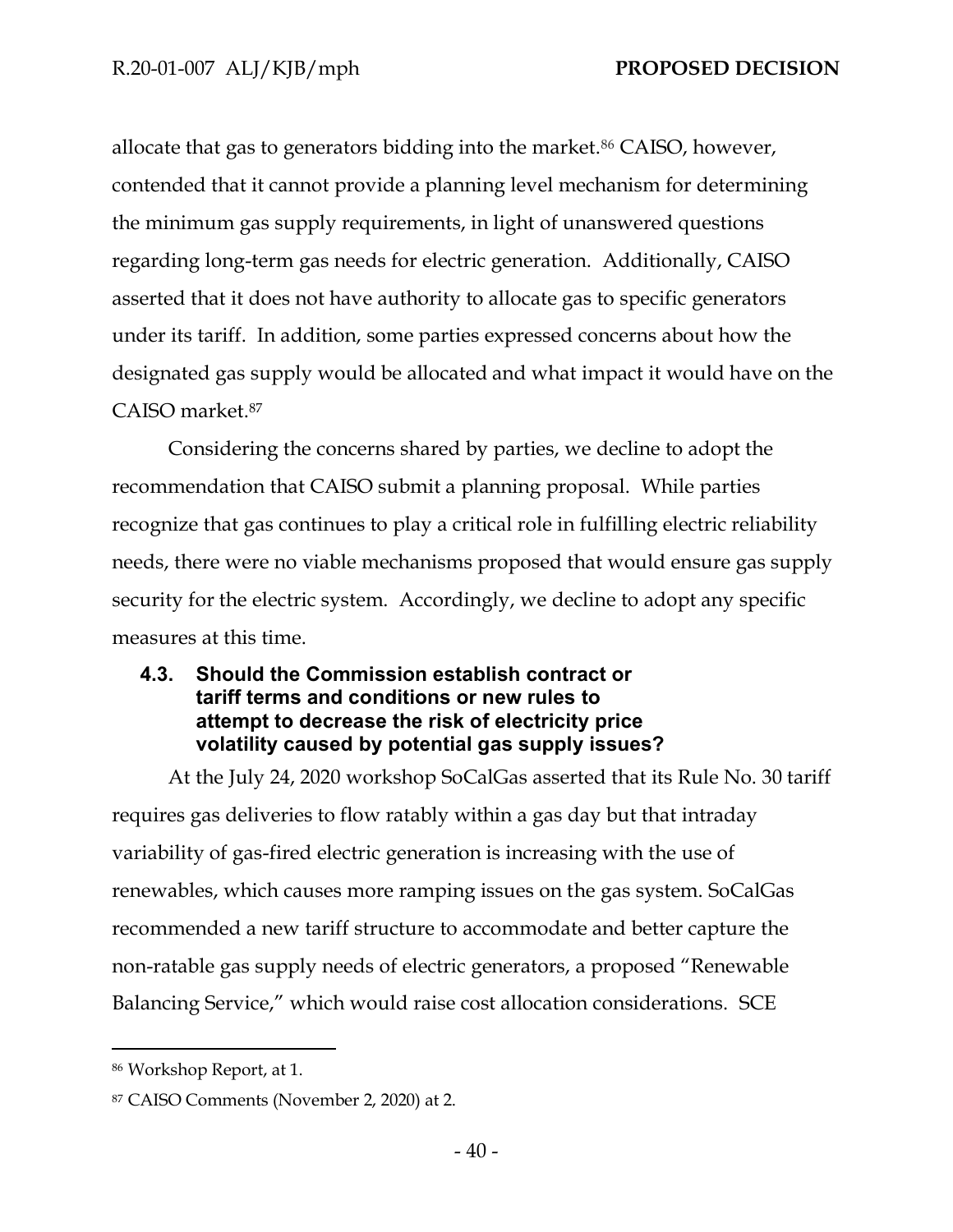advocated for a cost-based voluntary tariff for CAISO-connected electric generators. Under SCE's proposed mechanism, the gas utility would be responsible for managing risk.<sup>88</sup>

In the Workshop Report, Staff acknowledged that parties had lingering questions about how SoCalGas's proposed tariff would work and recommended that both SoCalGas and PG&E submit formal analyses outlining a proposal for a "Renewable Balancing Tariff."<sup>89</sup> The October 2, 2020 ALJ Ruling directed SoCalGas and PG&E to hold workshops and engage with parties on what their "Renewable Balancing Tariff" proposals might entail. As part of its proposal, PG&E suggested continuing use of its Inventory Management Service, which was approved as part of its 2019 Gas Transmission and Storage (GT&S) rate case. <sup>90</sup> PG&E explained that intraday demand variations are not limited to gas-fired electric generators and can occur as a result of core and noncore industrial customer behavior.<sup>91</sup> The utility stated that its Inventory Management service is designed to compensate for intraday fluctuations in pipeline inventory to keep operating pressures within safe parameters. The program supports system balancing by allowing enough storage capacity to be set aside to resolve intraday fluctuations.<sup>92</sup> PG&E indicated that costs to support the program are allocated fairly to all customers. It further asserted that the program contributed to a 56 percent decrease in Operational Flow Orders for the period April 1 to

<sup>88</sup> Workshop Report at 29.

<sup>89</sup> Workshop Report at 42.

<sup>90</sup> D.19-09-025.

<sup>91</sup> PG&E's Renewable Balancing Tariff Proposal In Response to Assigned Administrative Law Judge's Ruling Issuing Workshop Report and Staff Recommendations, Seeking Comments, and Modifying Proceeding Schedule, January 8, 2021, at 4.

<sup>92</sup> *Id*. at 6.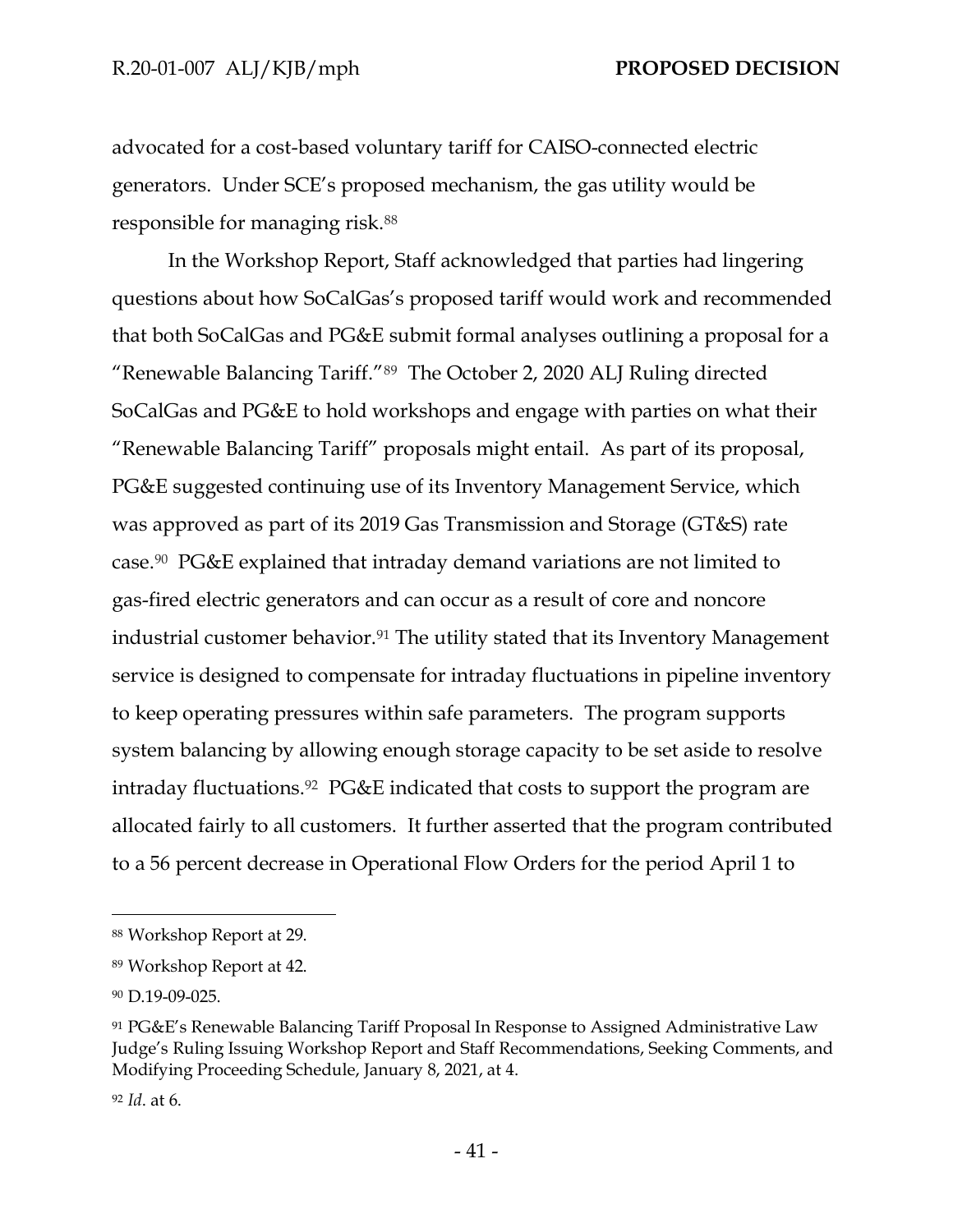October 31, 2020 compared to the same time period in 2019.<sup>93</sup> Lastly, PG&E explained that any revisions or potential improvements to the program can be made in future GRCs.<sup>94</sup>

SoCalGas' proposal for a "Renewable Balancing Service" tariff includes two key elements: "1) more granular shaped flow scheduling for [electric generators]; and 2) updated granular rate structures for [electric generators]."<sup>95</sup> With regard to the first component, SoCalGas proposed that electric generation customers be required to provide projected hourly usage information to the gas company based on accepted electric Day-Ahead Market clearing bids or dispatch orders by the Cycle 2 nomination deadline<sup>96</sup> and to revise those projections as necessary within the Gas Day. With regard to the second component, SoCalGas proposed a three-tier rate structure for electric generation customers based on customer load factor. This proposal is different from the current rate design structure, which has one general rate for electric generation customers.<sup>97</sup>

There was consensus among the parties that SoCalGas's proposal for a "Renewable Balancing Tariff" is insufficiently developed in its current form. In addition, several parties agreed with PG&E that its Inventory Management Service is working as intended and provides balancing services for intraday demand changes. In its comments on the "Renewable Balancing Tariff" proposals submitted by the utilities, Indicated Shippers argued that balancing

<sup>93</sup> *Id*. at 7.

<sup>94</sup> *Id*. at 8.

<sup>95</sup> SoCalGas' Proposal For A Conceptual Renewable Balancing Services Tariff, January 8, 2021, at 13.

<sup>96</sup> Cycle 2 (also known as Evening Cycle) nominations must be made before 4:00 p.m. on the day before the gas is delivered.

<sup>97</sup> *Id*. at 13-14.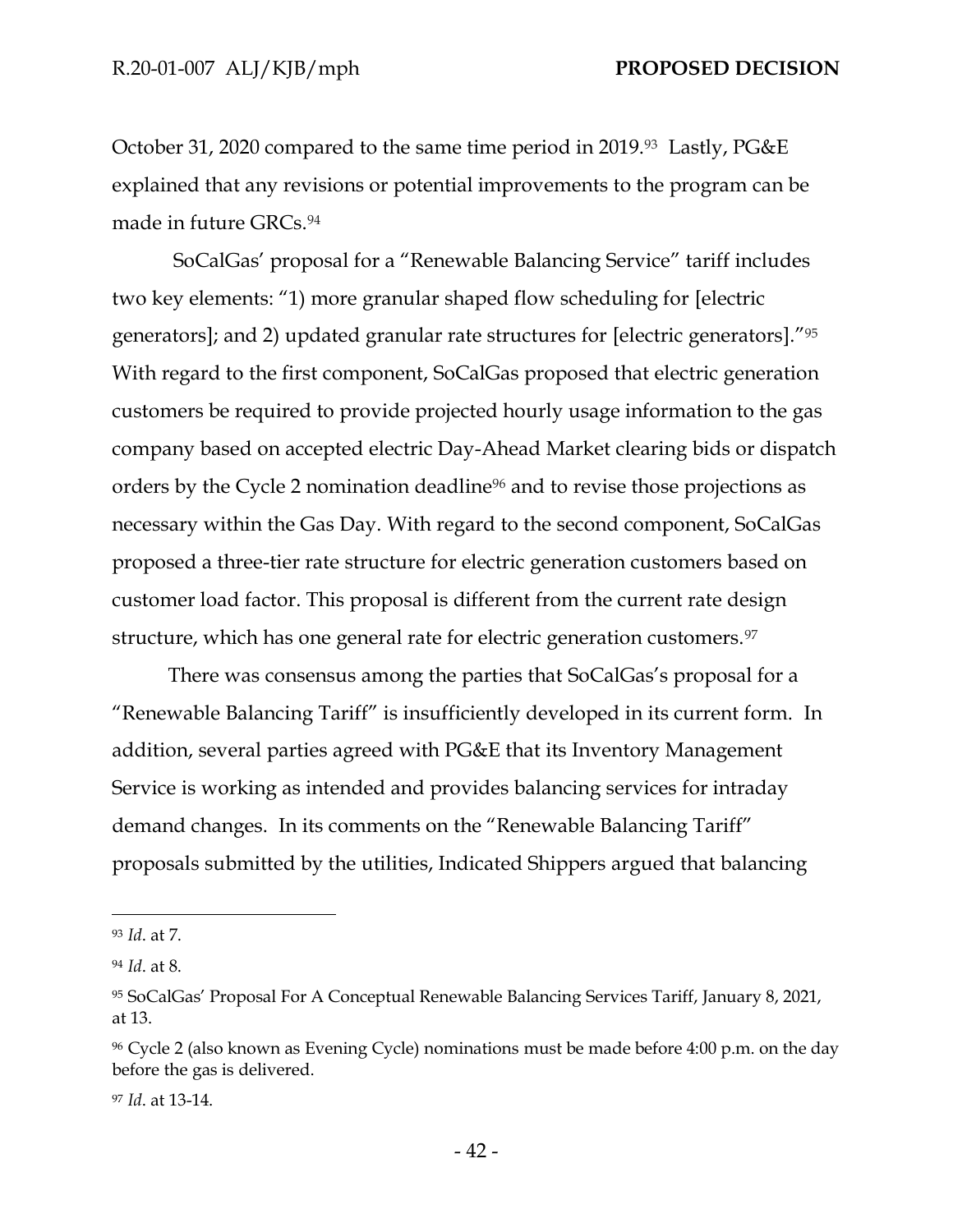mechanisms should be considered in utility-specific rate cases as those venues best address operational impacts and associated costs.<sup>98</sup>

We recognize that PG&E's Inventory Management Service was created to provide balancing services for all customers using PG&E's storage assets. PG&E indicates that electric generation customers are not solely responsible for intraday imbalances on its system while SoCalGas contends that gas usage activity of its electric generation customers is volatile and differs from the usage of other customer types. We also agree with parties that SoCalGas did not provide enough information on how to implement its conceptual "Renewable Balancing Tariff." Therefore, we decline to adopt the proposed Renewable Balancing Tariff concept here. SoCalGas may propose this concept, with sufficient implementation details, in a future ratemaking or cost allocation proceeding.

#### <span id="page-45-0"></span>**5. Comments on Proposed Decision**

The proposed decision of ALJs Bemesderfer and Goldberg in this matter was mailed to the parties in accordance with Section 311 of the Public Utilities Code and comments were allowed under Rule 14.3 of the Commission's Rules of Practice and Procedure. Comments were filed on \_\_\_\_\_\_\_\_, and reply comments were filed on \_\_\_\_\_\_\_\_\_\_\_\_\_\_\_ by \_\_\_\_\_\_\_\_\_\_\_\_\_\_.

# <span id="page-45-1"></span>**6. Assignment of Proceeding**

Clifford Rechtschaffen is the assigned Commissioner and Karl Bemesderfer is the assigned Administrative Law Judge in this proceeding.

# <span id="page-45-2"></span>**Findings of Fact**

1. System capacity at any point in time is the sum of a gas utility's current transmission and storage capacity.

<sup>98</sup> Indicated Shippers Comments at 3.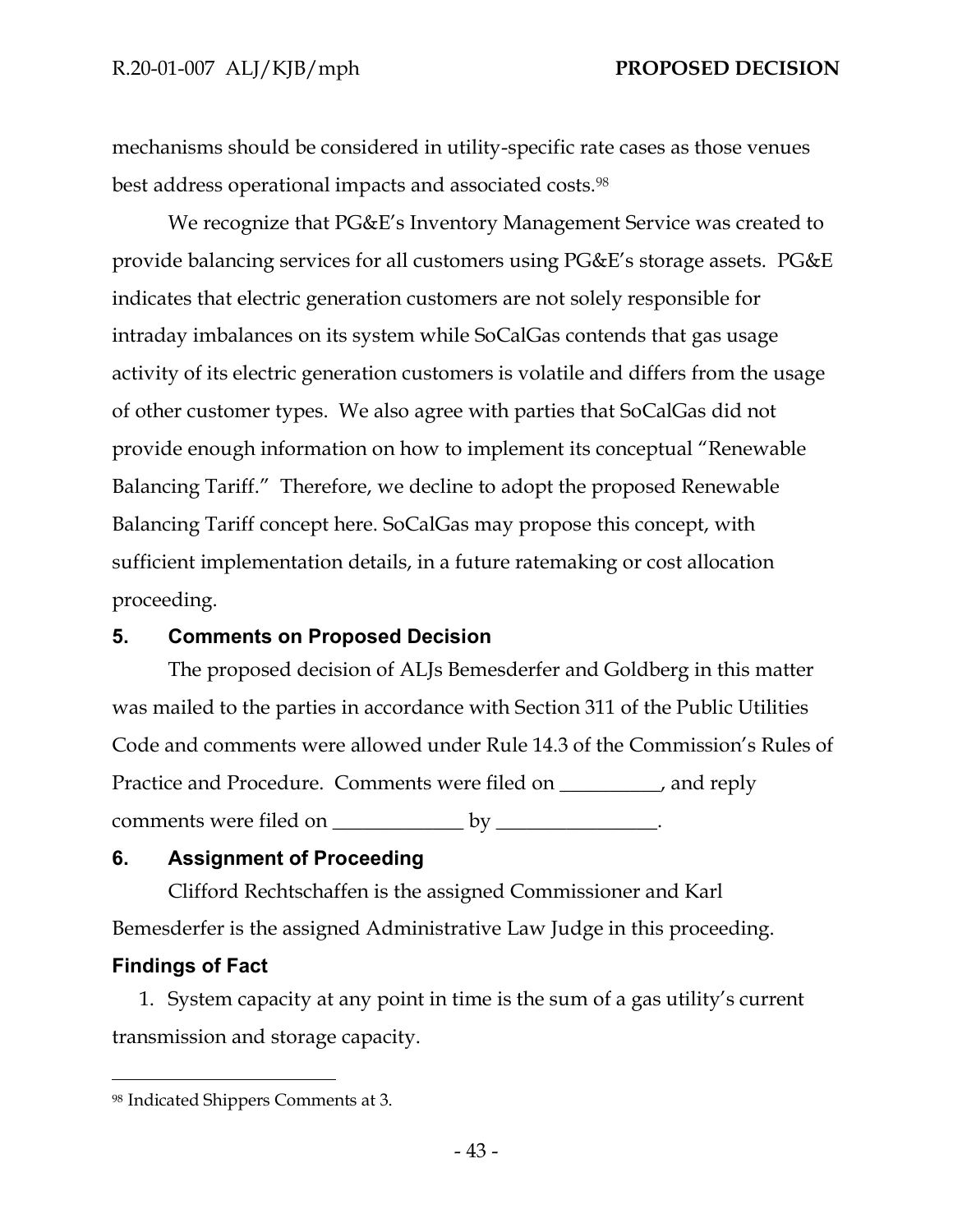2. Slack capacity at any point in time is current backbone transportation system capacity in excess of forecasted customer demand for an average day in a 1-in-10 cold and dry year.

3. The backbone capacity of a gas utility's system varies due to planned and unplanned maintenance as well as changes in supply.

4. The Commission established backbone transmission and peak day standards for PG&E and SoCalGas in D.06-09-039.

5. D.06-09-039 requires that both PG&E and SoCalGas maintain adequate backbone capacity to meet all system demand on an average day in a 1-in-10 cold and dry-hydroelectric year.

6. Sustained failure ot PG&E or SoCalGas to meet the backbone capacity requirements imposed by D.06-09-039 would have serious negative health, safety and economic effects.

7. For PG&E, the peak day design standard requires that it serve all customers on a 1-in-2 winter cold day and core customers only on an abnormal 1-in-90 winter peak day.

8. PG&E has the requisite gas transmission pipeline and storage capacity to meet average day demand in a 1-in-10 cold and dry-hydroelectric year and its abnormal peak day demand as forecasted in the 2020 California Gas Report.

9. For SoCalGas, the peak day design standard requires that it serve all customers on a 1-in-10 peak day and core customers only on a 1-in-35 extreme peak day.

10. SoCalGas has the requisite gas transmission pipeline and storage capacity to meet demand for an average day in a 1-in-10 cold and dry-hydroelectric year and the 1-in-35 extreme peak day demand but not the 1-in-10 cold day demand as forecasted in the 2020 California Gas Report.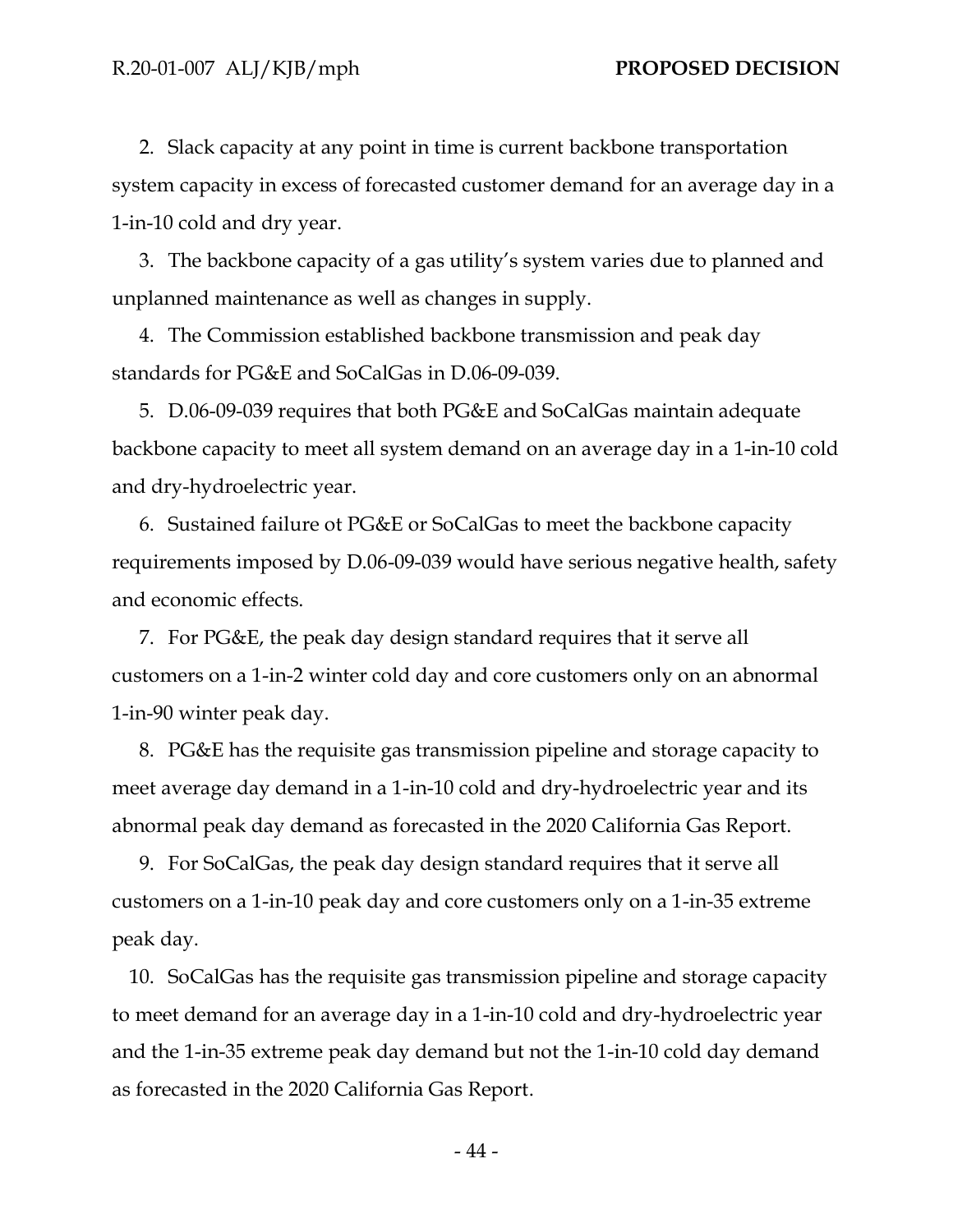11. The CEC has noted that average minimum temperatures are projected to increase through 2079, with the confidence intervals widening in later years leading to less certainty and more variability in the forecasts.

12. The CEC's work to date has focused on projected *average* annual temperatures, while gas design standards are based on *extreme* cold weather events.

13. California's Climate Change Assessments use scientific research to characterize the impacts and risks of climate change to California and to identify potential climate adaptation and mitigation responses.

14. California's Climate Change Assessments include peer-reviewed data and analyses portraying projected climate trends and their impact on California's energy sector.

15. The California Gas Report does not currently include demand forecasts that exactly reflect the design standards

16. The California Gas Reports do not currently contain sufficient details to effectively evaluate the ability of utilities to meet their average day in a 1-in-10 cold and dry year standards and their peak day standards.

17. PG&E and SoCalGas are required to file advice letters on slack capacity biennially per D.06-09-039.

18. PG&E and SoCalGas are not currently required to state the operating capacities of the utilities' backbone transmission lines/zonal areas or paths in their biennial advice letters filed in compliance with D.06-09-039.

19. SoCalGas currently has reasonable tools available to address Southern System reliability issues including: (a) spot market purchases at Southern Zone receipt points for subsequent sale at the Citygate; (b) memoranda in lieu of contract between its Gas Acquisition Department and System Operator for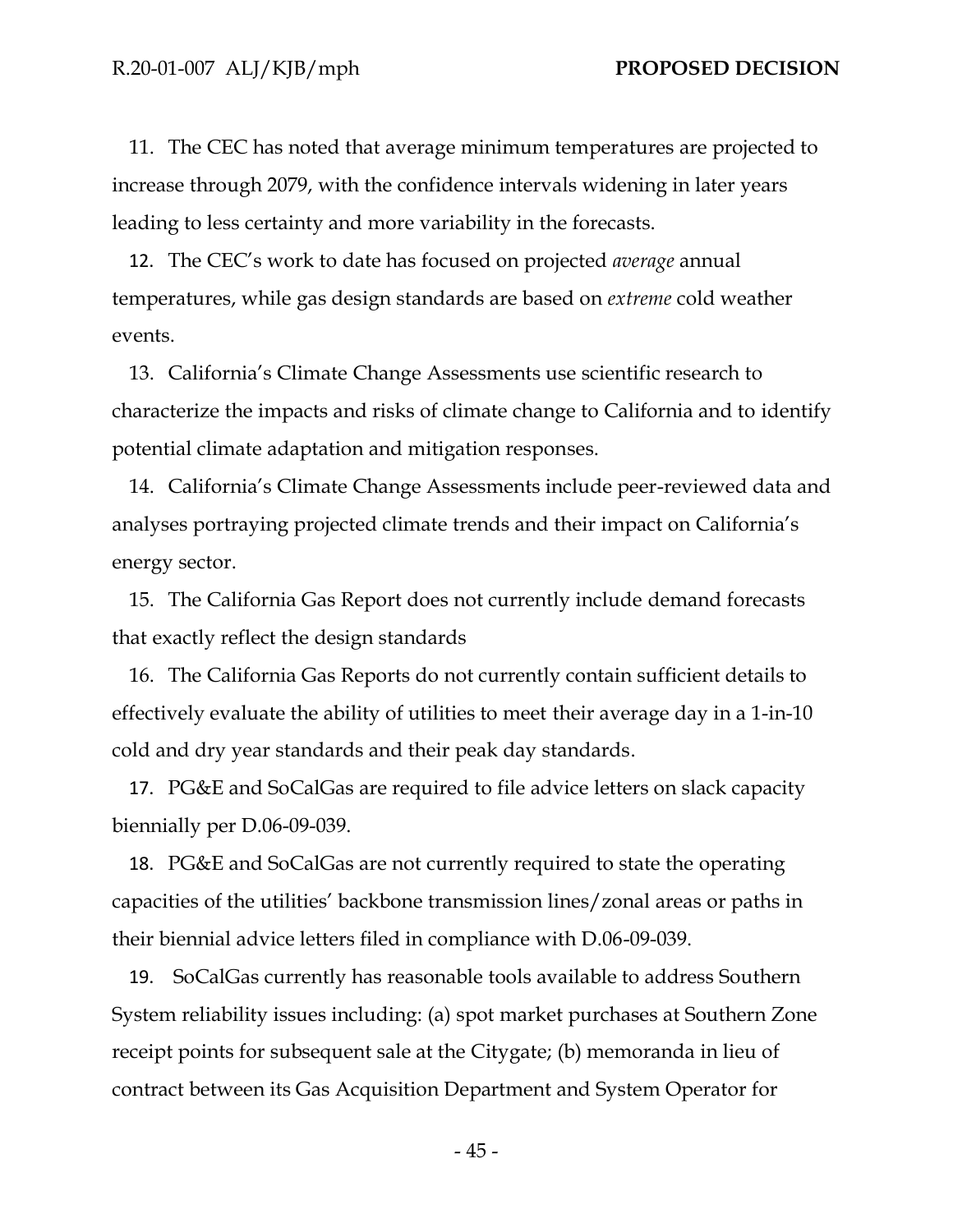coverage of the Southern System minimum requirements attributable to bundled core customers; (c) seasonal baseload transactions to secure preset daily delivery to Southern Zone receipt points; (d) discounted backbone transportation service (BTS) contracts applicable to Southern Zone receipt points; and (e) ability to issue a Request for Proposals (RFP) seeking additional tools.

#### <span id="page-48-0"></span>**Conclusions of Law**

1. PG&E and SoCalGas should be required to maintain adequate backbone capacity to meet the average day in a 1-in-10 cold and dry year standard established by D.06-09-039.

2. SoCalGas and PG&E should use relevant data from the most recent California Climate Change Assessment as an input in their cold day demand forecasts in the California Gas Reports and describe what changes were made to the California Gas Report forecast based on the updated climate data.

3. Transparency is improved if information on utilities' most current supply standards for interstate pipeline and storage contracts is centralized in the California Gas Report.

4. SoCalGas and PG&E should include tables with current supply standards for both interstate pipeline and storage contracts in the 2024 and subsequent versions of the California Gas Report.

5. It is critical to have accurate demand forecasts for an average day in a 1-in-10 cold and dry hydroelectric year to determine whether a utility is meeting its backbone capacity standard.

6. SoCalGas and PG&E should provide demand forecasts for the average day in a 1-in-10 cold and dry hydroelectric year design standard adopted by D.06-09-039 in the 2024 California Gas Report and subsequent versions of the report.

- 46 -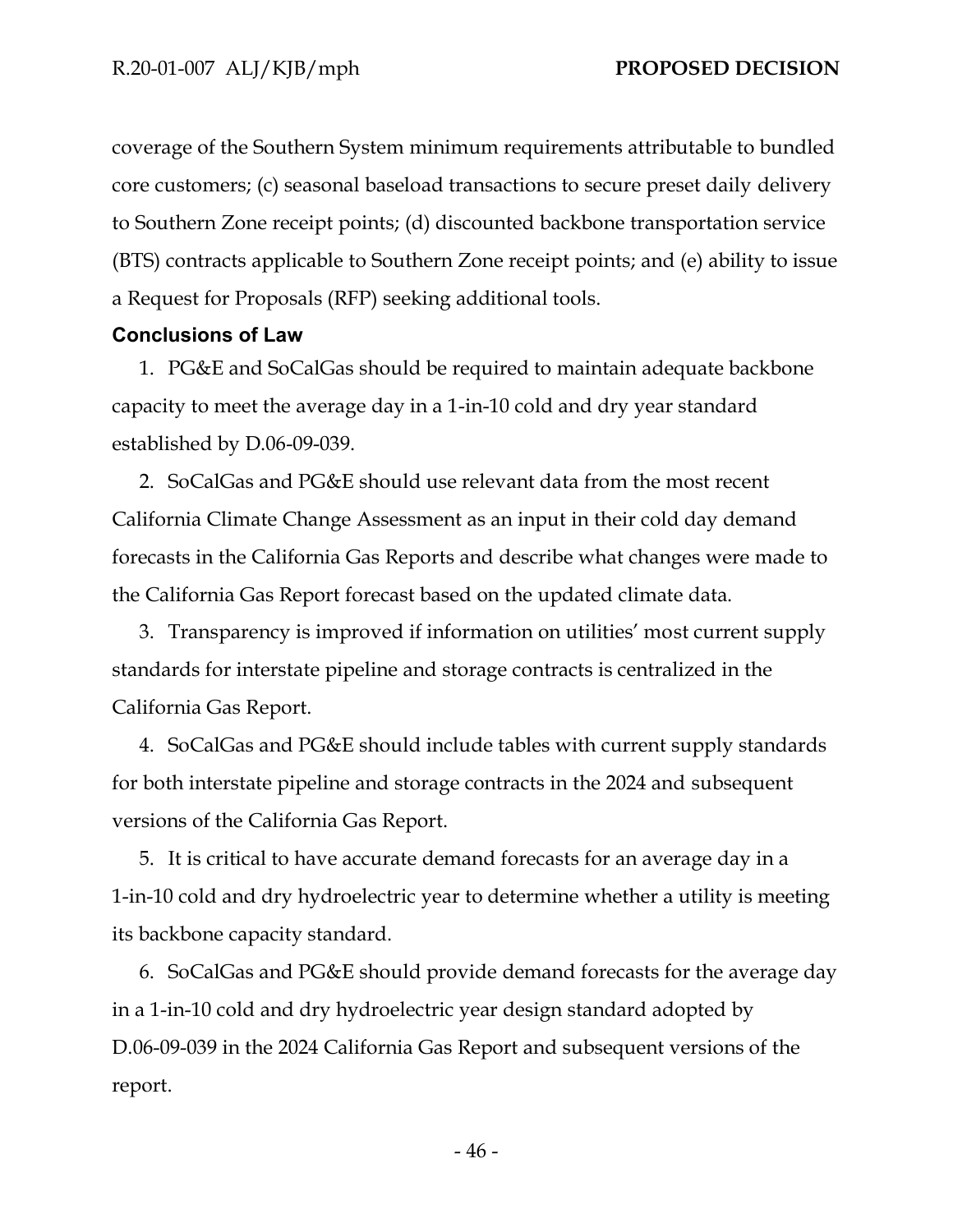7. In order for the Commission to ascertain whether a utility is meeting its peak day standards, it must have accurate peak day demand forecasts.

8. Pacific Gas and Electric Company should provide demand forecasts of its 1-in-90 abnormal peak day and 1-in-2 cold day standards in the 2024 California Gas Report and subsequent versions of the report.

9. Southern California Gas Company should provide demand forecasts for its 1-in-35 extreme peak day and 1-in-10 cold day standards in the 2024 California Gas Report and subsequent versions of the report.

10. SoCalGas and PG&E should file their advice letters on slack capacity biannually rather than biennially and include detailed information about their actual, rather than their nominal backbone transmission capacity, and whether that capacity is sufficient to meet the average day in a 1-in-10 cold year backbone capacity standard.

11. Financially penalizing a gas utility for sustained failure to maintain minimum design standards is a reasonable means of ensuring compliance with such standards.

12. Nine months is a reasonable amount of time for a gas utility to address maintenance outages that hinder its ability to meet minimum design standards.

13. The Commission's Utility Enforcement Branch should be directed to issue citations and levy fines for sustained failure to meet minimum design standards.

14. The Commission should direct the Utility Enforcement Branch to propose a Citation Program for the Commission's consideration consistent with Resolution ALJ-377 and the "Citation Framework for Failure to Meet Minimum Design Standards Established by D.06-09-039"attached as Appendix A to this decision.

- 47 -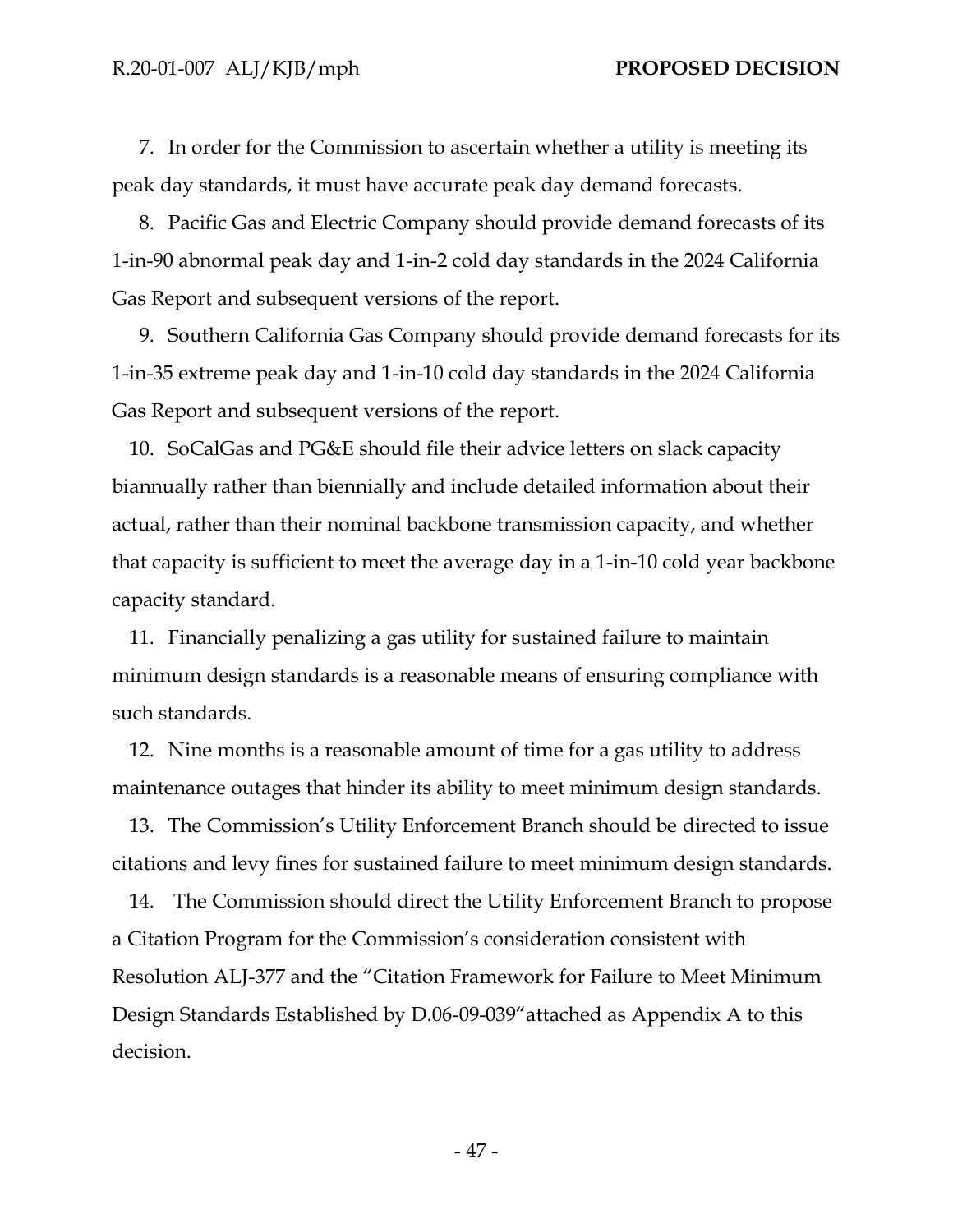15. Penalties paid by shareholders for a gas utility's failure to meet minimum design standards are not recoverable expenses in future Commission proceedings.

*16.* The Commission should adopt the following definition of gas reliability: *Gas reliability is a measure of the gas system's capacity and ability to deliver uninterrupted service. It consists of adequate physical and operational capacity to transport gas in amounts sufficient to meet customer demand.*

#### **ORDER**

#### <span id="page-50-0"></span>**IT IS ORDERED** that:

1. The Commission's Utility Enforcement Branch is directed to propose a Citation Program consistent with the "Citation Framework for Failure to Meet Minimum Design Standards Established by D.06-09-039" attached as Appendix A by circulating a draft Resolution for the Commission's consideration.

2. Upon adoption of a Resolution establishing a Citation Program for Failure to Meet Minimum Design Standards Established by Decision 06-09-039, the Commission's Utility Enforcement Branch is directed to issue citations and levy fines upon Pacific Gas and Electric Company and Southern California Gas Company for sustained failure to meet minimum design standards.

3. Unless its failure is excused by a force majeure event, a gas utility whose nine-month rolling average backbone capacity fails to meet the minimum design standard set out in Ordering Paragraph 4 below will be subject to a penalty of \$50,000 per day for each day beyond nine months that it remains out of compliance. If the utility remains out of compliance for twelve months or more, the daily penalty will increase to \$75,000 for each day beyond twelve months that it remains out of compliance.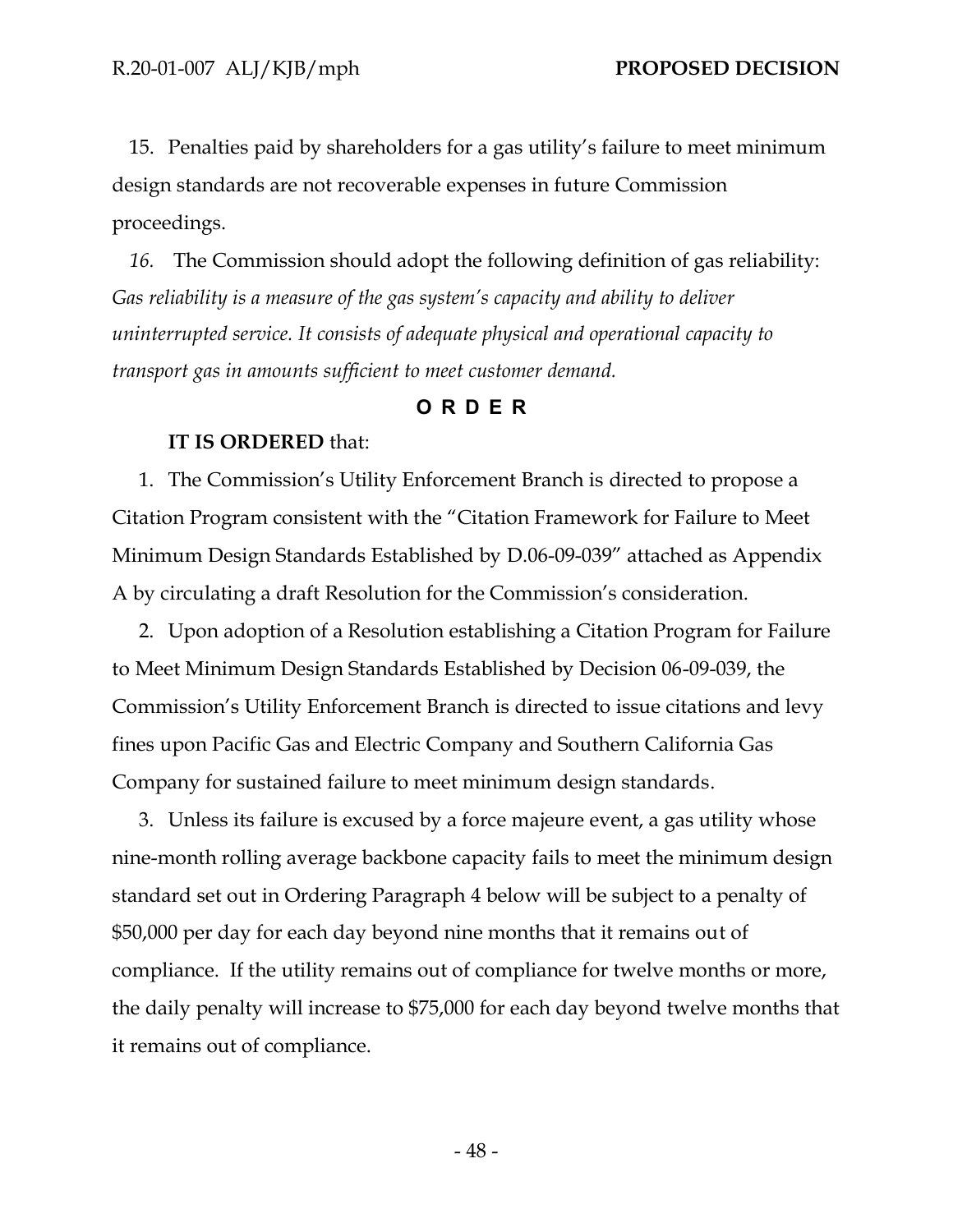4. Maintaining adequate backbone capacity to meet the average day in a 1-in-10 cold and dry year standard established by Decision 06-09-039 is adopted as the minimum design standard for Pacific Gas and Electric Company and Southern California Gas Company.

5. Pacific Gas and Electric Company and Southern California Gas Company shall report biannually (on April 15 and October 15) on any changes impacting their ability to meet the minimum design standard, specifying the actual operating capacities of the utilities' backbone transmission lines/zonal areas or paths not the nominal capacities.

6. Southern California Gas Company and Pacific Gas and Electric Company shall provide demand forecasts for their average day in a 1-in-10 cold and dry year backbone capacity standards in the 2024 California Gas Report and subsequent versions of the report.

7. Pacific Gas and Electric Company shall provide demand forecasts of its 1-in-90 abnormal peak day and 1-in-2 cold day standards in the California Gas Report in the 2024 California Gas Report and subsequent versions of the report.

8. Southern California Gas Company shall provide demand forecasts for its 1-in-35 extreme peak day and 1-in-10 cold day standards in the 2024 California Gas Report and subsequent versions of the report.

9. Southern California Gas Company, and Pacific Gas and Electric Company shall provide tables with current supply standards for both interstate pipeline and storage contracts in the 2024 California Gas Report and subsequent versions of the report.

10. The following definition of reliability is adopted: *Gas reliability is a measure of the gas system's capacity and ability to deliver uninterrupted service. It consists of* 

- 49 -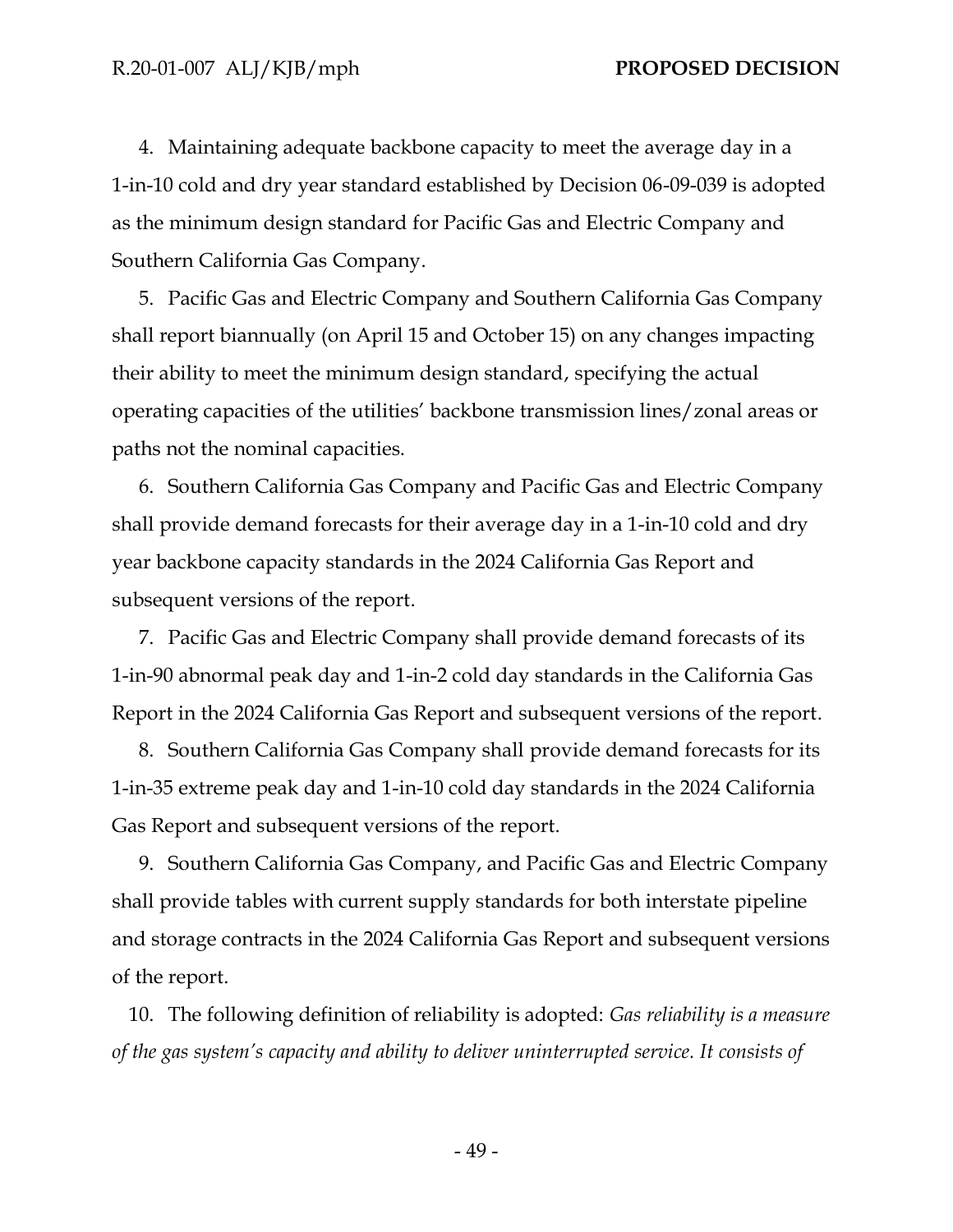*adequate physical and operational capacity to transport gas in amounts sufficient to meet customer demand.*

11. Rulemaking 20-01-007 remains open.

This order is effective today.

Dated **Material Commission**, at San Francisco, California.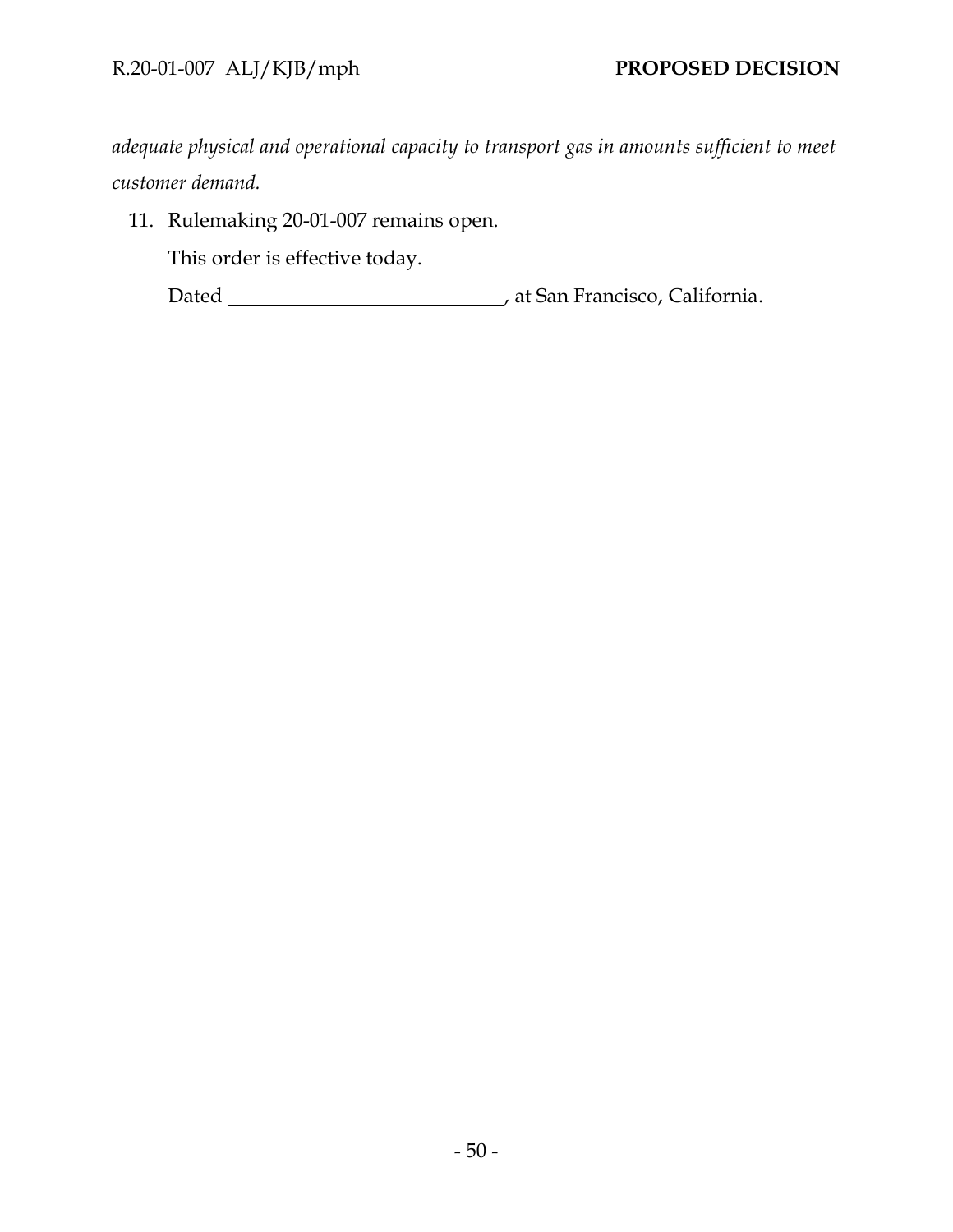# **APPENDIX A**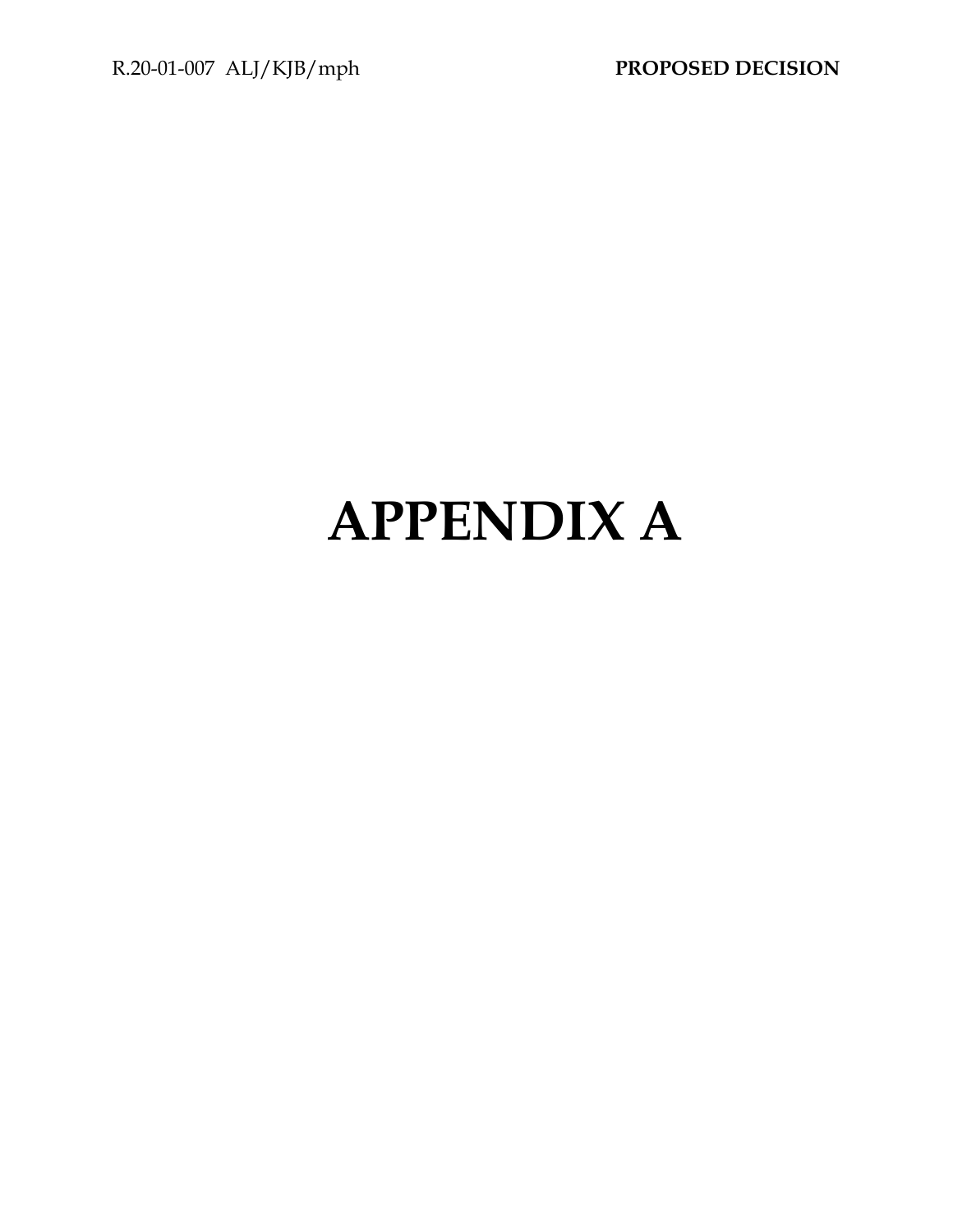#### **APPENDIX A**

#### **Citation Framework for Failure to Meet Minimum Design Standards Established by D.06-09-039**

- 6. Minimum Design Standard: Pacific Gas and Electric Company (PG&E) and Southern California Gas Company (SoCalGas) are required to maintain adequate backbone capacity to meet the average day in a 1-in-10 cold and dry year standard established by D.06-09-039. This standard serves as a floor below which the ninemonth rolling average pipeline capacity may not fall.
- 7. Penalty Structure: If a utility's nine-month rolling average backbone capacity calculated in Cycle 1 of the Gas Day remains below the average day in a 1-in-10 cold and dry year standard established by D.06-09-039 for more than nine months, a daily penalty of \$50,000 will be imposed for each day thereafter that the utility remains out of compliance. After the utility has been out of compliance for 12 months, the daily penalty imposed will increase to \$75,000 and will continue to accrue until the date on which the utility is back in compliance.
- 8. Reporting Requirement: The utilities must report biannually (on April 15 and October 15) on any changes impacting their ability to meet the minimum design standard in the Tier 2 advice letters on slack capacity that they are required to file by D.06-09-039. These Tier 2 advice letters must specify the actual—not the nominal—average operating capacities of the utilities' backbone transmission pipelines by zonal area or path over the previous nine-month period. The utilities must separately notify Energy Division in writing on the first day they fail to meet the minimum design standard. Staff will verify whether the actual operating capacities reported by the utilities in the biannual advice letters are accurate by comparing the reported figures with available capacities shown on SoCalGas' Envoy and PG&E's Pipe Ranger websites. If staff is unable to verify the information contained in an advice letter and staff's calculations indicate that the